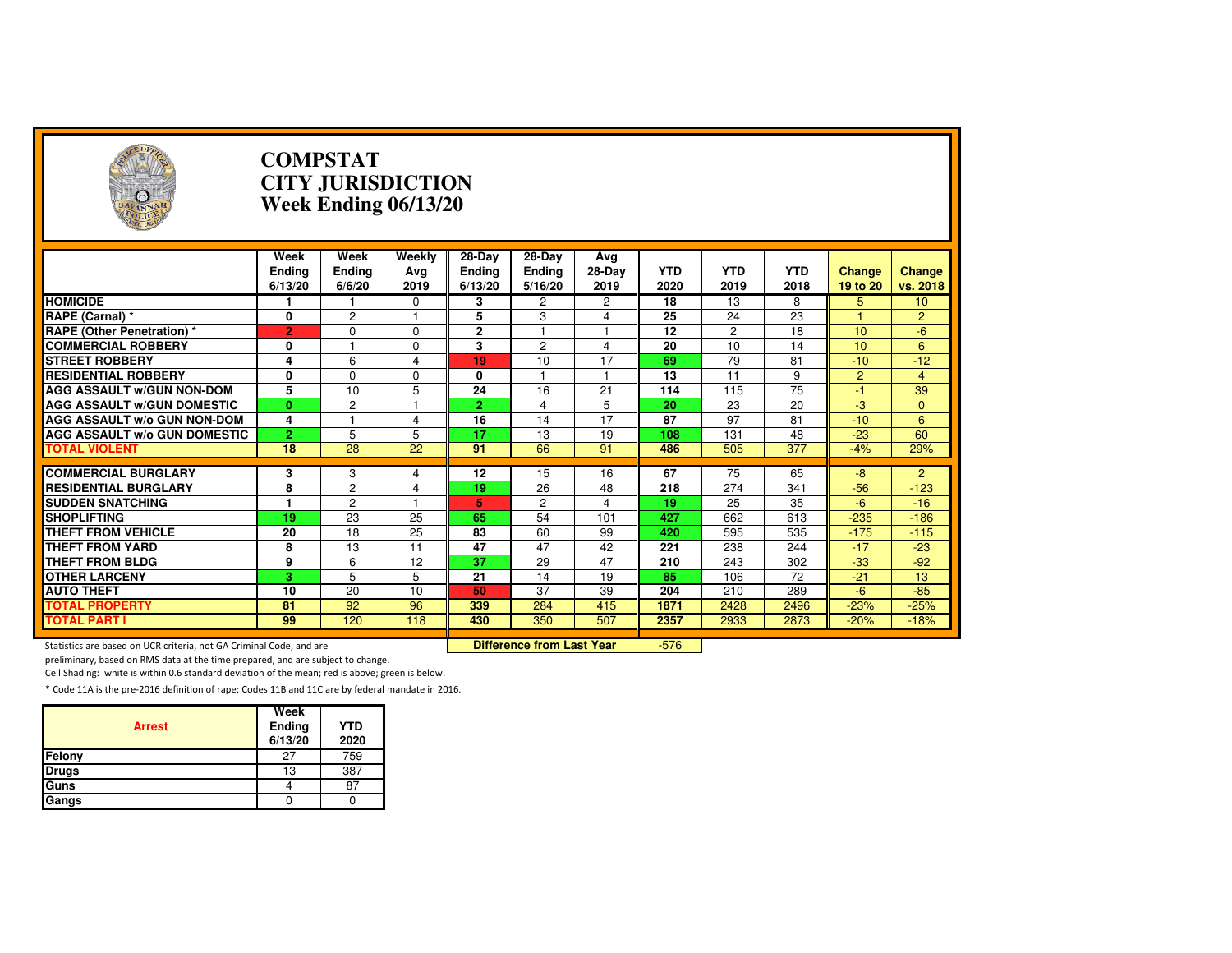

#### **COMPSTATNORTH PRECINCTWeek Ending 06/13/20**

#### **PRECINCT COMMANDER:**

**CAPT. CARY HILL**



|                                               | Week<br><b>Endina</b><br>6/13/20 | Week<br>Ending<br>6/6/20 | Weekly<br>Ava<br>2019 | $28-Dav$<br><b>Ending</b><br>6/13/20 | 28-Day<br>Ending<br>5/16/20 | Avg<br>28-Day<br>2019 | <b>YTD</b><br>2020 | <b>YTD</b><br>2019      | <b>YTD</b><br>2018 | <b>Change</b><br>19 to 20 | <b>Change</b><br>vs. 2018 |
|-----------------------------------------------|----------------------------------|--------------------------|-----------------------|--------------------------------------|-----------------------------|-----------------------|--------------------|-------------------------|--------------------|---------------------------|---------------------------|
| <b>HOMICIDE</b>                               | 0                                | 0                        | $\Omega$              | 0                                    | 0                           | 0                     | 3                  | 3                       |                    | $\Omega$                  | $\overline{2}$            |
| <b>RAPE (Carnal) *</b>                        | $\mathbf 0$                      |                          | $\Omega$              | $\overline{2}$                       | 2                           |                       | 10                 | 6                       | 5                  | 4                         | 5                         |
| <b>RAPE (Other Penetration) *</b>             | 1                                | $\Omega$                 | $\Omega$              | и                                    | $\Omega$                    | $\Omega$              | 3                  |                         | $\overline{2}$     | $\overline{2}$            | $\blacktriangleleft$      |
| <b>COMMERCIAL ROBBERY</b>                     | 0                                | $\Omega$                 | $\Omega$              | 0                                    | $\Omega$                    |                       | $\mathbf{2}$       |                         | 4                  |                           | $-2$                      |
| <b>STREET ROBBERY</b>                         | $\overline{2}$                   | $\overline{c}$           |                       | 5                                    | 5                           | 5                     | 21                 | 23                      | 27                 | $-2$                      | $-6$                      |
| <b>RESIDENTIAL ROBBERY</b>                    | 0                                | $\Omega$                 | $\Omega$              | 0                                    | $\Omega$                    | $\Omega$              | 4                  | 3                       | 4                  |                           | $\Omega$                  |
| <b>AGG ASSAULT W/GUN NON-DOM</b>              | 3                                |                          |                       | 8                                    | 4                           | 4                     | 33                 | 31                      | 20                 | $\overline{2}$            | 13                        |
| <b>AGG ASSAULT w/GUN DOMESTIC</b>             | $\bf{0}$                         |                          | $\Omega$              | ٠                                    |                             | 1                     | 6                  | $\overline{\mathbf{1}}$ | 5                  | 5                         | 4                         |
| <b>AGG ASSAULT w/o GUN NON-DOM</b>            | $\overline{2}$                   | $\Omega$                 |                       | 4                                    | 2                           | 6                     | 23                 | 33                      | 26                 | $-10$                     | -3                        |
| <b>AGG ASSAULT W/o GUN DOMESTIC</b>           | $\mathbf{0}$                     | 2                        |                       | 2.                                   | 3                           | 5                     | 15                 | 32                      | 11                 | $-17$                     | $\overline{4}$            |
| <b>TOTAL VIOLENT</b>                          | 8                                | $\overline{7}$           | 6                     | 23                                   | 17                          | 24                    | 120                | 134                     | 105                | $-10%$                    | 14%                       |
| <b>COMMERCIAL BURGLARY</b>                    |                                  |                          |                       |                                      |                             |                       |                    |                         |                    |                           |                           |
| <b>RESIDENTIAL BURGLARY</b>                   | $\mathbf{2}$                     | 3<br>н                   |                       | 8                                    | 6                           | 4<br>7                | 23                 | 15                      | 15                 | 8                         | 8                         |
|                                               | $\mathbf{0}$                     | $\overline{c}$           | $\Omega$              | 3                                    | 5                           | $\blacktriangleleft$  | 46                 | 41                      | 37<br>18           | 5<br>$\overline{2}$       | 9<br>$-7$                 |
| <b>SUDDEN SNATCHING</b><br><b>SHOPLIFTING</b> | ۴                                | $\overline{7}$           |                       | 4<br>16                              | $\Omega$<br>16              | 12                    | 11<br>71           | 9<br>70                 | 120                | н                         | $-49$                     |
| <b>THEFT FROM VEHICLE</b>                     | $\mathbf{2}$<br>6                | 3                        | 3                     | 22                                   | 16                          | 24                    | 77                 | 139                     |                    | $-62$                     | $-29$                     |
| <b>THEFT FROM YARD</b>                        |                                  |                          | 6                     |                                      |                             |                       | 59                 |                         | 106                |                           |                           |
| <b>THEFT FROM BLDG</b>                        | $\mathbf 2$<br>٠                 |                          | 3<br>3                | 6<br>5.                              | 21                          | 11<br>11              | 37                 | 59<br>54                | 64<br>86           | $\Omega$<br>$-17$         | $-5$<br>$-49$             |
|                                               |                                  | $\Omega$                 |                       |                                      | 4                           |                       |                    |                         |                    |                           |                           |
| <b>OTHER LARCENY</b>                          | $\bf{0}$                         |                          |                       | 3                                    | 4<br>7                      | 4                     | 16                 | 17                      | 13                 | $-1$                      | 3                         |
| <b>AUTO THEFT</b>                             |                                  | 3                        | $\overline{2}$        | 6                                    |                             | 8                     | 41                 | 30                      | 52                 | 11                        | $-11$                     |
| <b>TOTAL PROPERTY</b>                         | 15                               | 21                       | 19                    | 73                                   | 79                          | 82                    | 381                | 434                     | 511                | $-12%$                    | $-25%$                    |
| <b>TOTAL PART I</b>                           | 23                               | $\overline{28}$          | 25                    | 96                                   | 96                          | 106                   | 501                | 568                     | 616                | $-12%$                    | $-19%$                    |

Statistics are based on UCR criteria, not GA Criminal Code, and are **Difference from Last Year** 

-67

preliminary, based on RMS data at the time prepared, and are subject to change.

Cell Shading: white is within 0.6 standard deviation of the mean; red is above; green is below.

| <b>Arrests</b> | Week<br>Ending<br>6/13/20 | <b>YTD</b><br>2020 |
|----------------|---------------------------|--------------------|
| <b>Felony</b>  | o                         | 189                |
| <b>Drugs</b>   | 2                         | 103                |
| Guns           |                           | 30                 |
| Gangs          |                           |                    |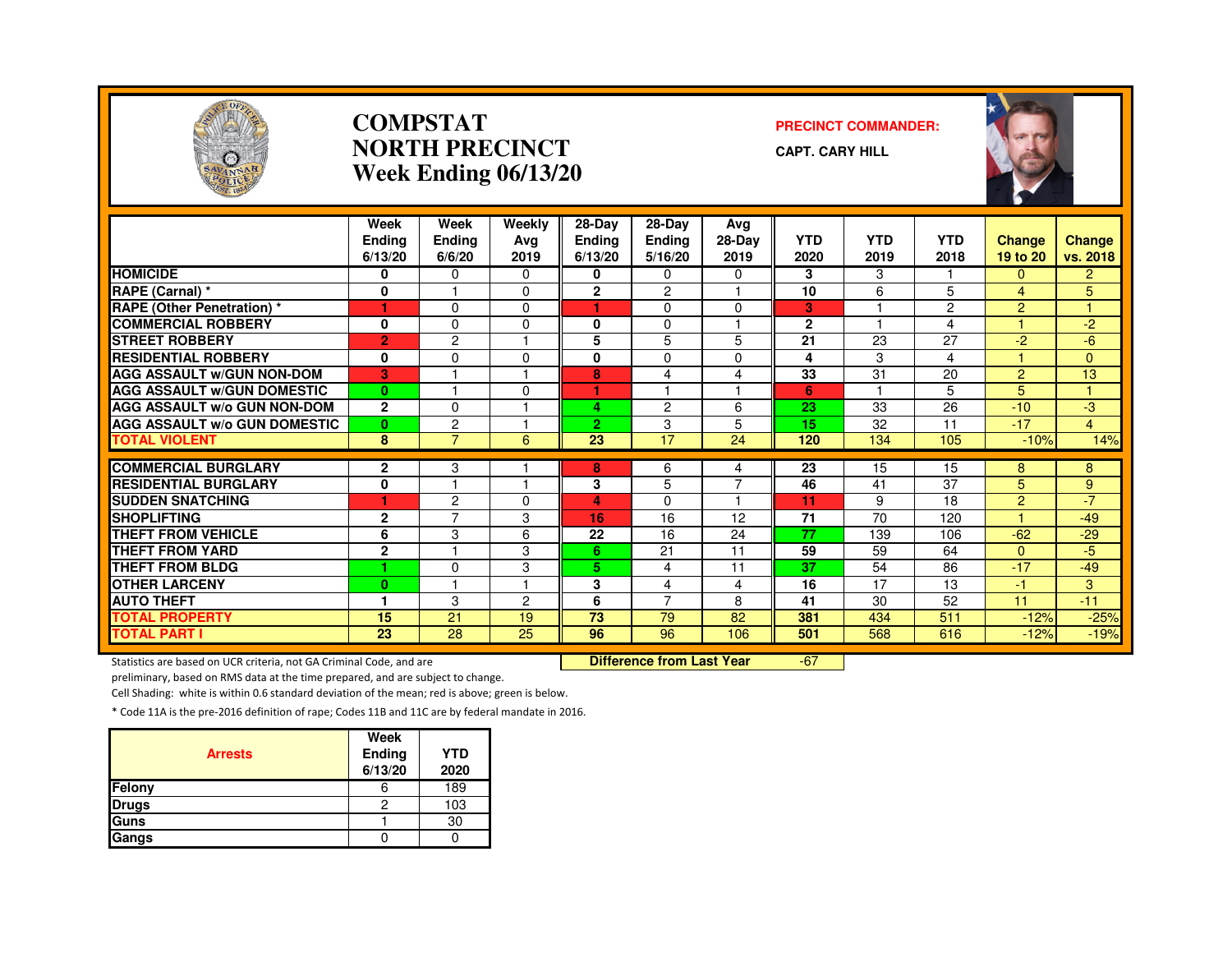

#### **COMPSTATCENTRAL PRECINCTWeek Ending 06/13/20**

#### **PRECINCT COMMANDER:**

**CAPT. TONYA REID**



|                                     | Week<br><b>Endina</b><br>6/13/20 | Week<br><b>Ending</b><br>6/6/20 | Weekly<br>Avg<br>2019 | 28-Day<br><b>Ending</b><br>6/13/20 | 28-Day<br><b>Ending</b><br>5/16/20 | Avg<br>28-Day<br>2019 | <b>YTD</b><br>2020 | <b>YTD</b><br>2019   | <b>YTD</b><br>2018 | <b>Change</b><br>19 to 20 | <b>Change</b><br>vs. 2018 |
|-------------------------------------|----------------------------------|---------------------------------|-----------------------|------------------------------------|------------------------------------|-----------------------|--------------------|----------------------|--------------------|---------------------------|---------------------------|
| <b>HOMICIDE</b>                     |                                  |                                 | $\Omega$              | 2.                                 | $\Omega$                           | $\Omega$              | 10                 | $\mathbf{2}^{\circ}$ | $\Omega$           | 8                         | 10 <sup>1</sup>           |
| <b>RAPE (Carnal) *</b>              | 0                                |                                 | 0                     | 3                                  | $\Omega$                           |                       | 9                  | 7                    | 8                  | $\overline{2}$            |                           |
| <b>RAPE (Other Penetration) *</b>   | $\mathbf{0}$                     | $\Omega$                        | $\Omega$              | $\bf{0}$                           | $\Omega$                           | $\Omega$              |                    |                      | 5                  | $\overline{0}$            | $-4$                      |
| <b>COMMERCIAL ROBBERY</b>           | $\mathbf{0}$                     | $\Omega$                        | 0                     |                                    | $\Omega$                           | 2                     | 3                  | 3                    | 3                  | $\Omega$                  | $\Omega$                  |
| <b>STREET ROBBERY</b>               | $\overline{2}$                   | $\overline{c}$                  |                       | 9                                  |                                    | 5                     | 22                 | 26                   | 20                 | $-4$                      | $\overline{2}$            |
| <b>RESIDENTIAL ROBBERY</b>          | $\bf{0}$                         | $\Omega$                        | $\Omega$              | 0                                  |                                    | $\Omega$              | 5                  | 3                    | 3                  | $\overline{2}$            | $\overline{2}$            |
| <b>AGG ASSAULT W/GUN NON-DOM</b>    | $\mathbf{0}$                     | 4                               | $\overline{2}$        | 6                                  | 3                                  | $\overline{7}$        | 31                 | 35                   | 28                 | $-4$                      | 3                         |
| <b>AGG ASSAULT W/GUN DOMESTIC</b>   | $\bf{0}$                         | $\Omega$                        | 0                     | $\mathbf{0}$                       |                                    |                       | 4                  | 8                    | 9                  | $-4$                      | $-5$                      |
| <b>AGG ASSAULT W/o GUN NON-DOM</b>  | $\overline{2}$                   | $\Omega$                        |                       | 3                                  | 3                                  | 4                     | 19                 | 23                   | 23                 | $-4$                      | $-4$                      |
| <b>AGG ASSAULT W/o GUN DOMESTIC</b> | $\bf{0}$                         |                                 |                       | 5                                  | 4                                  | 5                     | 32                 | 35                   | 14                 | $-3$                      | 18                        |
| <b>TOTAL VIOLENT</b>                | 5                                | 9                               | 6                     | 29                                 | 13                                 | 26                    | 136                | 143                  | 113                | $-5%$                     | 20%                       |
|                                     |                                  |                                 |                       |                                    |                                    |                       |                    |                      |                    |                           |                           |
| <b>COMMERCIAL BURGLARY</b>          |                                  | $\Omega$                        |                       | 2.                                 | 4                                  | 6                     | 19                 | 19                   | 17                 | 0                         | $\overline{2}$            |
| <b>RESIDENTIAL BURGLARY</b>         | 4                                | $\Omega$                        |                       | 6                                  | 8                                  | 16                    | 75                 | 87                   | 98                 | $-12$                     | $-23$                     |
| <b>SUDDEN SNATCHING</b>             | $\bf{0}$                         | $\Omega$                        | $\Omega$              | 0                                  |                                    |                       | з                  | 4                    | 5                  | $-1$                      | $-2$                      |
| <b>SHOPLIFTING</b>                  | 4                                | 6                               | 5                     | 19                                 | 9                                  | 19                    | 83                 | 107                  | $\overline{72}$    | $-24$                     | 11                        |
| <b>THEFT FROM VEHICLE</b>           | 5                                | 8                               | 6                     | 21                                 | 15                                 | 25                    | 91                 | 141                  | 146                | $-50$                     | $-55$                     |
| <b>THEFT FROM YARD</b>              | 3                                | 4                               | 4                     | 14                                 | 14                                 | 15                    | 71                 | 94                   | 68                 | $-23$                     | 3                         |
| <b>THEFT FROM BLDG</b>              | 4                                | $\overline{c}$                  | 3                     | 17                                 | 11                                 | 10                    | 54                 | 55                   | 80                 | $-1$                      | $-26$                     |
| <b>OTHER LARCENY</b>                | 1                                |                                 | $\overline{2}$        | 5.                                 | 3                                  | 7                     | 25                 | 37                   | 17                 | $-12$                     | 8                         |
| <b>AUTO THEFT</b>                   | 4                                | 8                               | 2                     | 15                                 | 14                                 | 10                    | 70                 | 62                   | 91                 | 8                         | $-21$                     |
| <b>TOTAL PROPERTY</b>               | 26                               | $\overline{29}$                 | 24                    | 99                                 | $\overline{79}$                    | 107                   | 491                | 606                  | 594                | $-19%$                    | $-17%$                    |
| <b>TOTAL PART I</b>                 | 31                               | 38                              | 30                    | 128                                | 92                                 | 133                   | 627                | 749                  | 707                | $-16%$                    | $-11%$                    |

Statistics are based on UCR criteria, not GA Criminal Code, and are **Difference from Last Year** 

 $-122$ 

preliminary, based on RMS data at the time prepared, and are subject to change.

Cell Shading: white is within 0.6 standard deviation of the mean; red is above; green is below.

|                | Week              |                    |
|----------------|-------------------|--------------------|
| <b>Arrests</b> | Ending<br>6/13/20 | <b>YTD</b><br>2020 |
| <b>Felony</b>  | 10                | 285                |
| <b>Drugs</b>   | 5                 | 167                |
| <b>Guns</b>    |                   | 31                 |
| Gangs          |                   |                    |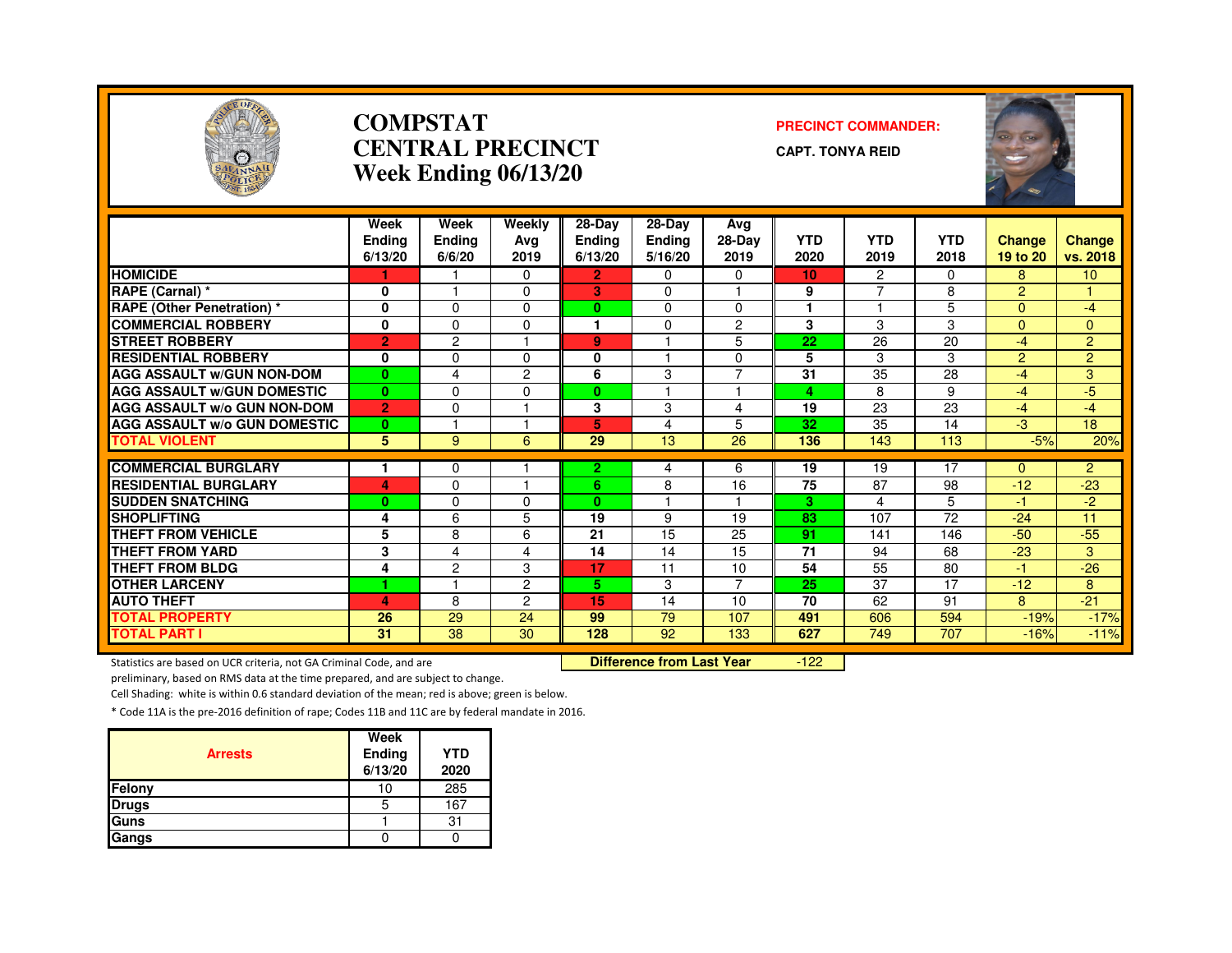

#### **COMPSTATSOUTH PRECINCTWeek Ending 06/13/20**

#### **PRECINCT COMMANDER:**

**CAPT. MICHELLE HALFORD**



|                                     | Week<br>Endina<br>6/13/20 | Week<br><b>Ending</b><br>6/6/20 | Weekly<br>Avg<br>2019 | 28-Day<br><b>Ending</b><br>6/13/20 | $28-Dav$<br><b>Ending</b><br>5/16/20 | Avg<br>28-Day<br>2019    | <b>YTD</b><br>2020 | <b>YTD</b><br>2019 | <b>YTD</b><br>2018 | <b>Change</b><br>19 to 20 | <b>Change</b><br>vs. 2018 |
|-------------------------------------|---------------------------|---------------------------------|-----------------------|------------------------------------|--------------------------------------|--------------------------|--------------------|--------------------|--------------------|---------------------------|---------------------------|
| <b>HOMICIDE</b>                     | 0                         | $\mathbf{0}$                    | $\Omega$              |                                    | 0                                    |                          | $\mathbf{2}$       | 5                  |                    | $-3$                      |                           |
| RAPE (Carnal) *                     | 0                         | $\Omega$                        | $\Omega$              | 0                                  |                                      |                          | 6                  | 5                  | 4                  |                           | $\overline{2}$            |
| <b>RAPE</b> (Other Penetration) *   | ٦                         | $\Omega$                        | 0                     | 1                                  | $\Omega$                             | $\Omega$                 | 5                  | 0                  | 7                  | 5                         | $-2$                      |
| <b>COMMERCIAL ROBBERY</b>           | 0                         |                                 | $\Omega$              | $\overline{2}$                     |                                      |                          | 11                 | 4                  | 5                  | $\overline{7}$            | 6                         |
| <b>STREET ROBBERY</b>               | $\bf{0}$                  | $\Omega$                        |                       | 3                                  | $\overline{c}$                       | 3                        | 15                 | 15                 | 14                 | $\Omega$                  |                           |
| <b>RESIDENTIAL ROBBERY</b>          | $\mathbf{0}$              | $\mathbf{0}$                    | O                     | 0                                  | $\Omega$                             | $\Omega$                 | 3                  | 3                  | 2                  | $\Omega$                  |                           |
| <b>AGG ASSAULT W/GUN NON-DOM</b>    | $\overline{2}$            | 3                               |                       | $\overline{7}$                     | 2                                    | 3                        | 26                 | 21                 | 4                  | 5                         | 22                        |
| <b>AGG ASSAULT W/GUN DOMESTIC</b>   | $\mathbf{0}$              | $\Omega$                        | $\Omega$              | 0                                  | $\Omega$                             | $\overline{\phantom{a}}$ | 3                  | 7                  | $\overline{2}$     | $-4$                      |                           |
| <b>AGG ASSAULT W/o GUN NON-DOM</b>  | $\mathbf{0}$              | $\Omega$                        |                       | 4                                  | $\overline{2}$                       | $\overline{c}$           | 14                 | 16                 | 10                 | $-2$                      | $\overline{4}$            |
| <b>AGG ASSAULT W/o GUN DOMESTIC</b> | $\mathbf{0}$              |                                 |                       | 2                                  | 3                                    | 4                        | 22                 | 25                 | 9                  | -3                        | 13 <sup>2</sup>           |
| <b>TOTAL VIOLENT</b>                | 3                         | 5                               | 4                     | 20                                 | 11                                   | 17                       | 107                | 101                | 58                 | 6%                        | 84%                       |
| <b>COMMERCIAL BURGLARY</b>          | 0                         | 0                               |                       |                                    | $\overline{c}$                       | 5                        | 11                 | 34                 | 19                 | $-23$                     | -8                        |
| <b>RESIDENTIAL BURGLARY</b>         | $\mathbf{2}$              | н                               |                       | 5                                  | $\overline{7}$                       | 9                        | 41                 | 40                 | 97                 |                           | $-56$                     |
| <b>SUDDEN SNATCHING</b>             | $\bf{0}$                  | $\Omega$                        | <sup>0</sup>          | 1                                  |                                      |                          | 3                  | 6                  | 5                  | -3                        | -2                        |
| <b>SHOPLIFTING</b>                  | 11                        | 4                               | 12                    | 20                                 | 10                                   | 48                       | 142                | 346                | 270                | $-204$                    | $-128$                    |
| <b>THEFT FROM VEHICLE</b>           | 6                         | 6                               | ⇁                     | 27                                 | 13                                   | 26                       | 133                | 157                | 149                | $-24$                     | $-16$                     |
| <b>THEFT FROM YARD</b>              | $\mathbf{2}$              | $\overline{c}$                  |                       | 14                                 | 6                                    | 6                        | 40                 | 33                 | 41                 | $\overline{7}$            | $-1$                      |
| <b>THEFT FROM BLDG</b>              | $\mathbf{2}$              |                                 | 3                     | 6                                  | 7                                    | 13                       | 52                 | 73                 | 57                 | $-21$                     | $-5$                      |
| <b>OTHER LARCENY</b>                | 1                         | н                               |                       | 6                                  | 4                                    | 4                        | 18                 | 22                 | 12                 | $-4$                      | 6                         |
| <b>AUTO THEFT</b>                   | 4                         | 6                               | 3                     | 17                                 | 11                                   | 11                       | 50                 | 55                 | 69                 | $-5$                      | $-19$                     |
| <b>TOTAL PROPERTY</b>               | 28                        | 21                              | 29                    | 97                                 | 61                                   | 123                      | 490                | 766                | 719                | $-36%$                    | $-32%$                    |
| <b>TOTAL PART I</b>                 | 31                        | 26                              | 34                    | 117                                | 72                                   | 141                      | 597                | 867                | 777                | $-31%$                    | $-23%$                    |

Statistics are based on UCR criteria, not GA Criminal Code, and are **Difference from Last Year** 

-270

preliminary, based on RMS data at the time prepared, and are subject to change.

Cell Shading: white is within 0.6 standard deviation of the mean; red is above; green is below.

| <b>Arrests</b> | Week<br><b>Ending</b><br>6/13/20 | <b>YTD</b><br>2020 |
|----------------|----------------------------------|--------------------|
| Felony         |                                  | 165                |
| <b>Drugs</b>   | З                                |                    |
| Guns           | 2                                | 15                 |
| Gangs          |                                  |                    |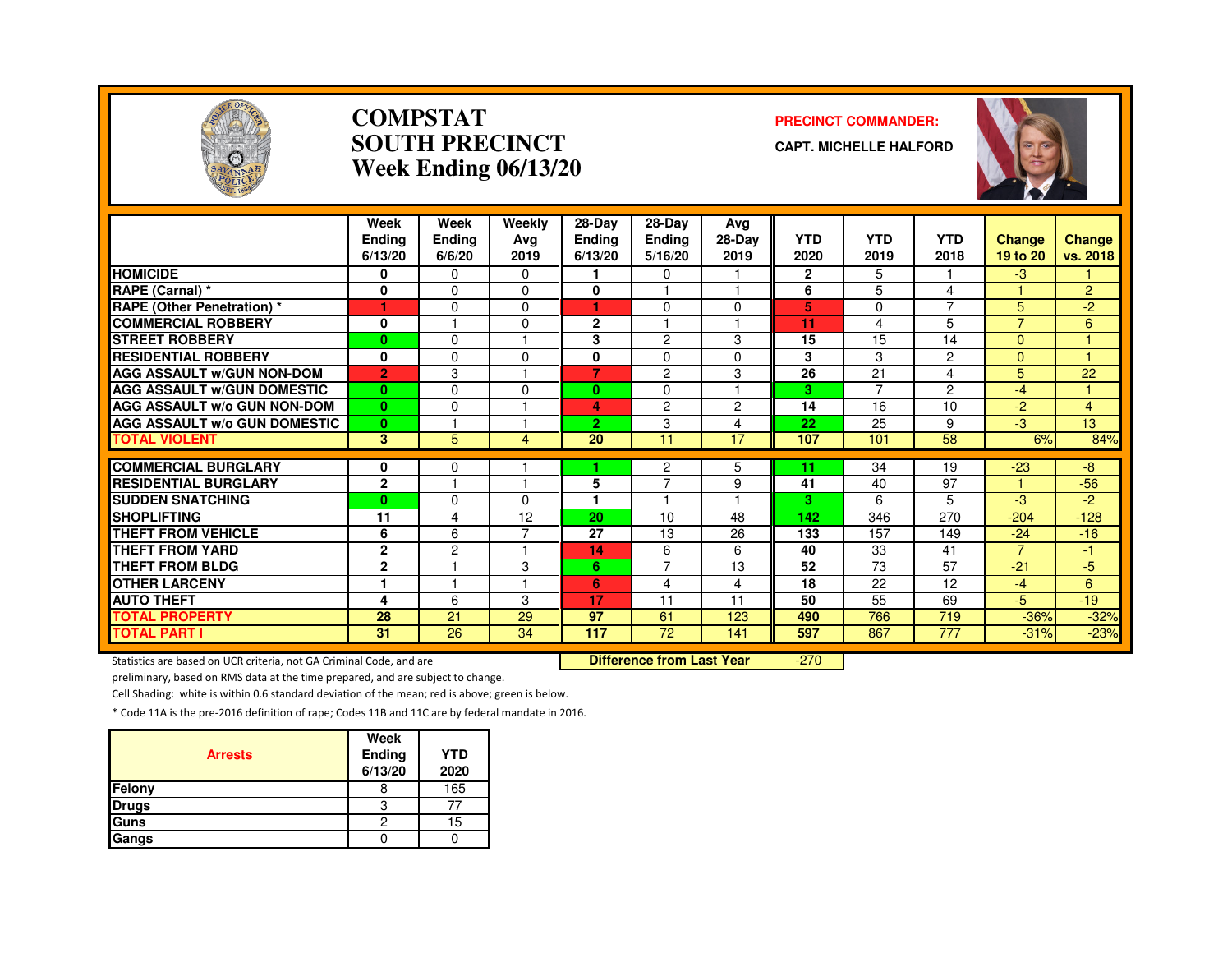

#### **COMPSTATEAST PRECINCTWeek Ending 06/13/20**

#### **PRECINCT COMMANDER:**

**CAPT. GEORGE GUNDICH**



|                                     | Week           | Week           | Weekly         | $28-Dav$       | 28-Dav         | Avg            |                 |                |                 |                |                |
|-------------------------------------|----------------|----------------|----------------|----------------|----------------|----------------|-----------------|----------------|-----------------|----------------|----------------|
|                                     | <b>Endina</b>  | <b>Ending</b>  | Ava            | Ending         | <b>Ending</b>  | 28-Day         | <b>YTD</b>      | <b>YTD</b>     | <b>YTD</b>      | Change         | <b>Change</b>  |
|                                     | 6/13/20        | 6/6/20         | 2019           | 6/13/20        | 5/16/20        | 2019           | 2020            | 2019           | 2018            | 19 to 20       | vs. 2018       |
| <b>HOMICIDE</b>                     | 0              | $\Omega$       | $\Omega$       | 0              | 2              | $\Omega$       | 3               | 3              | 6               | 0              | -3             |
| RAPE (Carnal) *                     | 0              | 0              | $\Omega$       | 0              | $\Omega$       |                | $\bf{0}$        | 6              | 6               | $-6$           | $-6$           |
| <b>RAPE (Other Penetration) *</b>   | $\mathbf{0}$   | $\Omega$       | $\Omega$       | $\mathbf{0}$   |                | $\Omega$       | 3               | $\Omega$       | 4               | 3              | 47             |
| <b>COMMERCIAL ROBBERY</b>           | 0              | $\Omega$       | $\Omega$       | 0              |                |                | 4               | $\overline{c}$ | $\overline{2}$  | 2              | $\overline{2}$ |
| <b>STREET ROBBERY</b>               | $\bf{0}$       | $\overline{c}$ |                | $\overline{2}$ | 2              | 4              | 11              | 15             | 20              | -4             | -9             |
| <b>RESIDENTIAL ROBBERY</b>          | 0              | $\Omega$       | $\Omega$       | 0              | $\Omega$       |                |                 | $\overline{c}$ | 0               | $-1$           |                |
| <b>AGG ASSAULT W/GUN NON-DOM</b>    | $\bf{0}$       | $\overline{c}$ | $\overline{c}$ | 3              | $\overline{7}$ | 6              | 24              | 28             | 23              | $-4$           |                |
| <b>AGG ASSAULT W/GUN DOMESTIC</b>   | $\bf{0}$       |                | $\Omega$       | ٠              | 2              | $\overline{2}$ | $\overline{7}$  | $\overline{7}$ | 4               | $\mathbf{0}$   | 3              |
| <b>AGG ASSAULT w/o GUN NON-DOM</b>  | $\bf{0}$       |                |                | 5              | $\overline{7}$ | 5              | 31              | 25             | 22              | 6              | 9              |
| <b>AGG ASSAULT W/o GUN DOMESTIC</b> | $\overline{2}$ |                |                | 8              | 3              | 5              | 39              | 39             | 14              | $\Omega$       | 25             |
| <b>TOTAL VIOLENT</b>                | $\overline{2}$ | 7              | 6              | 19             | 25             | 24             | 123             | 127            | 101             | $-3%$          | 22%            |
|                                     |                |                |                |                |                |                |                 | $\overline{7}$ |                 |                |                |
| <b>COMMERCIAL BURGLARY</b>          | 0              | $\Omega$       | $\Omega$       |                | 3              | $\overline{2}$ | 14              |                | 14              | $\overline{7}$ | $\overline{0}$ |
| <b>RESIDENTIAL BURGLARY</b>         | $\mathbf{2}$   | $\Omega$       | $\overline{c}$ | 5.             | 6              | 17             | 56              | 106            | 109             | $-50$          | $-53$          |
| <b>SUDDEN SNATCHING</b>             | $\bf{0}$       | $\Omega$       | $\Omega$       | $\mathbf{0}$   | 0              | н              | $\overline{2}$  | 6              | $\overline{7}$  | $-4$           | $-5$           |
| <b>SHOPLIFTING</b>                  | $\overline{2}$ | 6              | 6              | 10             | 19             | 23             | 131             | 139            | 151             | -8             | $-20$          |
| <b>THEFT FROM VEHICLE</b>           | 3              |                | 6              | 13             | 16             | 24             | 119             | 158            | 134             | $-39$          | $-15$          |
| <b>THEFT FROM YARD</b>              |                | 6              | 2              | 13             | 6              | 10             | $\overline{51}$ | 52             | $\overline{71}$ | -1             | $-20$          |
| <b>THEFT FROM BLDG</b>              | $\overline{2}$ | 3              | 3              | 9              | $\overline{7}$ | 12             | 67              | 61             | 79              | 6              | $-12$          |
| <b>OTHER LARCENY</b>                | 1              | $\overline{c}$ | ٠              | $\overline{7}$ | 3              | 5              | 26              | 30             | 30              | $-4$           | $-4$           |
| <b>AUTO THEFT</b>                   | 1              | 3              | $\overline{c}$ | 12             | 5              | 10             | 43              | 63             | 77              | $-20$          | $-34$          |
| <b>TOTAL PROPERTY</b>               | 12             | 21             | 23             | 70             | 65             | 103            | 509             | 622            | 672             | $-18%$         | $-24%$         |
| <b>TOTAL PART I</b>                 | 14             | 28             | 29             | 89             | 90             | 127            | 632             | 749            | 773             | $-16%$         | $-18%$         |

Statistics are based on UCR criteria, not GA Criminal Code, and are **Difference from Last Year** 

-117

preliminary, based on RMS data at the time prepared, and are subject to change.

Cell Shading: white is within 0.6 standard deviation of the mean; red is above; green is below.

| <b>Arrests</b> | Week<br>Ending<br>6/13/20 | <b>YTD</b><br>2020 |
|----------------|---------------------------|--------------------|
| Felony         | З                         | 120                |
| <b>Drugs</b>   | 3                         | 40                 |
| Guns           |                           |                    |
| Gangs          |                           |                    |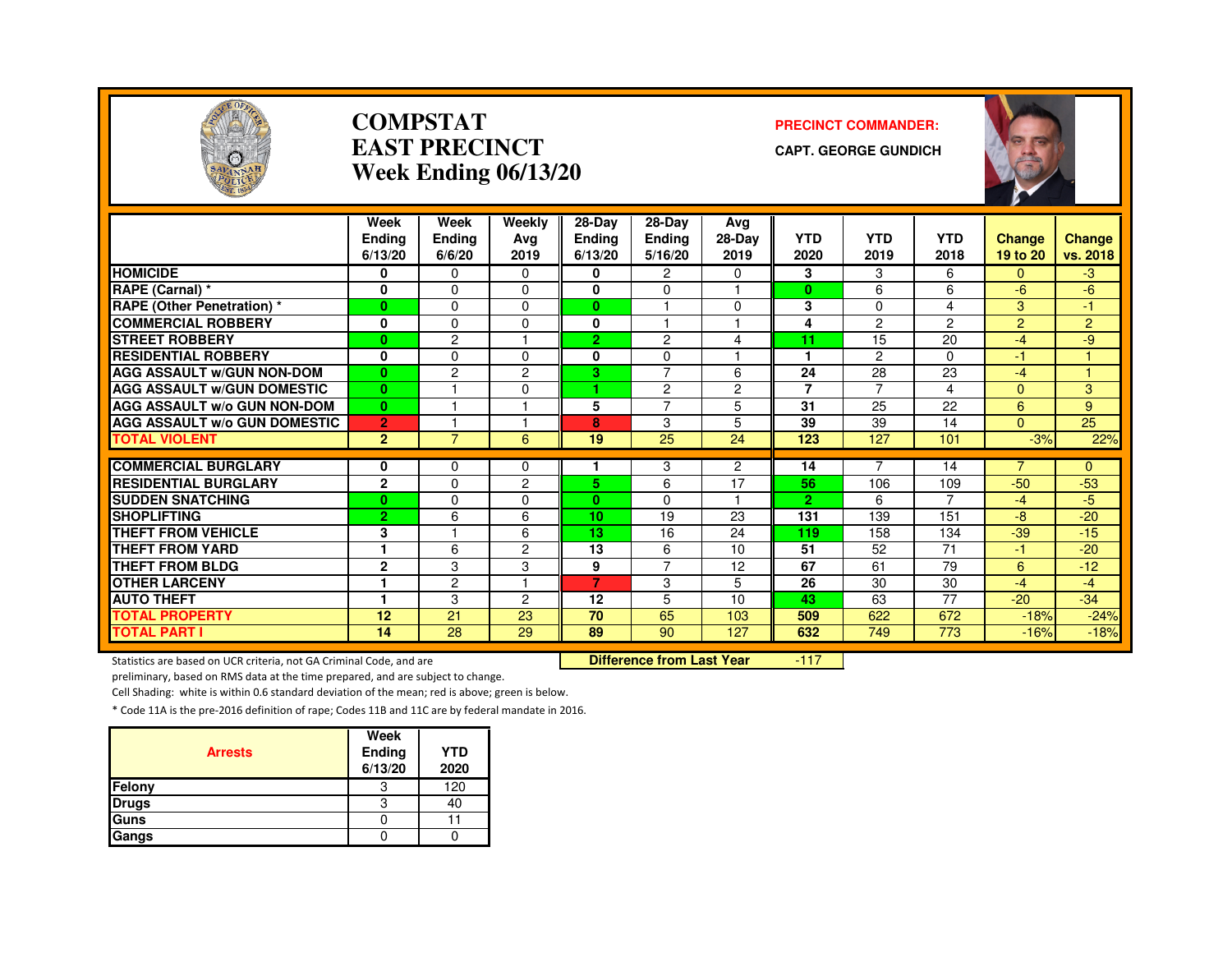# **BEAT 21 North PrecinctWeek Ending 06/13/20**

|                                     |               | <b>Last 4 Weeks</b> |                                  |                | 28 Days        | 28 Day  |                |                |                |                |                |
|-------------------------------------|---------------|---------------------|----------------------------------|----------------|----------------|---------|----------------|----------------|----------------|----------------|----------------|
|                                     | <b>Ending</b> | <b>Ending</b>       | <b>Ending</b>                    | <b>Ending</b>  | <b>Ending</b>  | Average | <b>YTD</b>     | <b>YTD</b>     | <b>YTD</b>     | <b>Change</b>  | <b>Change</b>  |
|                                     | 05/23/20      | 05/30/20            | 06/06/20                         | 06/13/20       | 06/13/20       | 2019    | 2020           | 2019           | 2018           | 19 to 20       | vs. 2018       |
| <b>HOMICIDE</b>                     | 0             | $\Omega$            | $\Omega$                         | $\Omega$       | 0              | 0.0     | $\Omega$       | $\Omega$       | 0              | $\Omega$       | $\Omega$       |
| RAPE (Carnal) *                     | 0             | $\Omega$            | 0                                | $\Omega$       | $\mathbf{0}$   | 0.2     | 1              | $\mathbf{1}$   | $\Omega$       | $\mathbf{0}$   | 1              |
| <b>RAPE (Other Penetration) *</b>   | $\mathbf 0$   | 0                   | $\Omega$                         | $\mathbf{0}$   | $\Omega$       | 0.0     | $\Omega$       | $\Omega$       | $\mathbf{1}$   | $\Omega$       | $-1$           |
| <b>COMMERCIAL ROBBERY</b>           | $\mathbf 0$   | $\mathbf{0}$        | $\Omega$                         | $\mathbf{0}$   | $\mathbf{0}$   | 0.0     | $\mathbf{0}$   | $\Omega$       | $\Omega$       | $\Omega$       | $\Omega$       |
| <b>STREET ROBBERY</b>               | $\Omega$      | $\Omega$            | $\Omega$                         | $\mathbf{0}$   | $\Omega$       | 0.0     | 2              | $\Omega$       | $\Omega$       | $\overline{2}$ | $\overline{2}$ |
| <b>RESIDENTIAL ROBBERY</b>          | 0             | $\Omega$            | 0                                | $\mathbf{0}$   | $\Omega$       | 0.0     | $\Omega$       | $\Omega$       | $\Omega$       | $\Omega$       | $\Omega$       |
| <b>AGG ASSAULT W/GUN NON-DOM</b>    | $\Omega$      | 0                   | $\Omega$                         | $\mathbf{0}$   | $\Omega$       | 0.1     | $\overline{2}$ | $\mathbf{1}$   | $\Omega$       | $\mathbf{1}$   | $\overline{c}$ |
| <b>AGG ASSAULT W/GUN DOMESTIC</b>   | $\Omega$      | $\Omega$            | $\mathbf{1}$                     | $\mathbf{0}$   | $\mathbf{1}$   | 0.0     | $\mathbf{1}$   | $\Omega$       | $\Omega$       | $\mathbf{1}$   | $\mathbf{1}$   |
| <b>AGG ASSAULT W/o GUN NON-DOM</b>  | $\Omega$      | 0                   | 0                                | $\mathbf{0}$   | 0              | 0.2     | 0              | $\mathbf{1}$   | $\overline{2}$ | $-1$           | $-2$           |
| <b>AGG ASSAULT W/o GUN DOMESTIC</b> | $\Omega$      | 0                   | 0                                | $\Omega$       | 0              | 0.4     | $\overline{2}$ | $\mathbf{1}$   | $\Omega$       | 1              | $\overline{2}$ |
| <b>TOTAL VIOLENT</b>                | $\mathbf{0}$  | $\mathbf{0}$        | $\mathbf{1}$                     | $\mathbf{0}$   | $\mathbf{1}$   | 0.8     | 8              | $\overline{4}$ | 3              | 100%           | 167%           |
| <b>COMMERCIAL BURGLARY</b>          | 0             | 0                   | 0                                | $\mathbf{0}$   | 0              | 0.1     | 1              | $\mathbf{1}$   | 0              | $\Omega$       | 1              |
| <b>RESIDENTIAL BURGLARY</b>         | $\Omega$      | $\Omega$            | $\Omega$                         | $\mathbf{0}$   | $\mathbf{0}$   | 1.3     | 3              | 8              | 5              | $-5$           | $-2$           |
| <b>SUDDEN SNATCHING</b>             | $\Omega$      | $\Omega$            | $\Omega$                         | $\Omega$       | $\Omega$       | 0.0     | $\Omega$       | $\Omega$       | $\Omega$       | $\Omega$       | $\Omega$       |
| <b>SHOPLIFTING</b>                  | 0             | 0                   | 0                                | $\mathbf{0}$   | $\Omega$       | 0.5     | 2              | 5              | 1              | $-3$           | 1              |
| THEFT FROM VEHICLE                  | 0             | $\Omega$            | 0                                | $\mathbf{1}$   | $\mathbf{1}$   | 3.8     | 3              | 28             | 19             | $-25$          | $-16$          |
| THEFT FROM YARD                     | $\mathbf 0$   | 0                   | $\Omega$                         | 0              | $\Omega$       | 0.6     | $\Omega$       | 3              | 6              | $-3$           | $-6$           |
| <b>THEFT FROM BLDG</b>              | $\mathbf{1}$  | $\mathbf{1}$        | 0                                | $\mathbf{1}$   | 3              | 0.5     | 5              | $\overline{2}$ | 7              | 3              | $-2$           |
| <b>OTHER LARCENY</b>                | 0             | $\Omega$            | 0                                | $\Omega$       | $\Omega$       | 0.6     | $\Omega$       | $\mathbf{1}$   | $\overline{2}$ | $-1$           | $-2$           |
| <b>AUTO THEFT</b>                   | $\Omega$      | $\Omega$            | $\Omega$                         | $\Omega$       | $\Omega$       | 1.5     | $\overline{2}$ | 10             | 8              | $-8$           | $-6$           |
| <b>TOTAL PROPERTY</b>               | $\mathbf{1}$  | $\mathbf{1}$        | $\Omega$                         | $\overline{2}$ | $\overline{4}$ | 8.7     | 16             | 58             | 48             | $-72%$         | $-67%$         |
| <b>TOTAL PART I</b>                 | $\mathbf{1}$  | $\mathbf{1}$        | $\mathbf{1}$                     | $\overline{2}$ | 5              | 9.5     | 24             | 62             | 51             | $-61%$         | $-53%$         |
|                                     |               |                     | <b>Difference from Last Year</b> |                | $-38$          |         |                |                |                |                |                |

Statistics are based on UCR criteria, not GA Criminal Code.

\* Rape Code 11A is the historical definition of rape (aka Legacy Rape); Rape Codes 11B and 11C are those moved from Part II to Part I in 2017.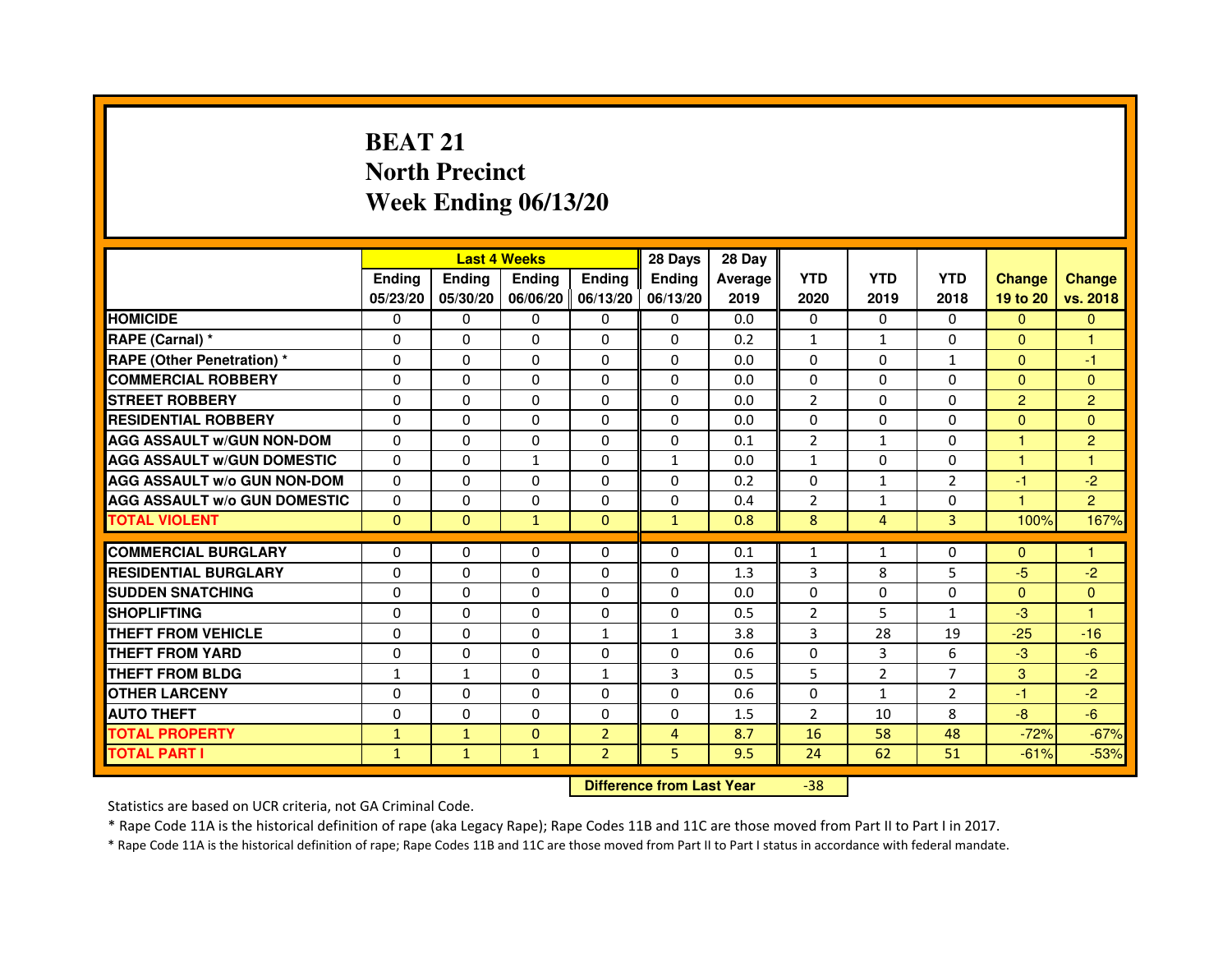# **BEAT 22 North PrecinctWeek Ending 06/13/20**

|                                     |                |                | <b>Last 4 Weeks</b>              |                | 28 Days        | 28 Day  |                |                |              |                |                |
|-------------------------------------|----------------|----------------|----------------------------------|----------------|----------------|---------|----------------|----------------|--------------|----------------|----------------|
|                                     | <b>Ending</b>  | Ending         | <b>Ending</b>                    | <b>Ending</b>  | <b>Ending</b>  | Average | <b>YTD</b>     | <b>YTD</b>     | <b>YTD</b>   | <b>Change</b>  | <b>Change</b>  |
|                                     | 05/23/20       | 05/30/20       | 06/06/20                         | 06/13/20       | 06/13/20       | 2019    | 2020           | 2019           | 2018         | 19 to 20       | vs. 2018       |
| <b>HOMICIDE</b>                     | 0              | 0              | $\Omega$                         | 0              | 0              | 0.1     | $\mathbf{1}$   | $\mathbf{1}$   | $\mathbf{1}$ | $\mathbf{0}$   | $\mathbf{0}$   |
| RAPE (Carnal) *                     | 0              | 0              | 0                                | 0              | 0              | 0.2     | $\mathbf{1}$   | $\mathbf{1}$   | 1            | $\Omega$       | $\overline{0}$ |
| RAPE (Other Penetration) *          | $\Omega$       | 0              | $\Omega$                         | $\Omega$       | $\Omega$       | 0.0     | $\overline{2}$ | $\Omega$       | $\Omega$     | $\overline{2}$ | $\overline{2}$ |
| <b>COMMERCIAL ROBBERY</b>           | $\Omega$       | $\Omega$       | $\Omega$                         | $\Omega$       | $\Omega$       | 0.2     | $\Omega$       | $\Omega$       | $\mathbf{1}$ | $\Omega$       | $-1$           |
| <b>STREET ROBBERY</b>               | $\Omega$       | $\Omega$       | $\Omega$                         | $\mathbf{1}$   | $\mathbf{1}$   | 0.7     | $\overline{2}$ | 5              | 4            | $-3$           | $-2$           |
| <b>RESIDENTIAL ROBBERY</b>          | 0              | 0              | $\Omega$                         | 0              | 0              | 0.1     | $\overline{2}$ | $\mathbf{1}$   | $\Omega$     | 1              | $\overline{2}$ |
| <b>AGG ASSAULT W/GUN NON-DOM</b>    | $\mathbf{1}$   | $\Omega$       | $\mathbf{1}$                     | $\overline{2}$ | 4              | 1.5     | 15             | 8              | 6            | $\overline{7}$ | 9              |
| <b>AGG ASSAULT W/GUN DOMESTIC</b>   | $\Omega$       | $\Omega$       | $\Omega$                         | $\Omega$       | $\Omega$       | 0.4     | $\overline{2}$ | $\Omega$       | $\mathbf{1}$ | $\overline{2}$ | $\mathbf{1}$   |
| <b>AGG ASSAULT W/o GUN NON-DOM</b>  | $\mathbf{1}$   | $\Omega$       | $\Omega$                         | $\Omega$       | $\mathbf{1}$   | 1.2     | 3              | 6              | 6            | $-3$           | $-3$           |
| <b>AGG ASSAULT W/o GUN DOMESTIC</b> | $\Omega$       | $\Omega$       | 0                                | $\Omega$       | $\Omega$       | 1.6     | $\overline{2}$ | 15             | 4            | $-13$          | $-2$           |
| <b>TOTAL VIOLENT</b>                | $\overline{2}$ | $\mathbf{0}$   | $\mathbf{1}$                     | 3              | 6              | 5.8     | 30             | 37             | 24           | $-19%$         | 25%            |
| <b>COMMERCIAL BURGLARY</b>          | 0              | 0              | 0                                | 0              | 0              | 0.5     | 2              | 3              | 3            | $-1$           | $-1$           |
| <b>RESIDENTIAL BURGLARY</b>         | $\mathbf{1}$   | $\Omega$       | $\Omega$                         | $\Omega$       | 1              | 1.3     | 21             | 8              | 11           | 13             | 10             |
| <b>SUDDEN SNATCHING</b>             | $\Omega$       | $\mathbf{1}$   | $\Omega$                         | $\Omega$       | $\mathbf{1}$   | 0.2     | $\mathbf{1}$   | $\mathbf{1}$   | 3            | $\Omega$       | $-2$           |
| <b>SHOPLIFTING</b>                  | 0              | $\Omega$       | 0                                | 0              | 0              | 0.9     | 4              | 4              | 17           | $\mathbf{0}$   | $-13$          |
| THEFT FROM VEHICLE                  | 0              | $\mathbf{1}$   | 0                                | $\Omega$       | $\mathbf{1}$   | 2.8     | 13             | 12             | 22           | 1              | $-9$           |
| <b>THEFT FROM YARD</b>              | $\Omega$       | $\Omega$       | $\Omega$                         | $\Omega$       | $\Omega$       | 1.4     | 9              | $\overline{7}$ | 7            | $\overline{2}$ | $\overline{2}$ |
| <b>THEFT FROM BLDG</b>              | $\Omega$       | $\Omega$       | $\Omega$                         | $\Omega$       | $\Omega$       | 1.8     | 9              | 10             | 8            | $-1$           | $\mathbf{1}$   |
| <b>OTHER LARCENY</b>                | 0              | $\Omega$       | 0                                | 0              | 0              | 0.2     | $\mathbf{1}$   | 0              | 0            | 1              | 1              |
| <b>AUTO THEFT</b>                   | $\Omega$       | $\Omega$       | $\Omega$                         | $\Omega$       | $\Omega$       | 1.8     | 9              | 5              | 10           | $\overline{4}$ | $-1$           |
| <b>TOTAL PROPERTY</b>               | $\mathbf{1}$   | $\overline{2}$ | $\Omega$                         | $\Omega$       | $\overline{3}$ | 10.9    | 69             | 50             | 81           | 38%            | $-15%$         |
| <b>TOTAL PART I</b>                 | 3              | $\overline{2}$ | $\mathbf{1}$                     | 3              | 9              | 16.7    | 99             | 87             | 105          | 14%            | $-6%$          |
|                                     |                |                | <b>Difference from Last Year</b> |                | 12             |         |                |                |              |                |                |

 **Difference from Last Year**

Statistics are based on UCR criteria, not GA Criminal Code.

\* Rape Code 11A is the historical definition of rape (aka Legacy Rape); Rape Codes 11B and 11C are those moved from Part II to Part I in 2017.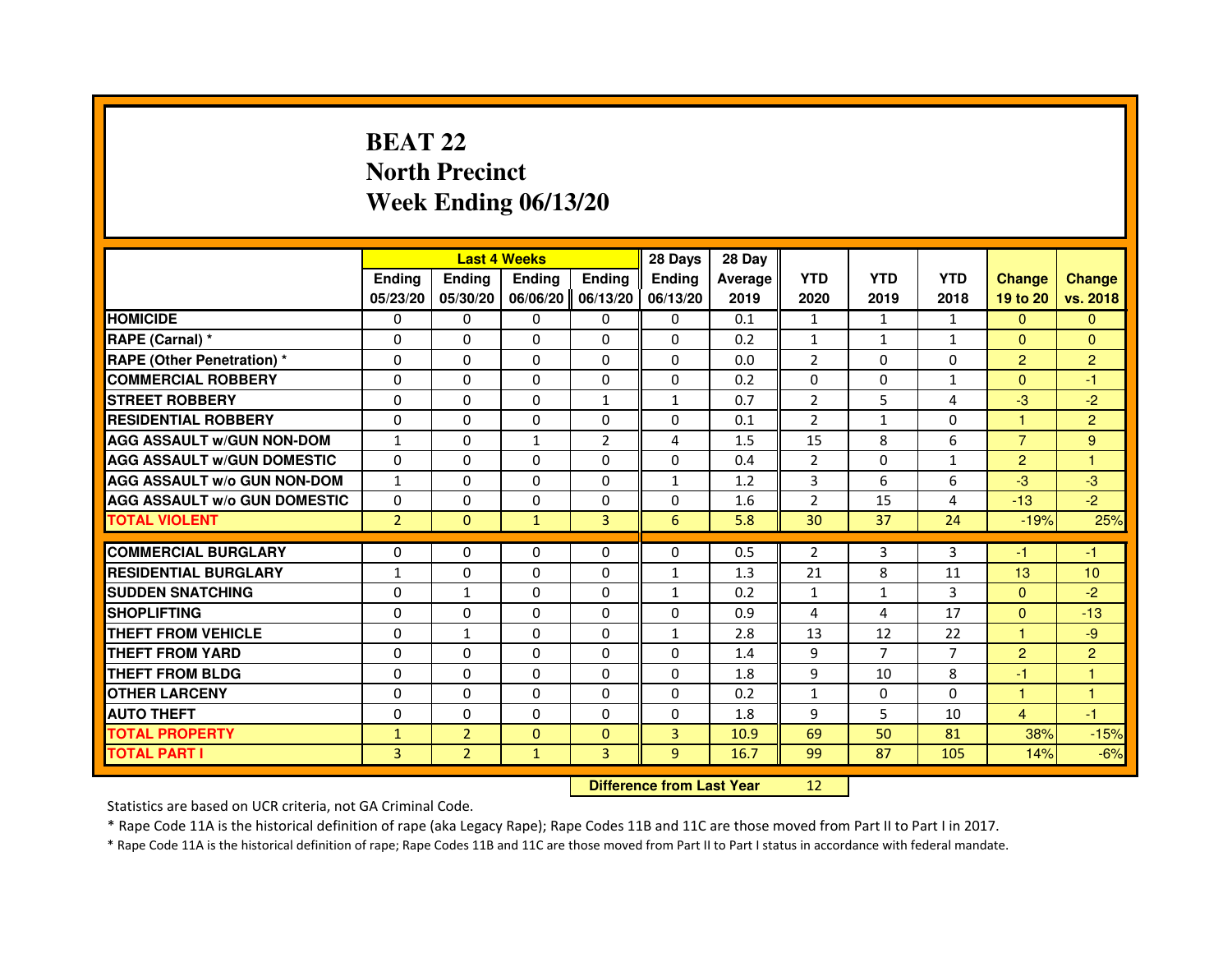# **BEAT 23 North PrecinctWeek Ending 06/13/20**

|                                     |                |              | <b>Last 4 Weeks</b>              |                | 28 Days        | 28 Day  |                |                |                |                |                |
|-------------------------------------|----------------|--------------|----------------------------------|----------------|----------------|---------|----------------|----------------|----------------|----------------|----------------|
|                                     | <b>Ending</b>  | Ending       | <b>Ending</b>                    | <b>Ending</b>  | Ending         | Average | <b>YTD</b>     | <b>YTD</b>     | <b>YTD</b>     | <b>Change</b>  | <b>Change</b>  |
|                                     | 05/23/20       | 05/30/20     | 06/06/20                         | 06/13/20       | 06/13/20       | 2019    | 2020           | 2019           | 2018           | 19 to 20       | vs. 2018       |
| <b>HOMICIDE</b>                     | $\Omega$       | $\Omega$     | $\Omega$                         | $\Omega$       | $\mathbf{0}$   | 0.2     | $\mathbf{1}$   | 2              | $\Omega$       | $-1$           | 1.             |
| RAPE (Carnal) *                     | 0              | $\Omega$     | $\Omega$                         | $\Omega$       | $\Omega$       | 0.1     | $\Omega$       | $\mathbf{1}$   | $\mathbf{1}$   | $-1$           | $-1$           |
| <b>RAPE (Other Penetration) *</b>   | $\Omega$       | $\Omega$     | $\Omega$                         | $\mathbf{1}$   | $\mathbf{1}$   | 0.0     | $\mathbf{1}$   | $\Omega$       | $\Omega$       | $\mathbf{1}$   | 1              |
| <b>COMMERCIAL ROBBERY</b>           | 0              | $\Omega$     | $\Omega$                         | 0              | 0              | 0.0     | 0              | $\Omega$       | $\mathbf{1}$   | $\Omega$       | $-1$           |
| <b>STREET ROBBERY</b>               | $\Omega$       | $\Omega$     | $\Omega$                         | $\mathbf{1}$   | $\mathbf{1}$   | 0.2     | $\overline{7}$ | 2              | 3              | 5              | $\overline{4}$ |
| <b>RESIDENTIAL ROBBERY</b>          | $\Omega$       | $\Omega$     | $\Omega$                         | $\Omega$       | $\Omega$       | 0.0     | $\mathbf{1}$   | $\Omega$       | $\overline{2}$ | $\overline{1}$ | $-1$           |
| <b>AGG ASSAULT w/GUN NON-DOM</b>    | $\Omega$       | $\Omega$     | $\Omega$                         | $\mathbf{1}$   | $\mathbf{1}$   | 1.0     | 3              | 8              | $\overline{7}$ | $-5$           | $-4$           |
| <b>AGG ASSAULT w/GUN DOMESTIC</b>   | $\Omega$       | $\Omega$     | $\Omega$                         | $\Omega$       | $\Omega$       | 0.2     | $\overline{2}$ | $\Omega$       | $\overline{2}$ | $\overline{2}$ | $\mathbf{0}$   |
| <b>AGG ASSAULT W/o GUN NON-DOM</b>  | $\Omega$       | $\Omega$     | $\Omega$                         | 0              | 0              | 1.2     | $\mathbf{1}$   | 8              | $\overline{2}$ | $-7$           | -1             |
| <b>AGG ASSAULT w/o GUN DOMESTIC</b> | $\Omega$       | 0            | $\Omega$                         | $\Omega$       | $\Omega$       | 0.8     | $\mathbf{1}$   | 4              | 4              | $-3$           | $-3$           |
| <b>TOTAL VIOLENT</b>                | $\mathbf{0}$   | $\mathbf{0}$ | $\mathbf{0}$                     | 3              | 3              | 3.6     | 17             | 25             | 22             | $-32%$         | $-23%$         |
| <b>COMMERCIAL BURGLARY</b>          | $\Omega$       | 0            | $\mathbf{1}$                     | 0              | $\mathbf{1}$   | 1.3     | 5              | 4              | 8              | 1              | $-3$           |
| <b>RESIDENTIAL BURGLARY</b>         | $\Omega$       | $\Omega$     | $\mathbf{1}$                     | $\Omega$       | $\mathbf{1}$   | 0.8     | 8              | 6              | 10             | $\overline{2}$ | $-2$           |
| <b>SUDDEN SNATCHING</b>             | $\Omega$       | $\Omega$     | $\Omega$                         | $\Omega$       | $\Omega$       | 0.2     | $\overline{2}$ | $\mathbf{1}$   | $\overline{2}$ | 1              | $\Omega$       |
| <b>SHOPLIFTING</b>                  | 1              | 0            | 0                                | 1              | $\overline{2}$ | 1.5     | 8              | 4              | 10             | 4              | $-2$           |
| <b>THEFT FROM VEHICLE</b>           | $\overline{2}$ | $\mathbf{1}$ | $\Omega$                         | $\Omega$       | 3              | 2.5     | 13             | 16             | 14             | $-3$           | -1             |
| <b>THEFT FROM YARD</b>              | $\mathbf{1}$   | 0            | $\mathbf{1}$                     | $\mathbf{1}$   | 3              | 1.0     | 16             | 4              | 9              | 12             | $\overline{7}$ |
| <b>THEFT FROM BLDG</b>              | $\Omega$       | $\Omega$     | $\Omega$                         | $\Omega$       | $\Omega$       | 1.0     | 3              | 5              | 13             | $-2$           | $-10$          |
| <b>OTHER LARCENY</b>                | $\Omega$       | $\Omega$     | $\Omega$                         | $\Omega$       | $\Omega$       | 0.2     | $\mathbf{1}$   | $\overline{2}$ | 3              | $-1$           | $-2$           |
| <b>AUTO THEFT</b>                   | $\Omega$       | $\Omega$     | $\Omega$                         | $\Omega$       | $\Omega$       | 1.1     | 5              | 6              | 8              | $-1$           | $-3$           |
| <b>TOTAL PROPERTY</b>               | 4              | $\mathbf{1}$ | $\overline{3}$                   | $\overline{2}$ | 10             | 9.6     | 61             | 48             | 77             | 27%            | $-21%$         |
| <b>TOTAL PART I</b>                 | $\overline{4}$ | $\mathbf{1}$ | 3                                | 5              | 13             | 13.2    | 78             | 73             | 99             | 7%             | $-21%$         |
|                                     |                |              | <b>Difference from Last Year</b> |                | 5              |         |                |                |                |                |                |

 **Difference from Last Year**

Statistics are based on UCR criteria, not GA Criminal Code.

\* Rape Code 11A is the historical definition of rape (aka Legacy Rape); Rape Codes 11B and 11C are those moved from Part II to Part I in 2017.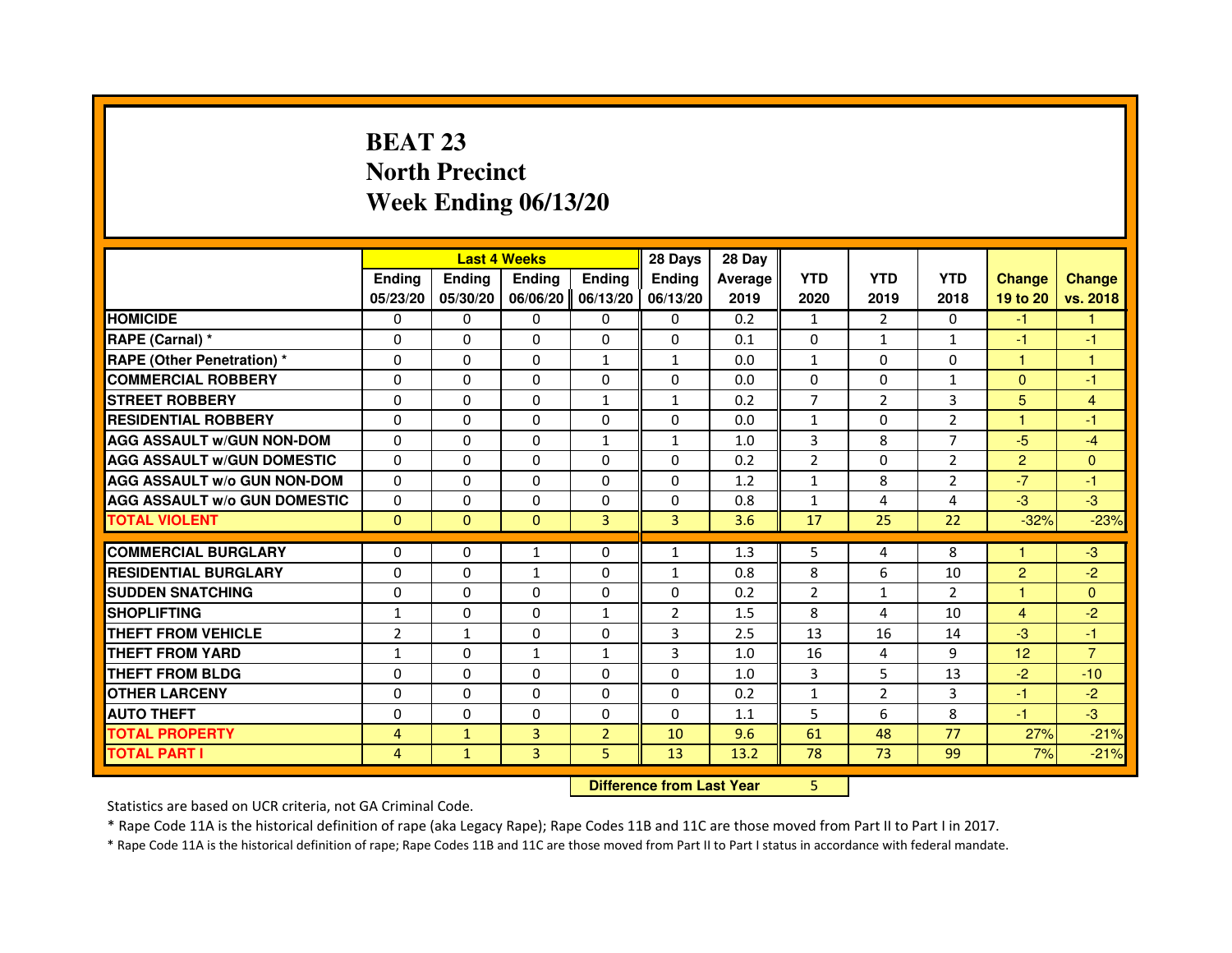# **BEAT 24 North PrecinctWeek Ending 06/13/20**

|                                     |                | <b>Last 4 Weeks</b> |                                  |              | 28 Days        | 28 Day  |                |                |                |                |                |
|-------------------------------------|----------------|---------------------|----------------------------------|--------------|----------------|---------|----------------|----------------|----------------|----------------|----------------|
|                                     | <b>Ending</b>  | <b>Ending</b>       | Ending                           | Ending       | Ending         | Average | <b>YTD</b>     | <b>YTD</b>     | <b>YTD</b>     | <b>Change</b>  | <b>Change</b>  |
|                                     | 05/23/20       | 05/30/20            | 06/06/20                         | 06/13/20     | 06/13/20       | 2019    | 2020           | 2019           | 2018           | 19 to 20       | vs. 2018       |
| <b>HOMICIDE</b>                     | 0              | 0                   | 0                                | 0            | $\mathbf{0}$   | 0.0     | $\mathbf{1}$   | 0              | $\Omega$       | $\mathbf{1}$   | $\mathbf{1}$   |
| RAPE (Carnal) *                     | 0              | 0                   | 0                                | 0            | 0              | 0.2     | 1              | $\mathbf{1}$   | 0              | $\mathbf{0}$   | 1              |
| RAPE (Other Penetration) *          | 0              | $\Omega$            | $\Omega$                         | $\Omega$     | $\Omega$       | 0.2     | $\Omega$       | $\mathbf{1}$   | $\Omega$       | $-1$           | $\mathbf{0}$   |
| <b>COMMERCIAL ROBBERY</b>           | 0              | 0                   | $\Omega$                         | $\Omega$     | 0              | 0.2     | $\mathbf{1}$   | $\Omega$       | $\Omega$       | $\mathbf{1}$   | $\mathbf{1}$   |
| <b>STREET ROBBERY</b>               | $\Omega$       | $\mathbf{1}$        | $\Omega$                         | $\Omega$     | $\mathbf{1}$   | 0.8     | 3              | $\mathbf{1}$   | 3              | $\overline{2}$ | $\Omega$       |
| <b>RESIDENTIAL ROBBERY</b>          | 0              | 0                   | 0                                | 0            | 0              | 0.1     | 0              | $\mathbf{1}$   | $\Omega$       | $-1$           | $\mathbf{0}$   |
| <b>AGG ASSAULT w/GUN NON-DOM</b>    | $\Omega$       | $\Omega$            | 0                                | $\Omega$     | $\Omega$       | 0.3     | 3              | $\overline{2}$ | $\mathbf{1}$   | $\mathbf{1}$   | $\overline{2}$ |
| <b>AGG ASSAULT W/GUN DOMESTIC</b>   | $\Omega$       | $\Omega$            | $\Omega$                         | $\Omega$     | $\Omega$       | 0.0     | $\Omega$       | $\Omega$       | $\Omega$       | $\Omega$       | $\Omega$       |
| <b>AGG ASSAULT W/o GUN NON-DOM</b>  | $\Omega$       | $\Omega$            | $\Omega$                         | $\Omega$     | $\Omega$       | 0.4     | $\overline{2}$ | $\overline{2}$ | 2              | $\Omega$       | $\Omega$       |
| <b>AGG ASSAULT W/o GUN DOMESTIC</b> | $\Omega$       | $\Omega$            | $\mathbf{1}$                     | $\Omega$     | $\mathbf{1}$   | 0.5     | $\overline{2}$ | $\Omega$       | $\mathbf{1}$   | $\overline{2}$ | $\mathbf{1}$   |
| <b>TOTAL VIOLENT</b>                | $\mathbf{0}$   | $\mathbf{1}$        | $\mathbf{1}$                     | $\mathbf{0}$ | $\overline{2}$ | 2.7     | 13             | 8              | $\overline{7}$ | 63%            | 86%            |
| <b>COMMERCIAL BURGLARY</b>          | 0              | 0                   | 0                                | 0            | 0              | 0.4     | 1              | $\mathbf{1}$   | 0              | $\mathbf{0}$   | 1              |
| <b>RESIDENTIAL BURGLARY</b>         | 0              | $\Omega$            | $\Omega$                         | $\Omega$     | 0              | 1.2     | 5              | 6              | 4              | $-1$           | 1              |
| <b>SUDDEN SNATCHING</b>             | $\Omega$       | $\Omega$            | $\Omega$                         | $\Omega$     | $\Omega$       | 0.2     | $\mathbf{1}$   | $\Omega$       | 3              | $\mathbf{1}$   | $-2$           |
| <b>SHOPLIFTING</b>                  | 1              | $\Omega$            | $\overline{2}$                   | $\Omega$     | 3              | 2.1     | 13             | 17             | 51             | $-4$           | $-38$          |
| <b>THEFT FROM VEHICLE</b>           | $\overline{2}$ | $\mathbf{1}$        | 0                                | $\Omega$     | 3              | 3.6     | 13             | 24             | 13             | $-11$          | $\overline{0}$ |
| <b>THEFT FROM YARD</b>              | $\Omega$       | $\Omega$            | $\Omega$                         | $\Omega$     | $\Omega$       | 4.1     | 11             | 24             | 11             | $-13$          | $\Omega$       |
| <b>THEFT FROM BLDG</b>              | $\Omega$       | $\Omega$            | $\Omega$                         | $\Omega$     | $\Omega$       | 1.1     | 5              | 4              | 14             | $\mathbf{1}$   | -9             |
| <b>OTHER LARCENY</b>                | 1              | 0                   | 0                                | $\Omega$     | $\mathbf{1}$   | 1.4     | 8              | $\overline{7}$ | $\overline{2}$ | $\mathbf{1}$   | 6              |
| <b>AUTO THEFT</b>                   | $\Omega$       | $\mathbf{1}$        | $\Omega$                         | $\mathbf{1}$ | $\overline{2}$ | 0.7     | $\overline{7}$ | 4              | 5              | 3              | $\overline{2}$ |
| <b>TOTAL PROPERTY</b>               | $\overline{4}$ | $\overline{2}$      | $\overline{2}$                   | $\mathbf{1}$ | $\overline{9}$ | 14.8    | 64             | 87             | 103            | $-26%$         | $-38%$         |
| <b>TOTAL PART I</b>                 | $\overline{4}$ | $\overline{3}$      | 3                                | $\mathbf{1}$ | 11             | 17.5    | 77             | 95             | 110            | $-19%$         | $-30%$         |
|                                     |                |                     | <b>Difference from Last Year</b> |              | $-18$          |         |                |                |                |                |                |

 **Difference from Last Year**

Statistics are based on UCR criteria, not GA Criminal Code.

\* Rape Code 11A is the historical definition of rape (aka Legacy Rape); Rape Codes 11B and 11C are those moved from Part II to Part I in 2017.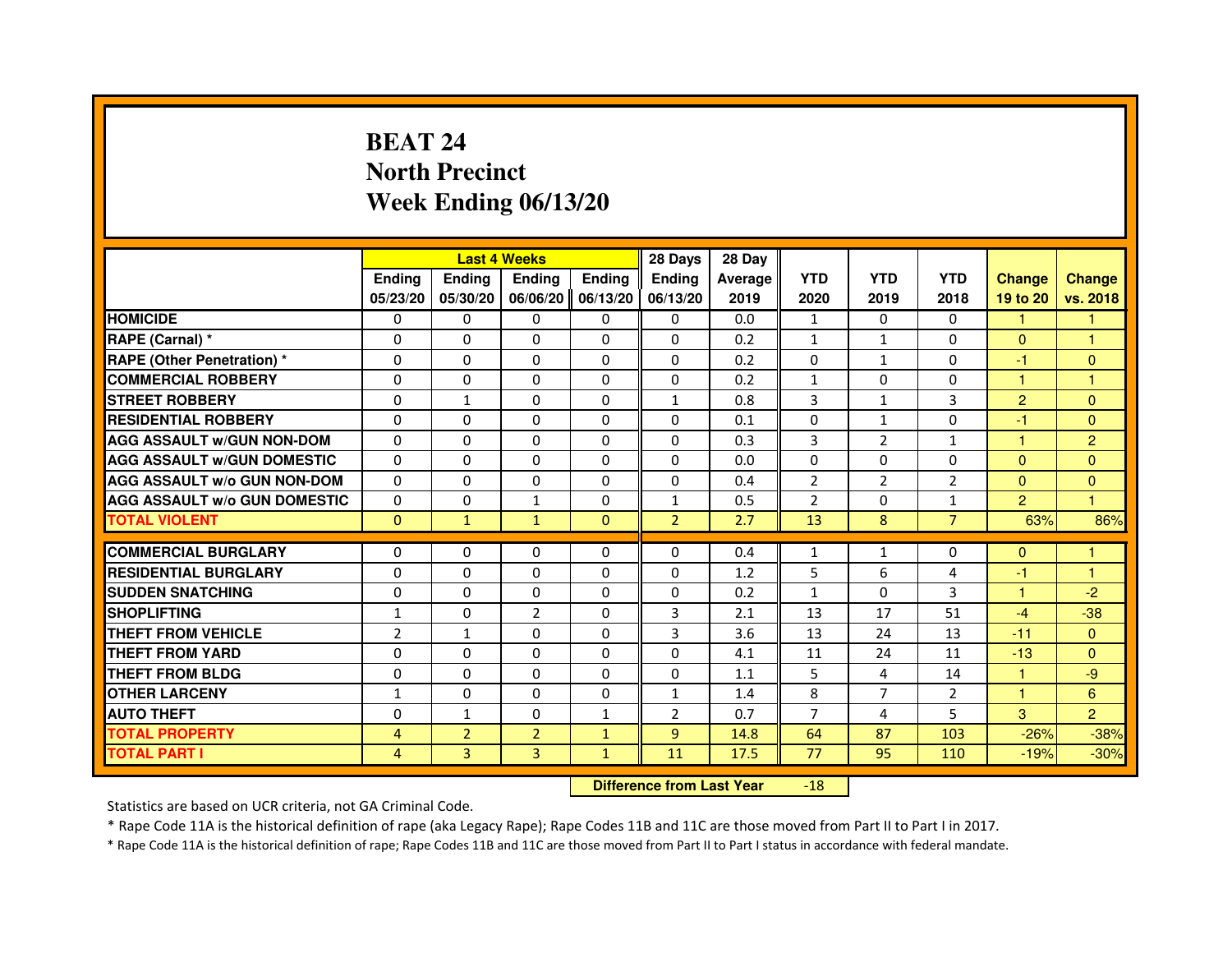## **BEAT 25 North PrecinctWeek Ending 06/13/20**

|                                     |               |                | <b>Last 4 Weeks</b>              |                | 28 Days        | 28 Day  |                |                |                |                |                |
|-------------------------------------|---------------|----------------|----------------------------------|----------------|----------------|---------|----------------|----------------|----------------|----------------|----------------|
|                                     | <b>Ending</b> | <b>Ending</b>  | <b>Ending</b>                    | <b>Ending</b>  | Ending         | Average | <b>YTD</b>     | <b>YTD</b>     | <b>YTD</b>     | <b>Change</b>  | <b>Change</b>  |
|                                     | 05/23/20      | 05/30/20       | 06/06/20                         | 06/13/20       | 06/13/20       | 2019    | 2020           | 2019           | 2018           | 19 to 20       | vs. 2018       |
| <b>HOMICIDE</b>                     | 0             | $\Omega$       | $\Omega$                         | $\Omega$       | 0              | 0.0     | $\Omega$       | $\Omega$       | $\Omega$       | $\Omega$       | $\mathbf{0}$   |
| RAPE (Carnal) *                     | 0             | 0              | 0                                | $\Omega$       | 0              | 0.1     | $\overline{2}$ | $\mathbf{1}$   | $\mathbf{1}$   | 1              | 1              |
| <b>RAPE (Other Penetration) *</b>   | $\Omega$      | $\Omega$       | $\Omega$                         | $\Omega$       | $\Omega$       | 0.0     | $\Omega$       | $\Omega$       | $\Omega$       | $\Omega$       | $\Omega$       |
| <b>COMMERCIAL ROBBERY</b>           | $\Omega$      | $\Omega$       | $\Omega$                         | $\Omega$       | $\Omega$       | 0.1     | $\Omega$       | $\mathbf{1}$   | $\Omega$       | $-1$           | $\Omega$       |
| <b>STREET ROBBERY</b>               | $\Omega$      | $\Omega$       | $\Omega$                         | $\Omega$       | $\Omega$       | 0.5     | $\Omega$       | $\overline{2}$ | 8              | $-2$           | $-8$           |
| <b>RESIDENTIAL ROBBERY</b>          | $\Omega$      | $\Omega$       | $\Omega$                         | $\Omega$       | $\Omega$       | 0.0     | $\mathbf{1}$   | $\Omega$       | $\Omega$       | 1              | 1              |
| <b>AGG ASSAULT w/GUN NON-DOM</b>    | $\Omega$      | $\Omega$       | $\Omega$                         | $\Omega$       | $\Omega$       | 0.2     | $\Omega$       | $\overline{2}$ | $\Omega$       | $-2$           | $\Omega$       |
| <b>AGG ASSAULT w/GUN DOMESTIC</b>   | $\Omega$      | $\Omega$       | $\Omega$                         | $\Omega$       | $\Omega$       | 0.0     | $\Omega$       | $\Omega$       | $\mathbf{1}$   | $\Omega$       | $-1$           |
| <b>AGG ASSAULT w/o GUN NON-DOM</b>  | $\Omega$      | 0              | $\Omega$                         | 1              | 1              | 0.2     | 4              | $\mathbf{1}$   | $\mathbf{1}$   | 3              | 3              |
| <b>AGG ASSAULT w/o GUN DOMESTIC</b> | $\Omega$      | 0              | $\mathbf{1}$                     | $\Omega$       | 1              | 0.2     | 4              | $\mathbf{1}$   | $\overline{2}$ | 3              | $\overline{2}$ |
| <b>TOTAL VIOLENT</b>                | $\mathbf{0}$  | $\mathbf 0$    | $\mathbf{1}$                     | $\mathbf{1}$   | $\overline{2}$ | 1.2     | 11             | 8              | 13             | 38%            | $-15%$         |
| <b>COMMERCIAL BURGLARY</b>          | $\Omega$      | 0              | 1                                | 0              | $\mathbf{1}$   | 0.8     | 4              | $\mathbf{1}$   | 0              | 3              | 4              |
| <b>RESIDENTIAL BURGLARY</b>         | $\mathbf{1}$  | $\Omega$       | $\Omega$                         | $\Omega$       | 1              | 1.4     | 5              | 9              | $\overline{2}$ | $-4$           | 3              |
| <b>SUDDEN SNATCHING</b>             | $\Omega$      | $\Omega$       | $\Omega$                         | $\mathbf{1}$   | $\mathbf{1}$   | 0.1     | $\overline{2}$ | $\mathbf{1}$   | $\Omega$       | 1              | $\overline{2}$ |
| <b>SHOPLIFTING</b>                  | $\mathbf{1}$  | $\overline{2}$ | 2                                | 0              | 5              | 1.5     | 13             | 10             | 5              | 3              | 8              |
| THEFT FROM VEHICLE                  | $\Omega$      | $\overline{2}$ | $\mathbf{1}$                     | $\mathbf{1}$   | 4              | 5.0     | 12             | 28             | 18             | $-16$          | $-6$           |
| <b>THEFT FROM YARD</b>              | 0             | $\mathbf{1}$   | $\Omega$                         | 0              | $\mathbf{1}$   | 1.8     | 10             | 10             | 12             | $\overline{0}$ | $-2$           |
| <b>THEFT FROM BLDG</b>              | $\Omega$      | $\Omega$       | $\Omega$                         | $\Omega$       | $\Omega$       | 2.0     | 5              | 8              | 11             | $-3$           | $-6$           |
| <b>OTHER LARCENY</b>                | $\mathbf{1}$  | $\Omega$       | $\mathbf{1}$                     | $\Omega$       | $\overline{2}$ | 0.5     | 5              | 3              | 4              | $\overline{2}$ | 1              |
| <b>AUTO THEFT</b>                   | $\Omega$      | $\Omega$       | $\Omega$                         | $\Omega$       | $\Omega$       | 1.3     | 5              | $\overline{2}$ | 6              | 3              | $-1$           |
| <b>TOTAL PROPERTY</b>               | 3             | 5              | 5                                | $\overline{2}$ | 15             | 14.3    | 61             | 72             | 58             | $-15%$         | 5%             |
| <b>TOTAL PART I</b>                 | 3             | 5              | 6                                | 3              | 17             | 15.4    | 72             | 80             | 71             | $-10%$         | 1%             |
|                                     |               |                |                                  |                |                |         |                |                |                |                |                |
|                                     |               |                | <b>Difference from Last Year</b> |                | $-8$           |         |                |                |                |                |                |

 **Difference from Last Year**

Statistics are based on UCR criteria, not GA Criminal Code.

\* Rape Code 11A is the historical definition of rape (aka Legacy Rape); Rape Codes 11B and 11C are those moved from Part II to Part I in 2017.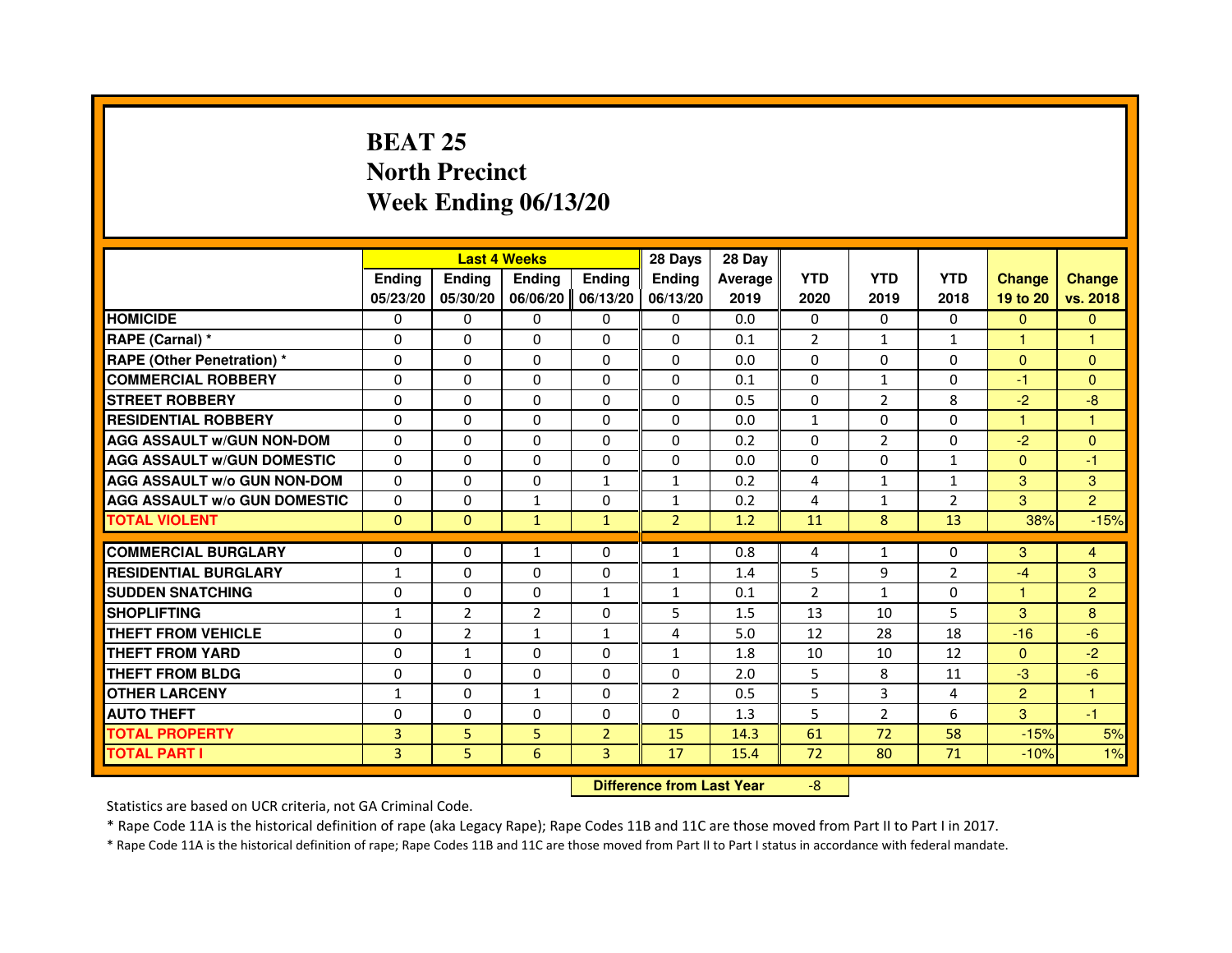# **BEAT 26 North PrecinctWeek Ending 06/13/20**

|                                     |                |                | <b>Last 4 Weeks</b>              |                | 28 Days        | 28 Day  |                |                |                |                |                |
|-------------------------------------|----------------|----------------|----------------------------------|----------------|----------------|---------|----------------|----------------|----------------|----------------|----------------|
|                                     | <b>Ending</b>  | Ending         | <b>Ending</b>                    | <b>Ending</b>  | Ending         | Average | <b>YTD</b>     | <b>YTD</b>     | <b>YTD</b>     | <b>Change</b>  | <b>Change</b>  |
|                                     | 05/23/20       | 05/30/20       | 06/06/20                         | 06/13/20       | 06/13/20       | 2019    | 2020           | 2019           | 2018           | 19 to 20       | vs. 2018       |
| <b>HOMICIDE</b>                     | $\Omega$       | $\Omega$       | $\Omega$                         | $\Omega$       | $\mathbf{0}$   | 0.1     | $\Omega$       | $\Omega$       | $\Omega$       | $\Omega$       | $\mathbf{0}$   |
| RAPE (Carnal) *                     | $\mathbf{1}$   | $\Omega$       | $\Omega$                         | $\Omega$       | $\mathbf{1}$   | 0.2     | 3              | $\mathbf{1}$   | $\overline{2}$ | $\overline{2}$ | 1              |
| <b>RAPE (Other Penetration) *</b>   | $\Omega$       | $\Omega$       | $\Omega$                         | $\Omega$       | $\Omega$       | 0.0     | $\Omega$       | $\Omega$       | $\Omega$       | $\Omega$       | $\mathbf{0}$   |
| <b>COMMERCIAL ROBBERY</b>           | 0              | $\Omega$       | $\Omega$                         | $\Omega$       | 0              | 0.1     | $\mathbf{1}$   | $\Omega$       | $\Omega$       | $\mathbf{1}$   | $\mathbf{1}$   |
| <b>STREET ROBBERY</b>               | $\Omega$       | $\Omega$       | $\mathbf{1}$                     | $\Omega$       | $\mathbf{1}$   | 1.2     | 4              | 6              | $\overline{7}$ | $-2$           | $-3$           |
| <b>RESIDENTIAL ROBBERY</b>          | $\Omega$       | $\Omega$       | $\Omega$                         | $\Omega$       | $\Omega$       | 0.0     | $\Omega$       | $\Omega$       | $\Omega$       | $\Omega$       | $\Omega$       |
| <b>AGG ASSAULT w/GUN NON-DOM</b>    | $\Omega$       | $\mathbf{1}$   | $\Omega$                         | $\Omega$       | $\mathbf{1}$   | 0.4     | $\mathbf{1}$   | 2              | $\Omega$       | -1             | $\mathbf{1}$   |
| <b>AGG ASSAULT w/GUN DOMESTIC</b>   | $\Omega$       | $\Omega$       | $\Omega$                         | $\Omega$       | $\Omega$       | 0.0     | $\Omega$       | $\Omega$       | $\Omega$       | $\Omega$       | $\mathbf{0}$   |
| <b>AGG ASSAULT W/o GUN NON-DOM</b>  | $\Omega$       | $\Omega$       | $\Omega$                         | 0              | $\Omega$       | 1.2     | $\overline{7}$ | $\overline{7}$ | 10             | $\mathbf{0}$   | $-3$           |
| <b>AGG ASSAULT w/o GUN DOMESTIC</b> | $\Omega$       | 0              | $\Omega$                         | $\Omega$       | $\Omega$       | 0.2     | $\overline{2}$ | 2              | $\Omega$       | $\Omega$       | 2 <sup>1</sup> |
| <b>TOTAL VIOLENT</b>                | $\mathbf{1}$   | $\mathbf{1}$   | $\mathbf{1}$                     | $\mathbf{0}$   | 3              | 3.4     | 18             | 18             | 19             | 0%             | $-5%$          |
| <b>COMMERCIAL BURGLARY</b>          | 1              | $\overline{2}$ | 0                                | $\overline{2}$ | 5              | 0.5     | 9              | $\overline{2}$ | $\mathbf{1}$   | $\overline{7}$ | 8              |
| <b>RESIDENTIAL BURGLARY</b>         | $\Omega$       | $\Omega$       | $\Omega$                         | $\Omega$       | $\Omega$       | 0.2     | $\mathbf 0$    | $\mathbf{1}$   | 0              | $-1$           | $\overline{0}$ |
| <b>SUDDEN SNATCHING</b>             | $\Omega$       | $\Omega$       | $\Omega$                         | $\Omega$       | $\Omega$       | 0.5     | $\mathbf{1}$   | 4              | 5              | $-3$           | $-4$           |
| <b>SHOPLIFTING</b>                  | 0              | $\overline{2}$ | 0                                | $\mathbf{1}$   | 3              | 2.6     | 18             | 16             | 13             | $\overline{2}$ | 5              |
| <b>THEFT FROM VEHICLE</b>           | 1              | $\Omega$       | $\Omega$                         | $\overline{3}$ | 4              | 2.9     | 11             | 12             | 10             | -1             | $\mathbf{1}$   |
| <b>THEFT FROM YARD</b>              | $\mathbf{1}$   | $\Omega$       | $\Omega$                         | 0              | $\mathbf{1}$   | 1.7     | 8              | 9              | 10             | $-1$           | $-2$           |
| <b>THEFT FROM BLDG</b>              | $\Omega$       | $\Omega$       | $\Omega$                         | $\Omega$       | $\Omega$       | 2.5     | 3              | 10             | 17             | $-7$           | $-14$          |
| <b>OTHER LARCENY</b>                | $\Omega$       | $\Omega$       | $\Omega$                         | $\Omega$       | $\Omega$       | 0.4     | $\mathbf{1}$   | $\overline{2}$ | $\overline{2}$ | $-1$           | $-1$           |
| <b>AUTO THEFT</b>                   | $\Omega$       | $\mathbf{1}$   | $\mathbf{1}$                     | $\Omega$       | $\overline{2}$ | 0.7     | 4              | $\mathbf{1}$   | 8              | 3              | $-4$           |
| <b>TOTAL PROPERTY</b>               | $\overline{3}$ | 5              | $\mathbf{1}$                     | $6\phantom{1}$ | 15             | 11.9    | 55             | 57             | 66             | $-4%$          | $-17%$         |
| <b>TOTAL PART I</b>                 | $\overline{4}$ | 6              | $\overline{2}$                   | 6              | 18             | 15.3    | 73             | 75             | 85             | $-3%$          | $-14%$         |
|                                     |                |                | <b>Difference from Last Year</b> |                | $-2$           |         |                |                |                |                |                |

 **Difference from Last Year**

Statistics are based on UCR criteria, not GA Criminal Code.

\* Rape Code 11A is the historical definition of rape (aka Legacy Rape); Rape Codes 11B and 11C are those moved from Part II to Part I in 2017.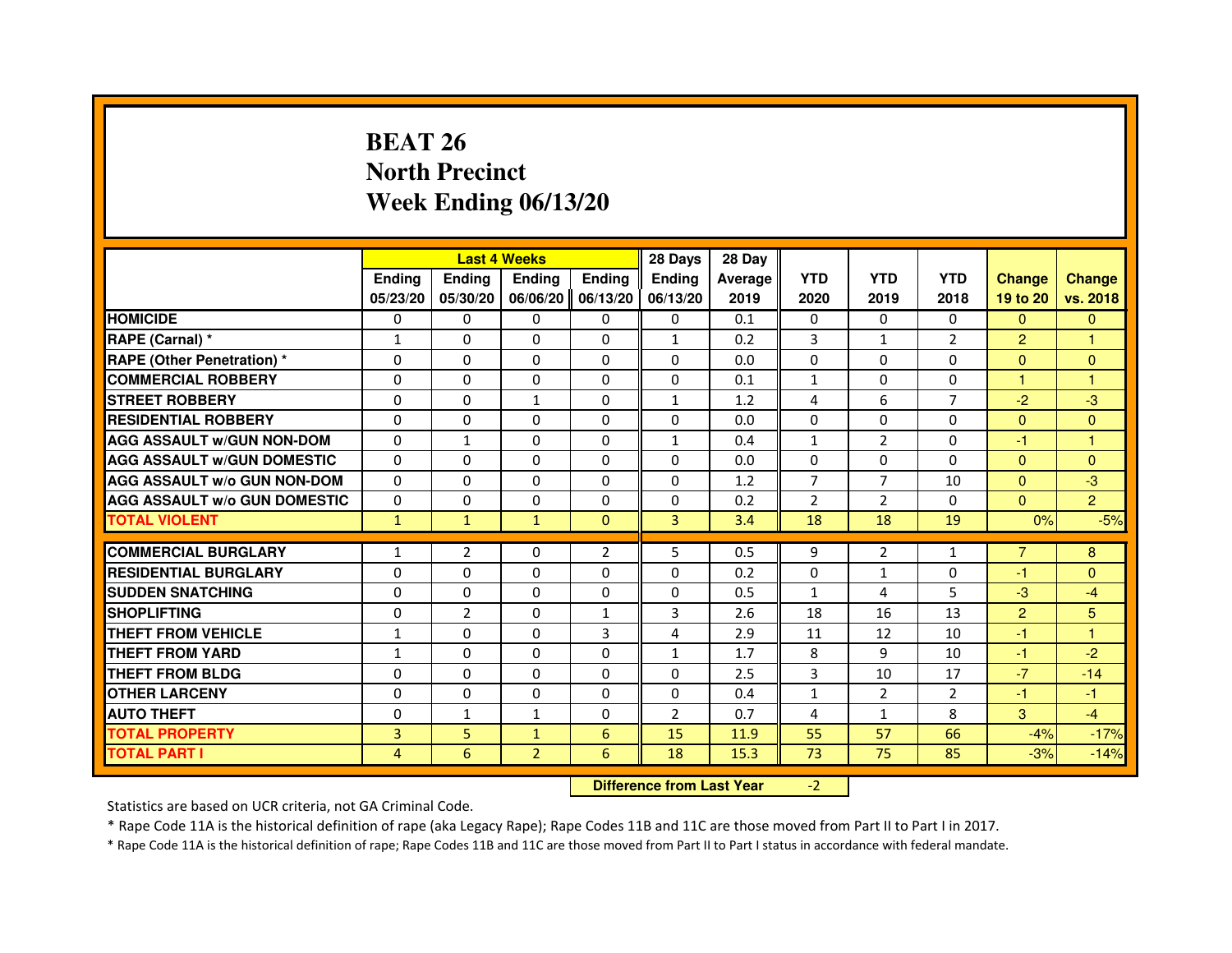# **BEAT 27 North PrecinctWeek Ending 06/13/20**

|                                     |                |               | <b>Last 4 Weeks</b> |                     | 28 Days        | 28 Day  |                |                |                |                |                |
|-------------------------------------|----------------|---------------|---------------------|---------------------|----------------|---------|----------------|----------------|----------------|----------------|----------------|
|                                     | <b>Endina</b>  | <b>Endina</b> | <b>Endina</b>       | <b>Ending</b>       | <b>Endina</b>  | Average | <b>YTD</b>     | <b>YTD</b>     | <b>YTD</b>     | <b>Change</b>  | <b>Change</b>  |
|                                     | 05/23/20       | 05/30/20      |                     | 06/06/20   06/13/20 | 06/13/20       | 2019    | 2020           | 2019           | 2018           | 19 to 20       | vs. 2018       |
| <b>HOMICIDE</b>                     | 0              | 0             | 0                   | 0                   | 0              | 0.1     | $\mathbf{0}$   | 0              | $\mathbf{0}$   | $\mathbf{0}$   | $\mathbf{0}$   |
| RAPE (Carnal) *                     | $\Omega$       | $\Omega$      | $\mathbf{1}$        | $\Omega$            | $\mathbf{1}$   | 0.3     | $\overline{2}$ | $\Omega$       | $\Omega$       | $\overline{2}$ | $\overline{2}$ |
| RAPE (Other Penetration) *          | 0              | $\Omega$      | 0                   | $\Omega$            | $\Omega$       | 0.2     | $\Omega$       | 0              | $\mathbf{1}$   | $\Omega$       | $-1$           |
| <b>COMMERCIAL ROBBERY</b>           | 0              | 0             | 0                   | 0                   | 0              | 0.1     | $\Omega$       | 0              | $\overline{2}$ | $\mathbf{0}$   | $-2$           |
| <b>STREET ROBBERY</b>               | 0              | 0             | $\mathbf{1}$        | 0                   | $\mathbf{1}$   | 1.4     | 3              | 7              | $\overline{2}$ | $-4$           | 1              |
| <b>RESIDENTIAL ROBBERY</b>          | 0              | $\Omega$      | 0                   | $\Omega$            | $\Omega$       | 0.1     | $\Omega$       | $\mathbf{1}$   | $\overline{2}$ | $-1$           | $-2$           |
| <b>AGG ASSAULT W/GUN NON-GUN</b>    | $\overline{2}$ | $\Omega$      | $\Omega$            | $\Omega$            | $\overline{2}$ | 1.0     | 9              | 8              | 6              | 1              | 3              |
| <b>AGG ASSAULT w/GUN DOMESTIC</b>   | $\Omega$       | 0             | $\Omega$            | 0                   | $\Omega$       | 0.2     | $\mathbf{1}$   | $\mathbf{1}$   | $\mathbf{1}$   | $\Omega$       | $\Omega$       |
| <b>AGG ASSAULT W/o GUN NON-DOM</b>  | $\mathbf{1}$   | 0             | 0                   | $\mathbf{1}$        | $\overline{2}$ | 1.5     | 6              | 8              | 3              | $-2$           | 3              |
| <b>AGG ASSAULT W/o GUN DOMESTIC</b> | $\Omega$       | $\Omega$      | 0                   | $\Omega$            | 0              | 1.3     | $\overline{2}$ | 9              | $\Omega$       | $-7$           | $\overline{2}$ |
| <b>TOTAL VIOLENT</b>                | 3              | $\Omega$      | $\overline{2}$      | $\mathbf{1}$        | 6              | 6.2     | 23             | 34             | 17             | $-32%$         | 35%            |
|                                     |                |               |                     |                     |                |         |                |                |                |                |                |
| <b>COMMERCIAL BURGLARY</b>          | 0              | 0             | 1                   | 0                   | $\mathbf{1}$   | 0.7     | $\mathbf{1}$   | 3              | 3              | $-2$           | $-2$           |
| <b>RESIDENTIAL BURGLARY</b>         | 0              | 0             | 0                   | $\Omega$            | $\Omega$       | 0.5     | 4              | 3              | 5              | 1              | $-1$           |
| <b>SUDDEN SNATCHING</b>             | 0              | 0             | $\overline{2}$      | 0                   | $\overline{2}$ | 0.3     | $\overline{4}$ | $\overline{2}$ | 5              | $\overline{2}$ | $-1$           |
| <b>SHOPLIFTING</b>                  | $\Omega$       | $\Omega$      | 3                   | 0                   | 3              | 3.1     | 13             | 14             | 23             | $-1$           | $-10$          |
| <b>THEFT FROM VEHICLE</b>           | 0              | 3             | $\overline{2}$      | $\mathbf{1}$        | 6              | 3.1     | 12             | 19             | 10             | $-7$           | $\overline{2}$ |
| <b>THEFT FROM YARD</b>              | $\Omega$       | 0             | $\Omega$            | $\mathbf{1}$        | $\mathbf{1}$   | 0.8     | 5              | $\mathcal{P}$  | 9              | 3              | $-4$           |
| THEFT FROM BLDG                     | $\overline{2}$ | 0             | 0                   | 0                   | $\overline{2}$ | 2.4     | $\overline{7}$ | 15             | 16             | -8             | $-9$           |
| <b>OTHER LARCENY</b>                | 0              | 0             | 0                   | $\Omega$            | $\Omega$       | 0.2     | $\Omega$       | $\overline{2}$ | $\Omega$       | $-2$           | $\Omega$       |
| <b>AUTO THEFT</b>                   | $\Omega$       | 0             | $\overline{2}$      | $\Omega$            | $\overline{2}$ | 0.9     | 9              | 2              | $\overline{7}$ | $\overline{7}$ | $\overline{2}$ |
| <b>TOTAL PROPERTY</b>               | $\overline{2}$ | 3             | 10                  | $\overline{2}$      | 17             | 12.0    | 55             | 62             | 78             | $-11%$         | $-29%$         |
| <b>TOTAL PART I</b>                 | 5              | 3             | 12                  | 3                   | 23             | 18.3    | 78             | 96             | 95             | $-19%$         | $-18%$         |

 **Difference from Last Year**-18

Statistics are based on UCR criteria, not GA Criminal Code.

\* Rape Code 11A is the historical definition of rape (aka Legacy Rape); Rape Codes 11B and 11C are those moved from Part II to Part I in 2017.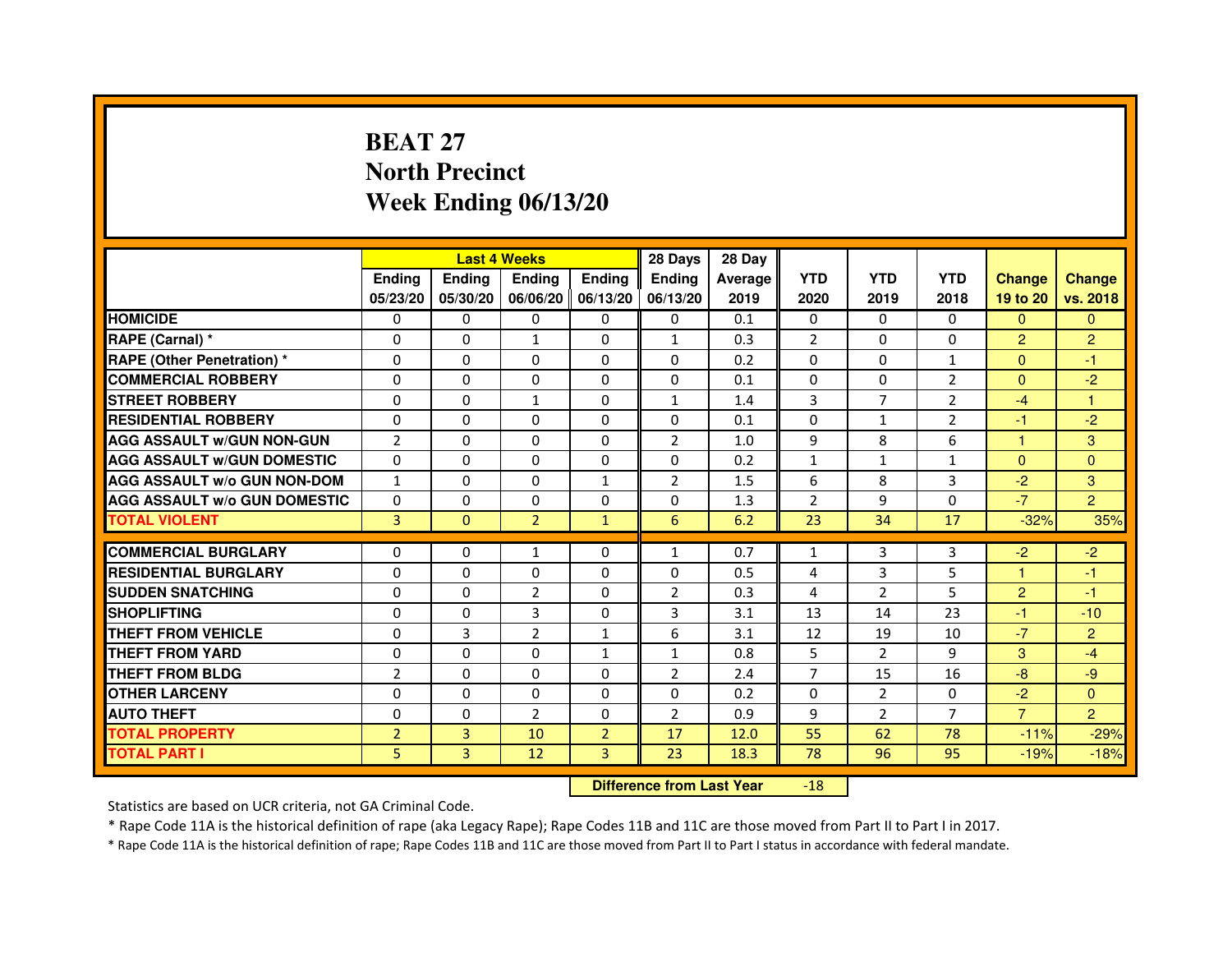# **BEAT 31 Central PrecinctWeek Ending 06/13/20**

|                                     |               | <b>Last 4 Weeks</b> |                |                   | 28 Days       | 28 Day  |              |                |              |                |                |
|-------------------------------------|---------------|---------------------|----------------|-------------------|---------------|---------|--------------|----------------|--------------|----------------|----------------|
|                                     | <b>Endina</b> | <b>Endina</b>       | <b>Endina</b>  | <b>Ending</b>     | <b>Endina</b> | Average | <b>YTD</b>   | <b>YTD</b>     | <b>YTD</b>   | <b>Change</b>  | <b>Change</b>  |
|                                     | 05/23/20      | 05/30/20            |                | 06/06/20 06/13/20 | 06/13/20      | 2019    | 2020         | 2019           | 2018         | 19 to 20       | vs. 2018       |
| <b>HOMICIDE</b>                     | 0             | 0                   | 0              | 0                 | 0             | 0.1     | 1            | 1              | $\mathbf{0}$ | $\mathbf{0}$   |                |
| RAPE (Carnal) *                     | $\Omega$      | $\Omega$            | $\Omega$       | $\Omega$          | $\Omega$      | 0.3     | 3            | 3              | $\Omega$     | $\Omega$       | 3              |
| <b>RAPE (Other Penetration) *</b>   | 0             | $\Omega$            | 0              | $\Omega$          | $\Omega$      | 0.2     | $\Omega$     | $\Omega$       | $\mathbf{1}$ | $\Omega$       | $-1$           |
| <b>COMMERCIAL ROBBERY</b>           | 0             | 0                   | 0              | 0                 | $\Omega$      | 0.0     | $\Omega$     | 0              | $\mathbf{1}$ | $\mathbf{0}$   | $-1$           |
| <b>STREET ROBBERY</b>               | 0             | 0                   | 0              | 0                 | 0             | 0.7     | 3            | $\overline{2}$ | 6            | 1              | -3             |
| <b>RESIDENTIAL ROBBERY</b>          | 0             | $\Omega$            | $\Omega$       | $\Omega$          | $\Omega$      | 0.0     | $\mathbf{1}$ | $\Omega$       | $\Omega$     | $\mathbf{1}$   | 1              |
| <b>AGG ASSAULT W/GUN NON-DOM</b>    | $\Omega$      | $\Omega$            | $\Omega$       | $\Omega$          | $\Omega$      | 1.1     | 6            | 6              | 4            | $\Omega$       | $\overline{2}$ |
| <b>AGG ASSAULT W/GUN DOMESTIC</b>   | 0             | 0                   | 0              | 0                 | $\Omega$      | 0.2     | $\mathbf{1}$ | $\mathbf{1}$   | $\mathbf{1}$ | $\mathbf{0}$   | $\Omega$       |
| <b>AGG ASSAULT W/o GUN NON-DOM</b>  | $\Omega$      | 0                   | 0              | $\Omega$          | $\Omega$      | 0.7     | $\mathbf{1}$ | 4              | 4            | $-3$           | -3             |
| <b>AGG ASSAULT W/o GUN DOMESTIC</b> | $\Omega$      | $\Omega$            | 0              | $\Omega$          | $\Omega$      | 0.9     | 4            | 7              | $\mathbf{1}$ | $-3$           | 3              |
| <b>TOTAL VIOLENT</b>                | $\Omega$      | $\mathbf{0}$        | $\Omega$       | $\Omega$          | $\mathbf{0}$  | 4.1     | 20           | 24             | 18           | $-17%$         | 11%            |
|                                     |               |                     |                |                   |               |         |              |                |              |                |                |
| <b>COMMERCIAL BURGLARY</b>          | 0             | 0                   | 0              | 0                 | $\Omega$      | 1.2     | 3            | 5              | 6            | $-2$           | $-3$           |
| <b>RESIDENTIAL BURGLARY</b>         | 0             | $\Omega$            | 0              | $\mathbf{1}$      | $\mathbf{1}$  | 3.5     | 19           | 17             | 13           | $\overline{2}$ | 6              |
| <b>SUDDEN SNATCHING</b>             | 0             | 0                   | 0              | 0                 | $\Omega$      | 0.3     | $\Omega$     | $\overline{2}$ | $\mathbf{1}$ | $-2$           | $-1$           |
| <b>SHOPLIFTING</b>                  | $\mathbf{1}$  | 0                   | 0              | $\Omega$          | $\mathbf{1}$  | 0.4     | 5            | $\mathbf{1}$   | $\Omega$     | $\overline{4}$ | 5              |
| <b>THEFT FROM VEHICLE</b>           | $\mathbf{1}$  | $\Omega$            | $\mathbf{1}$   | 3                 | 5             | 4.3     | 15           | 25             | 27           | $-10$          | $-12$          |
| <b>THEFT FROM YARD</b>              | $\Omega$      | $\Omega$            | $\mathbf{1}$   | $\Omega$          | $\mathbf{1}$  | 4.4     | 18           | 28             | 16           | $-10$          | $\overline{2}$ |
| <b>THEFT FROM BLDG</b>              | 0             | 0                   | 0              | 0                 | 0             | 1.5     | 5            | 10             | 15           | $-5$           | $-10$          |
| <b>OTHER LARCENY</b>                | 1             | 0                   | $\Omega$       | $\Omega$          | $\mathbf{1}$  | 1.9     | 6            | 9              | $\mathbf{1}$ | $-3$           | 5              |
| <b>AUTO THEFT</b>                   | $\mathbf 0$   | 0                   | $\overline{2}$ | 1                 | 3             | 1.1     | 13           | 7              | 9            | 6              | $\overline{4}$ |
| <b>TOTAL PROPERTY</b>               | 3             | $\mathbf{0}$        | 4              | 5                 | 12            | 18.6    | 84           | 104            | 88           | $-19%$         | $-5%$          |
| <b>TOTAL PART I</b>                 | 3             | $\overline{0}$      | 4              | 5                 | 12            | 22.7    | 104          | 128            | 106          | $-19%$         | $-2%$          |

 **Difference from Last Year**-24

Statistics are based on UCR criteria, not GA Criminal Code.

\* Rape Code 11A is the historical definition of rape (aka Legacy Rape); Rape Codes 11B and 11C are those moved from Part II to Part I in 2017.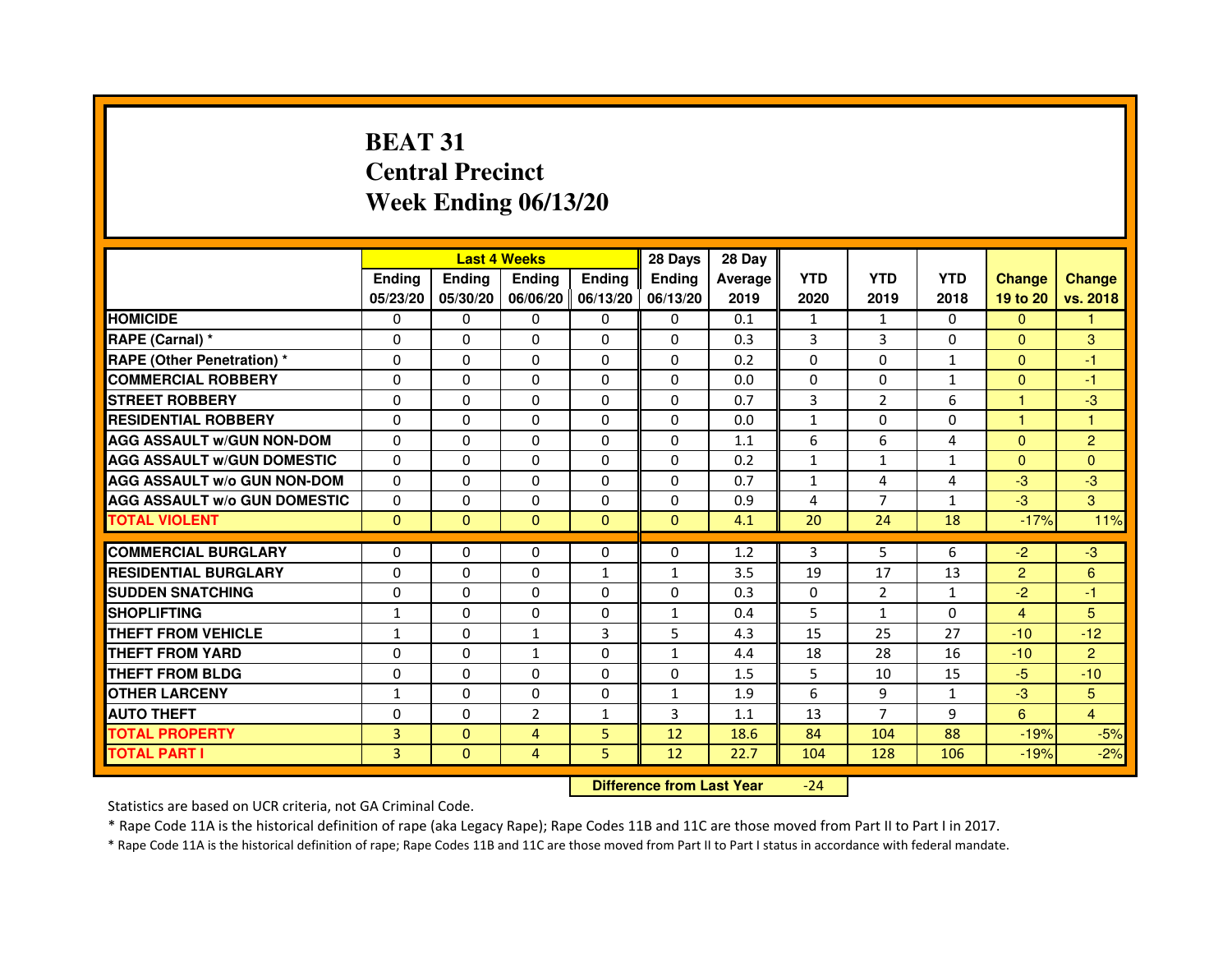# **BEAT 32 Central PrecinctWeek Ending 06/13/20**

|                                     |                | <b>Last 4 Weeks</b> |                                  |                | 28 Days        | 28 Day  |                |                |                |                |                      |
|-------------------------------------|----------------|---------------------|----------------------------------|----------------|----------------|---------|----------------|----------------|----------------|----------------|----------------------|
|                                     | <b>Ending</b>  | <b>Ending</b>       | <b>Ending</b>                    | <b>Ending</b>  | <b>Ending</b>  | Average | <b>YTD</b>     | <b>YTD</b>     | <b>YTD</b>     | <b>Change</b>  | <b>Change</b>        |
|                                     | 05/23/20       | 05/30/20            | 06/06/20                         | 06/13/20       | 06/13/20       | 2019    | 2020           | 2019           | 2018           | 19 to 20       | vs. 2018             |
| <b>HOMICIDE</b>                     | 0              | 0                   | $\mathbf{0}$                     | 0              | 0              | 0.1     | $\mathbf{0}$   | 0              | 0              | $\Omega$       | $\mathbf{0}$         |
| RAPE (Carnal) *                     | 0              | 0                   | 0                                | 0              | 0              | 0.2     | 0              | 1              | $\mathbf{1}$   | $-1$           | -1                   |
| RAPE (Other Penetration) *          | $\Omega$       | $\Omega$            | 0                                | $\Omega$       | $\Omega$       | 0.1     | $\Omega$       | $\Omega$       | $\mathbf{1}$   | $\mathbf{0}$   | -1                   |
| <b>COMMERCIAL ROBBERY</b>           | 0              | $\Omega$            | $\Omega$                         | $\Omega$       | 0              | 0.9     | $\overline{2}$ | $\mathbf{1}$   | $\overline{2}$ | $\mathbf{1}$   | $\mathbf{0}$         |
| <b>STREET ROBBERY</b>               | $\Omega$       | $\Omega$            | $\Omega$                         | $\Omega$       | $\Omega$       | 0.2     | $\Omega$       | $\overline{2}$ | $\mathbf{1}$   | $-2$           | -1                   |
| <b>RESIDENTIAL ROBBERY</b>          | 0              | 0                   | 0                                | 0              | $\Omega$       | 0.0     | 0              | 0              | $\Omega$       | $\overline{0}$ | $\mathbf{0}$         |
| <b>AGG ASSAULT W/GUN NON-DOM</b>    | $\Omega$       | $\Omega$            | 0                                | $\Omega$       | $\Omega$       | 0.2     | $\overline{2}$ | $\overline{2}$ | 3              | $\mathbf{0}$   | $-1$                 |
| <b>AGG ASSAULT W/GUN DOMESTIC</b>   | $\Omega$       | $\Omega$            | 0                                | $\Omega$       | $\Omega$       | 0.0     | $\mathbf{1}$   | $\Omega$       | 0              | $\mathbf{1}$   | $\mathbf{1}$         |
| <b>AGG ASSAULT W/o GUN NON-DOM</b>  | $\Omega$       | $\Omega$            | $\Omega$                         | $\mathbf{1}$   | $\mathbf{1}$   | 0.3     | $\mathbf{1}$   | 3              | $\mathbf{1}$   | $-2$           | $\mathbf{0}$         |
| <b>AGG ASSAULT W/o GUN DOMESTIC</b> | 0              | 0                   | 1                                | $\Omega$       | $\mathbf{1}$   | 0.4     | $\overline{2}$ | 3              | $\mathbf{1}$   | $-1$           | $\blacktriangleleft$ |
| <b>TOTAL VIOLENT</b>                | $\mathbf{0}$   | $\mathbf{0}$        | $\mathbf{1}$                     | $\mathbf{1}$   | $\overline{2}$ | 2.5     | 8              | 12             | 10             | $-33%$         | $-20%$               |
| <b>COMMERCIAL BURGLARY</b>          | 0              | 0                   | 0                                | 0              | 0              | 0.3     | 5              | $\overline{2}$ | 0              | 3              | 5                    |
| <b>RESIDENTIAL BURGLARY</b>         | 0              | $\Omega$            | 0                                | $\overline{2}$ | $\overline{2}$ | 1.8     | 10             | 11             | 16             | $-1$           | $-6$                 |
| <b>SUDDEN SNATCHING</b>             | 0              | $\Omega$            | $\Omega$                         | $\Omega$       | $\Omega$       | 0.2     | $\Omega$       | $\mathbf{1}$   | $\Omega$       | $-1$           | $\mathbf{0}$         |
| <b>SHOPLIFTING</b>                  | 0              | $\mathbf{1}$        | 2                                | $\mathbf{1}$   | 4              | 3.1     | 16             | 18             | 28             | $-2$           | $-12$                |
| THEFT FROM VEHICLE                  | $\overline{2}$ | $\Omega$            | 3                                | $\Omega$       | 5              | 4.9     | 20             | 25             | 34             | $-5$           | $-14$                |
| <b>THEFT FROM YARD</b>              | $\Omega$       | $\overline{2}$      | $\overline{2}$                   | $\overline{2}$ | 6              | 2.6     | 13             | 13             | 18             | $\Omega$       | $-5$                 |
| <b>THEFT FROM BLDG</b>              | $\Omega$       | $\Omega$            | $\Omega$                         | $\Omega$       | $\Omega$       | 2.5     | 9              | 11             | 17             | $-2$           | $-8$                 |
| <b>OTHER LARCENY</b>                | $\Omega$       | $\Omega$            | $\mathbf{1}$                     | $\Omega$       | $\mathbf{1}$   | 0.8     | 10             | $\overline{2}$ | 10             | 8              | $\Omega$             |
| <b>AUTO THEFT</b>                   | $\Omega$       | $\Omega$            | $\Omega$                         | $\Omega$       | $\Omega$       | 1.2     | 6              | 8              | 13             | $-2$           | $-7$                 |
| <b>TOTAL PROPERTY</b>               | $\overline{2}$ | 3                   | 8                                | 5              | 18             | 17.3    | 89             | 91             | 136            | $-2%$          | $-35%$               |
| <b>TOTAL PART I</b>                 | $\overline{2}$ | 3                   | 9                                | 6              | 20             | 19.8    | 97             | 103            | 146            | $-6%$          | $-34%$               |
|                                     |                |                     | <b>Difference from Last Year</b> |                | $-6$           |         |                |                |                |                |                      |

 **Difference from Last Year**

Statistics are based on UCR criteria, not GA Criminal Code.

\* Rape Code 11A is the historical definition of rape (aka Legacy Rape); Rape Codes 11B and 11C are those moved from Part II to Part I in 2017.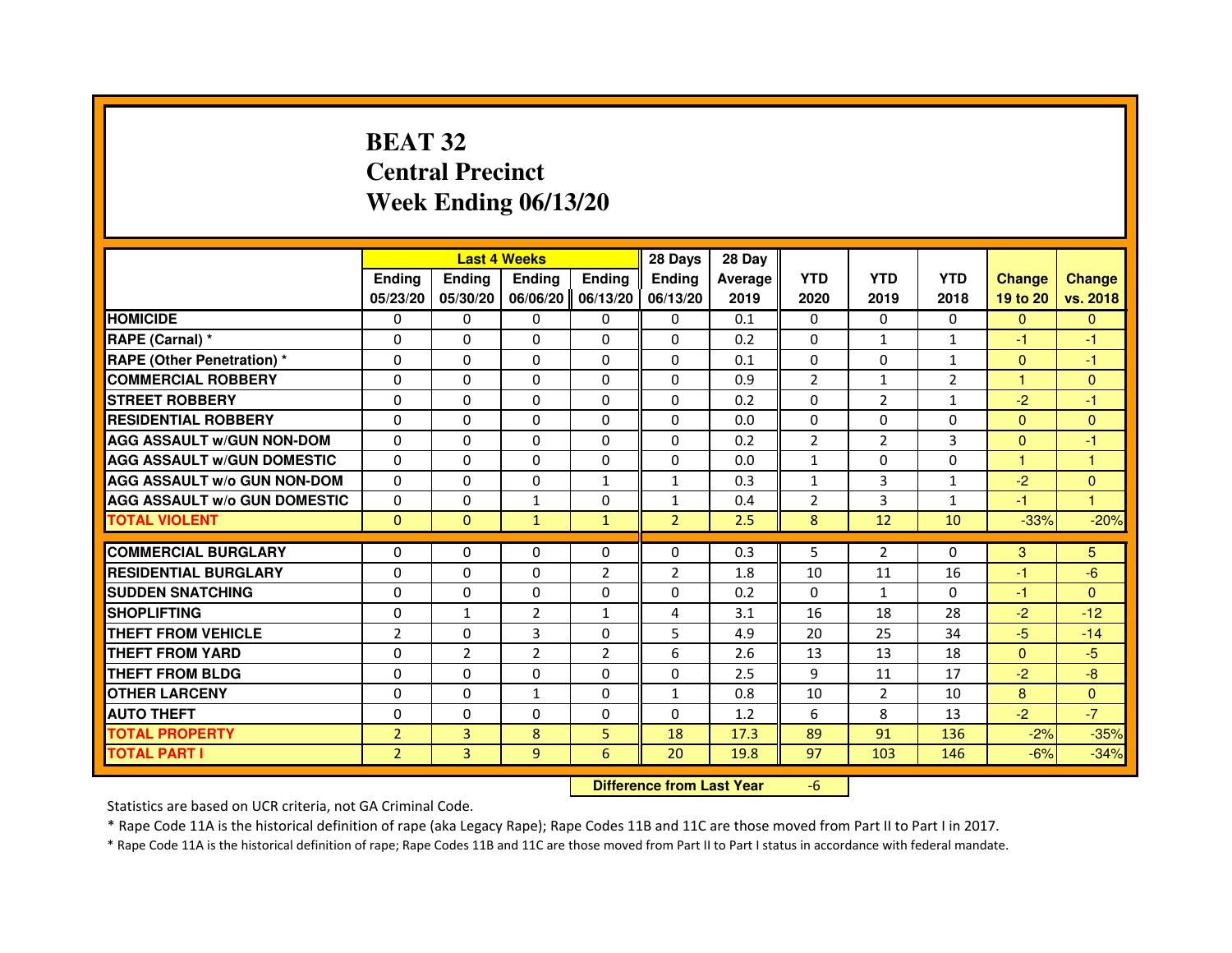# **BEAT 33 Central PrecinctWeek Ending 06/13/20**

|                                     |                | <b>Last 4 Weeks</b> |                |                     | 28 Days        | 28 Day  |                |                |                |                      |                |
|-------------------------------------|----------------|---------------------|----------------|---------------------|----------------|---------|----------------|----------------|----------------|----------------------|----------------|
|                                     | <b>Endina</b>  | <b>Ending</b>       | <b>Endina</b>  | <b>Endina</b>       | <b>Endina</b>  | Average | <b>YTD</b>     | <b>YTD</b>     | <b>YTD</b>     | <b>Change</b>        | <b>Change</b>  |
|                                     | 05/23/20       | 05/30/20            |                | 06/06/20   06/13/20 | 06/13/20       | 2019    | 2020           | 2019           | 2018           | 19 to 20             | vs. 2018       |
| <b>HOMICIDE</b>                     | 0              | 0                   | 0              | 0                   | 0              | 0.2     | $\mathbf{1}$   | $\mathbf{1}$   | 0              | $\mathbf{0}$         | 1              |
| RAPE (Carnal) *                     | $\Omega$       | $\Omega$            | $\Omega$       | $\Omega$            | $\Omega$       | 0.0     | $\Omega$       | $\Omega$       | 3              | $\Omega$             | $-3$           |
| <b>RAPE (Other Penetration) *</b>   | $\Omega$       | $\Omega$            | $\Omega$       | $\Omega$            | $\Omega$       | 0.1     | $\Omega$       | $\Omega$       | $\mathbf{1}$   | $\Omega$             | $-1$           |
| <b>COMMERCIAL ROBBERY</b>           | 0              | 0                   | $\Omega$       | 0                   | $\Omega$       | 0.3     | $\Omega$       | 2              | $\Omega$       | $-2$                 | $\Omega$       |
| <b>STREET ROBBERY</b>               | $\Omega$       | 1                   | $\mathbf{1}$   | $\mathbf{0}$        | $\overline{2}$ | 1.3     | 5              | 5              | 8              | $\Omega$             | $-3$           |
| <b>RESIDENTIAL ROBBERY</b>          | $\Omega$       | $\Omega$            | 0              | $\Omega$            | 0              | 0.0     | $\Omega$       | $\Omega$       | $\Omega$       | $\Omega$             | $\Omega$       |
| <b>AGG ASSAULT W/GUN NON-DOM</b>    | $\mathbf{1}$   | $\mathbf 0$         | $\mathbf{1}$   | $\Omega$            | $\overline{2}$ | 1.0     | 6              | 5              | 6              | $\blacktriangleleft$ | $\mathbf{0}$   |
| <b>AGG ASSAULT W/GUN DOMESTIC</b>   | $\Omega$       | $\Omega$            | 0              | $\mathbf{0}$        | 0              | 0.2     | $\Omega$       | $\mathbf{1}$   | $\Omega$       | $-1$                 | $\Omega$       |
| <b>AGG ASSAULT W/o GUN NON-DOM</b>  | $\mathbf{1}$   | $\Omega$            | $\Omega$       | $\Omega$            | $\mathbf{1}$   | 0.9     | 5              | 8              | 3              | $-3$                 | $\overline{2}$ |
| <b>AGG ASSAULT W/o GUN DOMESTIC</b> | $\mathbf{1}$   | $\Omega$            | 0              | $\Omega$            | 1              | 0.7     | 3              | $\overline{7}$ | $\mathbf{1}$   | $-4$                 | $\overline{2}$ |
| <b>TOTAL VIOLENT</b>                | $\overline{3}$ | $\mathbf{1}$        | $\overline{2}$ | $\mathbf{0}$        | 6              | 4.7     | 20             | 29             | 22             | $-31%$               | $-9%$          |
|                                     |                |                     |                |                     |                |         |                |                |                |                      |                |
| <b>COMMERCIAL BURGLARY</b>          | $\Omega$       | $\Omega$            | $\Omega$       | 0                   | $\Omega$       | 1.3     | 6              | 3              | 4              | 3                    | $\overline{c}$ |
| <b>RESIDENTIAL BURGLARY</b>         | $\mathbf{1}$   | 1                   | 0              | $\mathbf{0}$        | $\overline{2}$ | 1.8     | 7              | 14             | 8              | $-7$                 | $-1$           |
| <b>SUDDEN SNATCHING</b>             | 0              | $\Omega$            | $\Omega$       | $\Omega$            | $\Omega$       | 0.1     | 1              | $\Omega$       | $\overline{2}$ | -1                   | $-1$           |
| <b>SHOPLIFTING</b>                  | 0              | 1                   | $\overline{2}$ | $\Omega$            | 3              | 7.9     | 17             | 43             | 12             | $-26$                | 5              |
| <b>THEFT FROM VEHICLE</b>           | $\Omega$       | $\Omega$            | 0              | $\Omega$            | $\Omega$       | 3.4     | 12             | 23             | 22             | $-11$                | $-10$          |
| <b>THEFT FROM YARD</b>              | $\overline{2}$ | $\mathbf{1}$        | $\mathbf{1}$   | $\mathbf{1}$        | 5              | 3.6     | 23             | 30             | 18             | $-7$                 | 5              |
| <b>THEFT FROM BLDG</b>              | $\overline{2}$ | 3                   | 0              | 1                   | 6              | 1.7     | 10             | 9              | 13             | 1                    | -3             |
| <b>OTHER LARCENY</b>                | $\Omega$       | $\mathbf{1}$        | $\Omega$       | $\mathbf{1}$        | $\overline{2}$ | 2.0     | $\overline{2}$ | 17             | $\overline{2}$ | $-15$                | $\Omega$       |
| <b>AUTO THEFT</b>                   | $\mathbf 0$    | 0                   | $\mathbf{1}$   | $\Omega$            | $\mathbf{1}$   | 1.4     | 9              | 10             | 23             | $-1$                 | $-14$          |
| <b>TOTAL PROPERTY</b>               | 5              | $\overline{7}$      | 4              | 3                   | 19             | 23.2    | 87             | 149            | 104            | $-42%$               | $-16%$         |
| <b>TOTAL PART I</b>                 | 8              | 8                   | 6              | 3                   | 25             | 27.8    | 107            | 178            | 126            | $-40%$               | $-15%$         |

 **Difference from Last Year**-71

Statistics are based on UCR criteria, not GA Criminal Code.

\* Rape Code 11A is the historical definition of rape (aka Legacy Rape); Rape Codes 11B and 11C are those moved from Part II to Part I in 2017.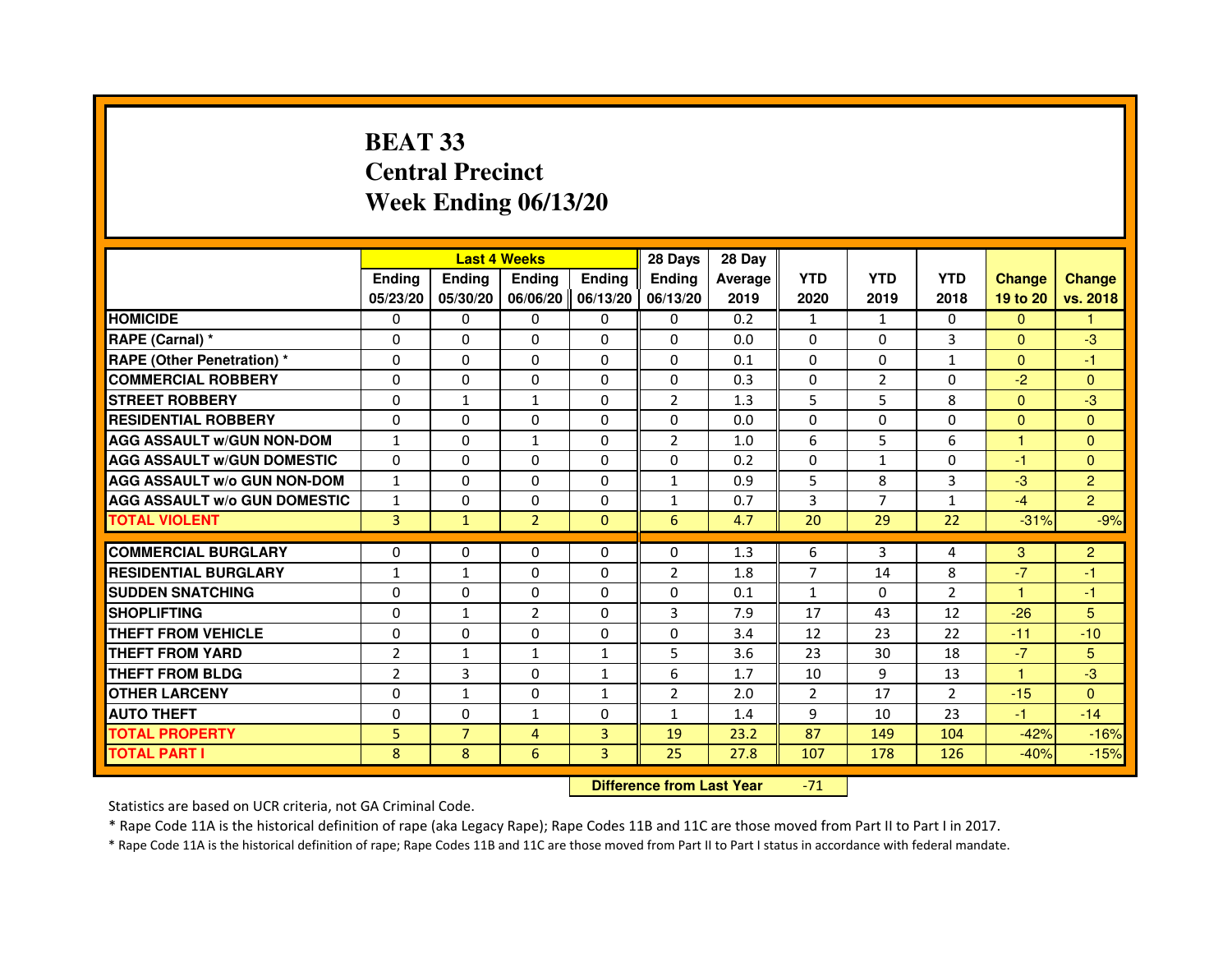# **BEAT 34 Central PrecinctWeek Ending 06/13/20**

|                                     |                |                | <b>Last 4 Weeks</b> |                   | 28 Days        | 28 Day  |                |                |                |                |                |
|-------------------------------------|----------------|----------------|---------------------|-------------------|----------------|---------|----------------|----------------|----------------|----------------|----------------|
|                                     | <b>Ending</b>  | <b>Endina</b>  | <b>Ending</b>       | <b>Ending</b>     | <b>Ending</b>  | Average | <b>YTD</b>     | <b>YTD</b>     | <b>YTD</b>     | <b>Change</b>  | <b>Change</b>  |
|                                     | 05/23/20       | 05/30/20       |                     | 06/06/20 06/13/20 | 06/13/20       | 2019    | 2020           | 2019           | 2018           | 19 to 20       | vs. 2018       |
| <b>HOMICIDE</b>                     | $\Omega$       | $\mathbf{0}$   | $\mathbf{0}$        | $\Omega$          | 0              | 0.1     | $\overline{2}$ | $\Omega$       | $\Omega$       | $\overline{2}$ | $\overline{2}$ |
| RAPE (Carnal) *                     | 0              | $\mathbf{1}$   | $\Omega$            | $\Omega$          | $\mathbf{1}$   | 0.2     | $\overline{2}$ | 2              | $\Omega$       | $\Omega$       | $\overline{2}$ |
| <b>RAPE (Other Penetration)*</b>    | 0              | $\mathbf{0}$   | $\Omega$            | $\mathbf{0}$      | $\mathbf{0}$   | 0.1     | $\mathbf{1}$   | $\mathbf{1}$   | $\Omega$       | $\Omega$       | 1              |
| <b>COMMERCIAL ROBBERY</b>           | 0              | 0              | 0                   | $\Omega$          | 0              | 0.0     | $\Omega$       | 0              | $\Omega$       | $\Omega$       | $\Omega$       |
| <b>STREET ROBBERY</b>               | $\mathbf{1}$   | 1              | $\mathbf{1}$        | 1                 | 4              | 0.9     | 10             | 7              | 3              | 3              | $\overline{7}$ |
| <b>RESIDENTIAL ROBBERY</b>          | 0              | $\Omega$       | 0                   | $\Omega$          | $\Omega$       | 0.2     | $\Omega$       | $\overline{2}$ | $\mathbf{1}$   | $-2$           | $-1$           |
| <b>AGG ASSAULT W/GUN NON-DOM</b>    | $\Omega$       | $\mathbf{1}$   | $\mathbf{1}$        | $\Omega$          | $\overline{2}$ | 1.8     | 9              | 5              | $\overline{4}$ | $\overline{4}$ | 5              |
| <b>AGG ASSAULT W/GUN DOMESTIC</b>   | $\Omega$       | 0              | 0                   | 0                 | 0              | 0.5     | $\Omega$       | 4              | 3              | $-4$           | -3             |
| <b>AGG ASSAULT W/o GUN NON-DOM</b>  | 0              | 0              | 0                   | $\mathbf{1}$      | $\mathbf{1}$   | 0.9     | 10             | 5              | 9              | 5              | 1              |
| <b>AGG ASSAULT W/o GUN DOMESTIC</b> | 0              | 1              | 0                   | 0                 | $\mathbf{1}$   | 1.6     | 9              | 10             | $\overline{7}$ | $-1$           | $\overline{2}$ |
| <b>TOTAL VIOLENT</b>                | $\mathbf{1}$   | 4              | $\overline{2}$      | $\overline{2}$    | 9              | 6.2     | 43             | 36             | 27             | 19%            | 59%            |
|                                     |                |                |                     |                   |                |         |                |                |                |                |                |
| <b>COMMERCIAL BURGLARY</b>          | 0              | 0              | 0                   | 0                 | $\Omega$       | 0.5     | 0              | 1              | 1              | -1             | -1             |
| <b>RESIDENTIAL BURGLARY</b>         | 0              | 0              | 0                   | 0                 | 0              | 3.2     | 14             | 19             | 34             | $-5$           | $-20$          |
| <b>SUDDEN SNATCHING</b>             | 0              | $\Omega$       | 0                   | 0                 | 0              | 0.2     | $\mathbf{1}$   | $\mathbf{1}$   | $\mathbf{1}$   | $\Omega$       | $\Omega$       |
| <b>SHOPLIFTING</b>                  | $\overline{2}$ | $\Omega$       | $\Omega$            | $\mathbf{1}$      | 3              | 1.2     | $\overline{4}$ | 5              | $\overline{4}$ | $-1$           | $\Omega$       |
| THEFT FROM VEHICLE                  | 0              | 0              | 0                   | 0                 | $\Omega$       | 2.3     | 10             | 11             | 18             | $-1$           | $-8$           |
| THEFT FROM YARD                     | 0              | 1              | $\Omega$            | $\Omega$          | $\mathbf{1}$   | 2.3     | 8              | 15             | 7              | $-7$           | 1              |
| <b>THEFT FROM BLDG</b>              | $\mathbf{1}$   | $\mathbf{1}$   | $\overline{2}$      | $\overline{2}$    | 6              | 1.4     | 12             | 4              | 15             | 8              | $-3$           |
| <b>OTHER LARCENY</b>                | 0              | $\mathbf{1}$   | 0                   | $\Omega$          | $\mathbf{1}$   | 0.3     | 2              | 2              | $\mathbf{1}$   | $\Omega$       | 1              |
| <b>AUTO THEFT</b>                   | $\Omega$       | $\Omega$       | $\mathbf{1}$        | 1                 | $\overline{2}$ | 2.0     | 10             | 9              | 13             | $\mathbf{1}$   | $-3$           |
| <b>TOTAL PROPERTY</b>               | 3              | 3              | 3                   | 4                 | 13             | 13.3    | 61             | 67             | 94             | $-9%$          | $-35%$         |
| <b>TOTAL PART I</b>                 | 4              | $\overline{7}$ | 5                   | 6                 | 22             | 19.6    | 104            | 103            | 121            | 1%             | $-14%$         |

 **Difference from Last Year**

<sup>1</sup>

Statistics are based on UCR criteria, not GA Criminal Code.

\* Rape Code 11A is the historical definition of rape (aka Legacy Rape); Rape Codes 11B and 11C are those moved from Part II to Part I in 2017.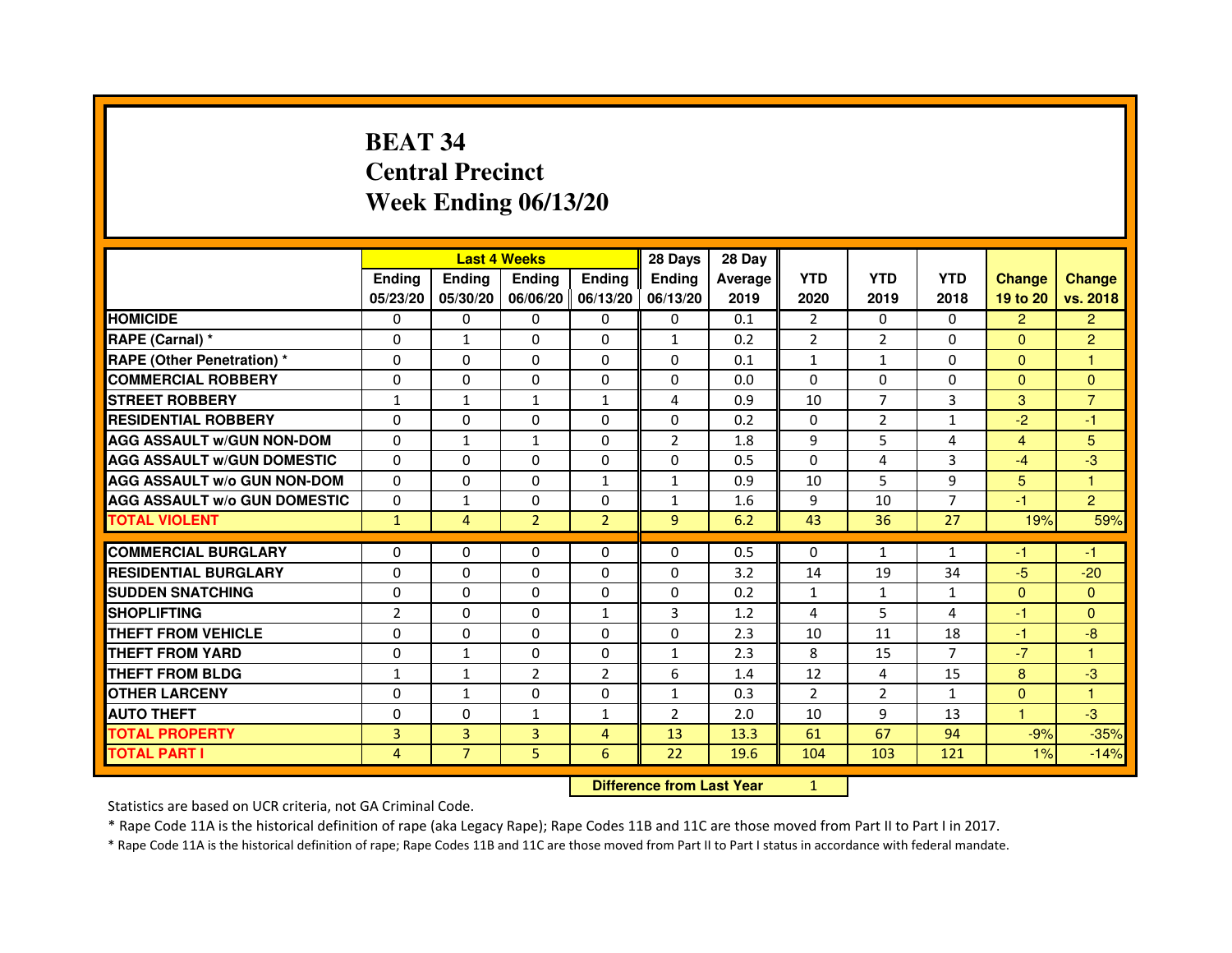# **BEAT 35 Central PrecinctWeek Ending 06/13/20**

|                                     |               |                | <b>Last 4 Weeks</b> |                     | 28 Days        | 28 Day  |                |                |                |                |                |
|-------------------------------------|---------------|----------------|---------------------|---------------------|----------------|---------|----------------|----------------|----------------|----------------|----------------|
|                                     | <b>Endina</b> | Ending         | <b>Endina</b>       | <b>Endina</b>       | <b>Endina</b>  | Average | <b>YTD</b>     | <b>YTD</b>     | <b>YTD</b>     | <b>Change</b>  | <b>Change</b>  |
|                                     | 05/23/20      | 05/30/20       |                     | 06/06/20   06/13/20 | 06/13/20       | 2019    | 2020           | 2019           | 2018           | 19 to 20       | vs. 2018       |
| <b>HOMICIDE</b>                     | $\mathbf{0}$  | 0              | 1                   | $\mathbf{1}$        | $\overline{2}$ | 0.0     | 5              | $\Omega$       | $\Omega$       | 5.             | 5.             |
| RAPE (Carnal) *                     | $\Omega$      | $\Omega$       | $\mathbf{1}$        | $\Omega$            | $\mathbf{1}$   | 0.0     | $\overline{2}$ | $\Omega$       | $\overline{2}$ | $\overline{2}$ | $\Omega$       |
| <b>RAPE (Other Penetration)*</b>    | 0             | $\Omega$       | $\Omega$            | 0                   | $\Omega$       | 0.0     | $\Omega$       | $\Omega$       | 2              | $\Omega$       | $-2$           |
| <b>COMMERCIAL ROBBERY</b>           | 0             | 1              | 0                   | 0                   | $\mathbf{1}$   | 0.2     | $\mathbf{1}$   | 0              | $\Omega$       | 1              | 1              |
| <b>STREET ROBBERY</b>               | $\mathbf{1}$  | $\mathbf{1}$   | 0                   | $\mathbf{0}$        | $\overline{2}$ | 1.1     | 3              | 6              | $\mathbf{1}$   | $-3$           | $\overline{2}$ |
| <b>RESIDENTIAL ROBBERY</b>          | 0             | $\Omega$       | 0                   | $\Omega$            | $\Omega$       | 0.0     | $\mathbf{1}$   | $\Omega$       | $\Omega$       | 1              | 1              |
| <b>AGG ASSAULT W/GUN NON-DOM</b>    | $\Omega$      | $\Omega$       | $\overline{2}$      | $\Omega$            | $\overline{2}$ | 2.2     | 8              | 13             | 11             | $-5$           | -3             |
| <b>AGG ASSAULT W/GUN DOMESTIC</b>   | $\Omega$      | 0              | $\Omega$            | 0                   | $\Omega$       | 0.2     | $\mathbf{1}$   | $\mathbf{1}$   | $\overline{a}$ | $\Omega$       | $-3$           |
| <b>AGG ASSAULT W/o GUN NON-DOM</b>  | $\Omega$      | 0              | $\Omega$            | $\Omega$            | $\Omega$       | 0.6     | $\mathbf{1}$   | 2              | 3              | $-1$           | $-2$           |
| <b>AGG ASSAULT W/o GUN DOMESTIC</b> | $\Omega$      | 0              | 0                   | 0                   | $\Omega$       | 0.9     | 5              | 6              | 3              | $-1$           | $\overline{2}$ |
| <b>TOTAL VIOLENT</b>                | $\mathbf{1}$  | $\overline{2}$ | 4                   | $\mathbf{1}$        | 8              | 5.2     | 27             | 28             | 26             | $-4%$          | 4%             |
|                                     |               |                |                     |                     |                |         |                |                |                |                |                |
| <b>COMMERCIAL BURGLARY</b>          | 0             | 0              | 0                   | $\mathbf{1}$        | $\mathbf{1}$   | 1.2     | 4              | 3              | 2              | 1              | $\overline{c}$ |
| <b>RESIDENTIAL BURGLARY</b>         | 0             | 0              | 0                   | 1                   | $\mathbf{1}$   | 2.9     | 17             | 15             | 15             | $\overline{2}$ | $\overline{c}$ |
| <b>SUDDEN SNATCHING</b>             | 0             | $\Omega$       | 0                   | 0                   | $\Omega$       | 0.2     | $\Omega$       | $\Omega$       | $\mathbf{1}$   | $\Omega$       | $-1$           |
| <b>SHOPLIFTING</b>                  | $\mathbf{1}$  | $\mathbf{1}$   | $\overline{2}$      | 1                   | 5              | 2.4     | 17             | 18             | 13             | $-1$           | $\overline{4}$ |
| THEFT FROM VEHICLE                  | 1             | 0              | $\overline{2}$      | $\mathbf{1}$        | 4              | 6.5     | 14             | 40             | 25             | $-26$          | $-11$          |
| <b>THEFT FROM YARD</b>              | 1             | 0              | $\Omega$            | $\Omega$            | $\mathbf{1}$   | 1.4     | 3              | 3              | 5              | $\Omega$       | $-2$           |
| <b>THEFT FROM BLDG</b>              | 0             | 3              | 0                   | $\Omega$            | 3              | 1.8     | 9              | 9              | 6              | $\Omega$       | 3              |
| <b>OTHER LARCENY</b>                | 0             | $\Omega$       | $\Omega$            | $\Omega$            | $\Omega$       | 1.2     | 3              | $\overline{7}$ | 3              | $-4$           | $\Omega$       |
| <b>AUTO THEFT</b>                   | $\mathbf{1}$  | $\mathbf{1}$   | $\mathbf{1}$        | $\mathbf{1}$        | 4              | 2.1     | 18             | 12             | 26             | 6              | $-8$           |
| <b>TOTAL PROPERTY</b>               | 4             | 5              | 5                   | 5                   | 19             | 19.7    | 85             | 107            | 96             | $-21%$         | $-11%$         |
| <b>TOTAL PART I</b>                 | 5             | $\overline{7}$ | 9                   | 6                   | 27             | 24.9    | 112            | 135            | 122            | $-17%$         | $-8%$          |

 **Difference from Last Year**-23

Statistics are based on UCR criteria, not GA Criminal Code.

\* Rape Code 11A is the historical definition of rape (aka Legacy Rape); Rape Codes 11B and 11C are those moved from Part II to Part I in 2017.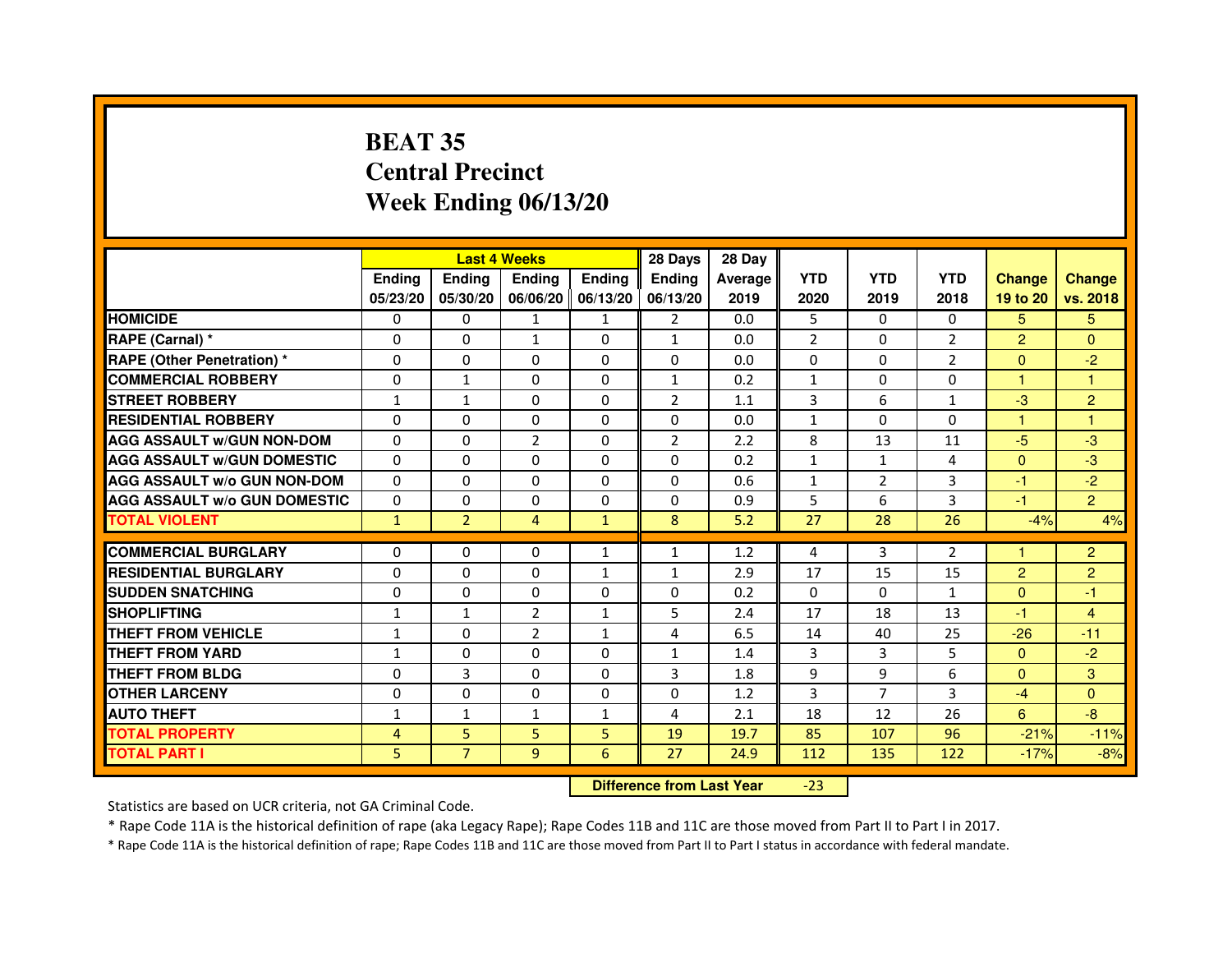#### **BEAT 36 Central PrecinctWeek Ending 06/13/20**

|                                     |                | <b>Last 4 Weeks</b> |                |                   | 28 Days        | 28 Day  |                |                |                |                |                      |
|-------------------------------------|----------------|---------------------|----------------|-------------------|----------------|---------|----------------|----------------|----------------|----------------|----------------------|
|                                     | <b>Endina</b>  | <b>Endina</b>       | Ending         | <b>Endina</b>     | <b>Endina</b>  | Average | <b>YTD</b>     | <b>YTD</b>     | <b>YTD</b>     | <b>Change</b>  | <b>Change</b>        |
|                                     | 05/23/20       | 05/30/20            |                | 06/06/20 06/13/20 | 06/13/20       | 2019    | 2020           | 2019           | 2018           | 19 to 20       | vs. 2018             |
| <b>HOMICIDE</b>                     | 0              | $\Omega$            | $\mathbf{0}$   | $\mathbf{0}$      | $\Omega$       | 0.0     | $\mathbf{1}$   | $\Omega$       | $\mathbf{0}$   | 1              |                      |
| RAPE (Carnal) *                     | $\mathbf{1}$   | $\Omega$            | $\Omega$       | $\Omega$          | $\mathbf{1}$   | 0.2     | $\overline{2}$ | $\mathbf{1}$   | $\overline{2}$ | 1              | $\Omega$             |
| <b>RAPE (Other Penetration) *</b>   | $\Omega$       | 0                   | 0              | 0                 | 0              | 0.0     | 0              | 0              | 0              | $\Omega$       | $\Omega$             |
| <b>COMMERCIAL ROBBERY</b>           | 0              | $\Omega$            | $\Omega$       | $\Omega$          | 0              | 0.2     | 0              | $\Omega$       | $\Omega$       | $\Omega$       | $\Omega$             |
| <b>STREET ROBBERY</b>               | $\Omega$       | $\Omega$            | $\Omega$       | $\mathbf{1}$      | $\mathbf{1}$   | 0.6     | $\mathbf{1}$   | 4              | $\mathbf{1}$   | $-3$           | $\Omega$             |
| <b>RESIDENTIAL ROBBERY</b>          | $\Omega$       | $\Omega$            | $\Omega$       | $\Omega$          | $\Omega$       | 0.1     | 3              | $\mathbf{1}$   | $\overline{2}$ | 2              | $\blacktriangleleft$ |
| <b>AGG ASSAULT W/GUN NON-DOM</b>    | $\Omega$       | 0                   | $\Omega$       | $\Omega$          | $\Omega$       | 0.8     | $\Omega$       | 4              | $\Omega$       | $-4$           | $\Omega$             |
| <b>AGG ASSAULT W/GUN DOMESTIC</b>   | $\Omega$       | $\mathbf{0}$        | 0              | 0                 | $\Omega$       | 0.2     | $\mathbf{1}$   | $\mathbf{1}$   | $\mathbf{1}$   | $\Omega$       | $\Omega$             |
| <b>AGG ASSAULT W/o GUN NON-DOM</b>  | $\Omega$       | $\Omega$            | $\Omega$       | 0                 | $\Omega$       | 0.5     | $\mathbf{1}$   | $\mathbf{1}$   | 3              | $\Omega$       | $-2$                 |
| <b>AGG ASSAULT W/o GUN DOMESTIC</b> | $\mathbf{1}$   | $\mathbf{1}$        | $\Omega$       | 0                 | $\overline{2}$ | 0.3     | 9              | $\overline{2}$ | $\mathbf{1}$   | $\overline{7}$ | 8                    |
| <b>TOTAL VIOLENT</b>                | $\overline{2}$ | $\mathbf{1}$        | $\mathbf{0}$   | $\mathbf{1}$      | $\overline{4}$ | 2.9     | 18             | 14             | 10             | 29%            | 80%                  |
|                                     |                |                     |                |                   |                |         |                |                |                |                |                      |
| <b>COMMERCIAL BURGLARY</b>          | 0              | $\mathbf{1}$        | 0              | 0                 | $\mathbf{1}$   | 1.1     | $\mathbf{1}$   | 5              | 4              | $-4$           | $-3$                 |
| <b>RESIDENTIAL BURGLARY</b>         | 0              | 0                   | 0              | 0                 | 0              | 2.3     | 8              | 11             | 12             | $-3$           | $-4$                 |
| <b>SUDDEN SNATCHING</b>             | 0              | $\mathbf 0$         | 0              | 0                 | $\Omega$       | 0.1     | $\mathbf{1}$   | $\Omega$       | $\Omega$       | 1              | -1                   |
| <b>SHOPLIFTING</b>                  | $\mathbf{1}$   | $\mathbf{1}$        | $\Omega$       | $\mathbf{1}$      | 3              | 3.7     | 24             | 22             | 15             | 2              | 9                    |
| <b>THEFT FROM VEHICLE</b>           | 2              | $\overline{2}$      | $\overline{2}$ | $\mathbf{1}$      | $\overline{7}$ | 3.3     | 20             | 17             | 20             | 3              | $\Omega$             |
| THEFT FROM YARD                     | 0              | 0                   | $\Omega$       | $\Omega$          | $\Omega$       | 0.7     | 6              | 5              | 4              |                | $\overline{2}$       |
| THEFT FROM BLDG                     | $\mathbf{1}$   | 0                   | 0              | $\mathbf{1}$      | 2              | 1.5     | 9              | 12             | 14             | -3             | $-5$                 |
| <b>OTHER LARCENY</b>                | $\Omega$       | $\Omega$            | 0              | 0                 | 0              | 0.3     | $\overline{2}$ | $\Omega$       | 0              | 2              | 2                    |
| <b>AUTO THEFT</b>                   | $\Omega$       | $\mathbf{1}$        | 3              | $\mathbf{1}$      | 5              | 1.8     | 14             | 16             | $\overline{7}$ | $-2$           | $\overline{7}$       |
| <b>TOTAL PROPERTY</b>               | 4              | 5                   | 5              | $\overline{4}$    | 18             | 14.8    | 85             | 88             | 76             | $-3%$          | 12%                  |
| <b>TOTAL PART I</b>                 | 6              | 6                   | 5              | 5                 | 22             | 17.7    | 103            | 102            | 86             | 1%             | 20%                  |

**Difference from Last Year** 1

Statistics are based on UCR criteria, not GA Criminal Code.

\* Rape Code 11A is the historical definition of rape (aka Legacy Rape); Rape Codes 11B and 11C are those moved from Part II to Part I in 2017.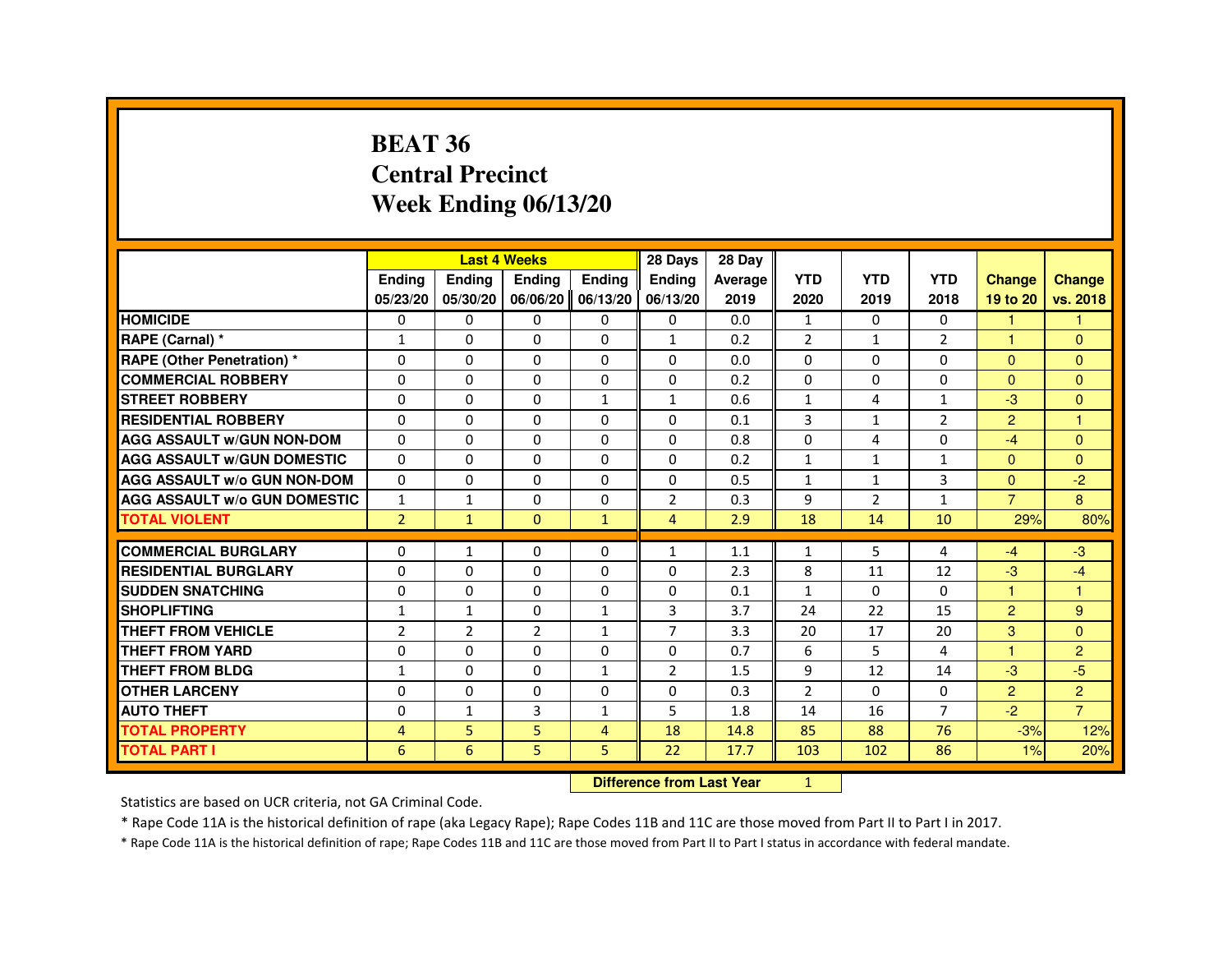# **BEAT 41 South PrecinctWeek Ending 06/13/20**

|                                     |                |                | <b>Last 4 Weeks</b>              |               | 28 Days        | 28 Day         |                |                |                |                |                |
|-------------------------------------|----------------|----------------|----------------------------------|---------------|----------------|----------------|----------------|----------------|----------------|----------------|----------------|
|                                     | <b>Ending</b>  | <b>Ending</b>  | <b>Ending</b>                    | <b>Ending</b> | <b>Ending</b>  | <b>Average</b> | <b>YTD</b>     | <b>YTD</b>     | <b>YTD</b>     | <b>Change</b>  | <b>Change</b>  |
|                                     | 05/23/20       | 05/30/20       | 06/06/20                         | 06/13/20      | 06/13/20       | 2019           | 2020           | 2019           | 2018           | 19 to 20       | vs. 2018       |
| <b>HOMICIDE</b>                     | 0              | $\mathbf{0}$   | $\Omega$                         | $\Omega$      | 0              | 0.1            | 0              | $\mathbf{1}$   | $\Omega$       | $-1$           | $\mathbf{0}$   |
| RAPE (Carnal) *                     | 0              | $\Omega$       | $\Omega$                         | $\Omega$      | 0              | 0.2            | $\mathbf{1}$   | $\mathbf{1}$   | 0              | $\mathbf{0}$   |                |
| <b>RAPE (Other Penetration) *</b>   | $\Omega$       | $\Omega$       | $\Omega$                         | $\Omega$      | $\Omega$       | 0.0            | $\Omega$       | $\Omega$       | $\Omega$       | $\Omega$       | $\overline{0}$ |
| <b>COMMERCIAL ROBBERY</b>           | 0              | $\Omega$       | $\Omega$                         | $\Omega$      | $\Omega$       | 0.6            | $\Omega$       | $\mathbf{1}$   | $\Omega$       | $-1$           | $\mathbf{0}$   |
| <b>STREET ROBBERY</b>               | $\mathbf{1}$   | $\Omega$       | $\Omega$                         | $\Omega$      | $\mathbf{1}$   | 0.9            | 4              | 4              | $\mathbf{1}$   | $\Omega$       | 3              |
| <b>RESIDENTIAL ROBBERY</b>          | 0              | $\Omega$       | 0                                | $\Omega$      | $\Omega$       | 0.1            | $\Omega$       | $\mathbf{1}$   | 0              | $-1$           | $\Omega$       |
| <b>AGG ASSAULT W/GUN NON-DOM</b>    | $\Omega$       | $\Omega$       | $\Omega$                         | $\mathbf{1}$  | $\mathbf{1}$   | 0.2            | $\overline{2}$ | $\mathbf{1}$   | $\Omega$       | $\mathbf{1}$   | $\overline{2}$ |
| <b>AGG ASSAULT W/GUN DOMESTIC</b>   | $\Omega$       | $\Omega$       | $\Omega$                         | $\Omega$      | $\Omega$       | 0.1            | $\Omega$       | $\Omega$       | $\Omega$       | $\Omega$       | $\Omega$       |
| <b>AGG ASSAULT W/o GUN NON-DOM</b>  | 0              | 0              | $\mathbf{0}$                     | 0             | 0              | 0.3            | $\mathbf{1}$   | $\overline{2}$ | $\mathbf{1}$   | $-1$           | $\overline{0}$ |
| <b>AGG ASSAULT W/o GUN DOMESTIC</b> | $\mathbf{1}$   | 0              | 0                                | 0             | $\mathbf{1}$   | 0.5            | 3              | 3              | $\mathbf{1}$   | $\Omega$       | $\overline{2}$ |
| <b>TOTAL VIOLENT</b>                | $\overline{2}$ | $\mathbf{0}$   | $\mathbf{0}$                     | $\mathbf{1}$  | 3              | 3.0            | 11             | 14             | 3              | $-21%$         | 267%           |
| <b>COMMERCIAL BURGLARY</b>          | 0              | $\Omega$       | 0                                | $\Omega$      | $\Omega$       | 1.1            | 3              | 7              | $\mathbf{1}$   | $-4$           | $\overline{2}$ |
| <b>RESIDENTIAL BURGLARY</b>         | $\Omega$       | $\Omega$       | $\Omega$                         | $\Omega$      | $\Omega$       | 0.8            | $\overline{2}$ | 3              | $\overline{7}$ | $-1$           | $-5$           |
| <b>SUDDEN SNATCHING</b>             | $\Omega$       | $\Omega$       | $\Omega$                         | $\Omega$      | $\Omega$       | 0.2            | $\Omega$       | $\Omega$       | $\mathfrak{p}$ | $\Omega$       | $-2$           |
| <b>SHOPLIFTING</b>                  | 0              | 0              | $\mathbf{0}$                     | 1             | 1              | 1.8            | 4              | 16             | 11             | $-12$          | $-7$           |
| THEFT FROM VEHICLE                  | $\overline{2}$ | $\mathbf{1}$   | 0                                | $\Omega$      | 3              | 5.4            | 11             | 40             | 14             | $-29$          | $-3$           |
| <b>THEFT FROM YARD</b>              | 0              | $\overline{2}$ | $\mathbf{1}$                     | $\mathbf{1}$  | 4              | 0.9            | 6              | 5              | $\overline{7}$ | $\mathbf{1}$   | $-1$           |
| <b>THEFT FROM BLDG</b>              | $\Omega$       | $\Omega$       | $\Omega$                         | $\Omega$      | $\Omega$       | 3.3            | 8              | 21             | 8              | $-13$          | $\overline{0}$ |
| <b>OTHER LARCENY</b>                | 1              | $\mathbf{1}$   | $\Omega$                         | $\Omega$      | $\overline{2}$ | 0.3            | 4              | $\overline{2}$ | $\overline{2}$ | $\overline{2}$ | $\overline{2}$ |
| <b>AUTO THEFT</b>                   | $\mathbf{1}$   | $\Omega$       | $\Omega$                         | $\mathbf{1}$  | $\overline{2}$ | 1.5            | 9              | 10             | 5              | $-1$           | $\overline{4}$ |
| <b>TOTAL PROPERTY</b>               | 4              | $\overline{4}$ | $\mathbf{1}$                     | 3             | 12             | 15.3           | 47             | 104            | 57             | $-55%$         | $-18%$         |
| <b>TOTAL PART I</b>                 | 6              | $\overline{4}$ | $\mathbf{1}$                     | 4             | 15             | 18.3           | 58             | 118            | 60             | $-51%$         | $-3%$          |
|                                     |                |                | <b>Difference from Last Year</b> |               | $-60$          |                |                |                |                |                |                |

Statistics are based on UCR criteria, not GA Criminal Code.

\* Rape Code 11A is the historical definition of rape (aka Legacy Rape); Rape Codes 11B and 11C are those moved from Part II to Part I in 2017.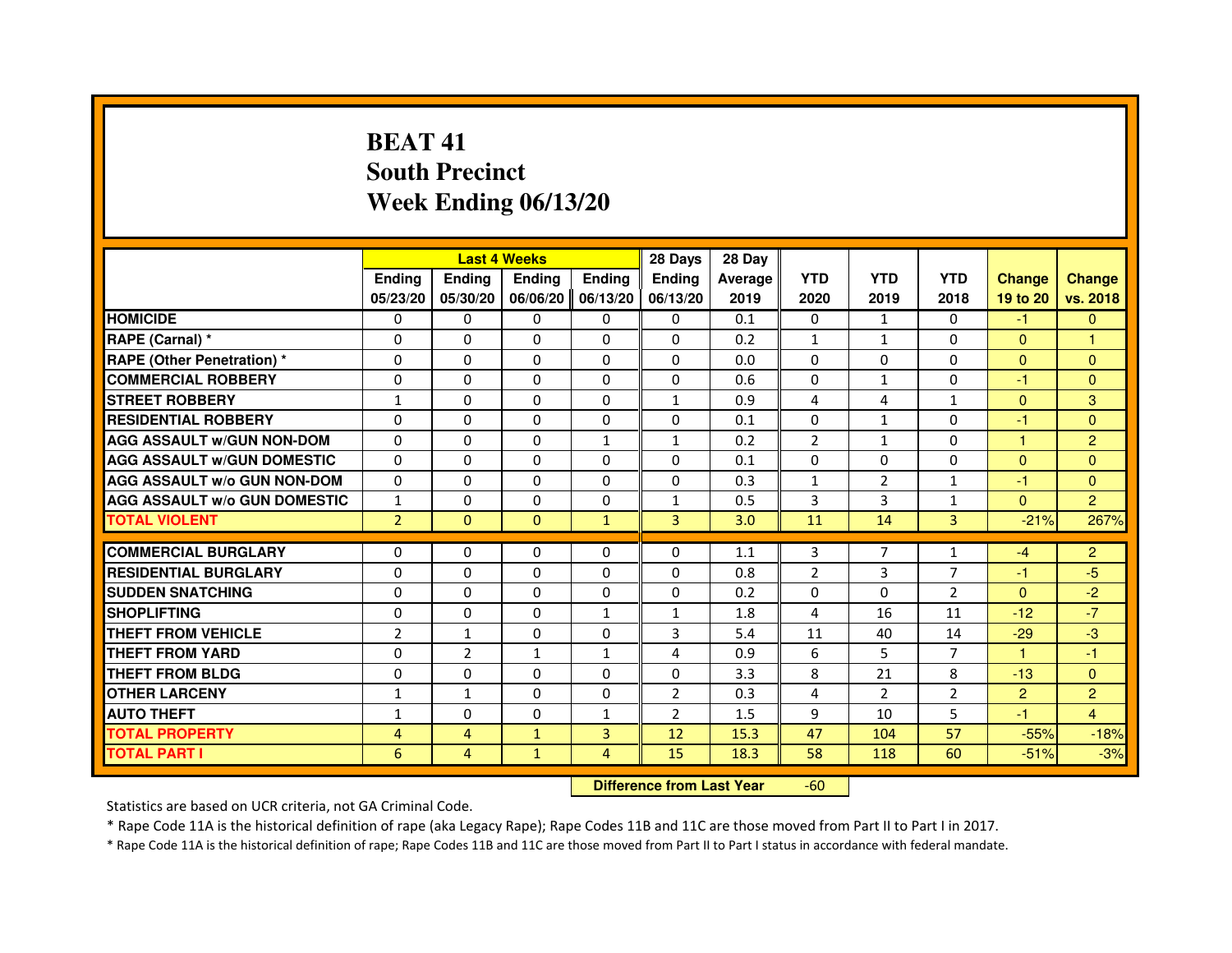# **BEAT 42 South PrecinctWeek Ending 06/13/20**

|                                     |                |              | <b>Last 4 Weeks</b> |              | 28 Days        | 28 Day  |                |                |                |                |                      |
|-------------------------------------|----------------|--------------|---------------------|--------------|----------------|---------|----------------|----------------|----------------|----------------|----------------------|
|                                     | <b>Ending</b>  | Ending       | Ending              | Ending       | <b>Ending</b>  | Average | <b>YTD</b>     | <b>YTD</b>     | <b>YTD</b>     | <b>Change</b>  | <b>Change</b>        |
|                                     | 05/23/20       | 05/30/20     | 06/06/20            | 06/13/20     | 06/13/20       | 2019    | 2020           | 2019           | 2018           | 19 to 20       | vs. 2018             |
| <b>HOMICIDE</b>                     | 0              | $\Omega$     | 0                   | $\mathbf{0}$ | $\mathbf{0}$   | 0.1     | $\Omega$       | $\Omega$       | $\Omega$       | $\mathbf{0}$   | $\mathbf{0}$         |
| RAPE (Carnal) *                     | $\Omega$       | $\Omega$     | $\Omega$            | $\Omega$     | $\Omega$       | 0.2     | $\Omega$       | $\Omega$       | $\Omega$       | $\Omega$       | $\mathbf{0}$         |
| <b>RAPE (Other Penetration)*</b>    | 0              | 0            | 0                   | 0            | 0              | 0.1     | $\mathbf{1}$   | 0              | $\overline{2}$ | $\mathbf{1}$   | -1                   |
| <b>COMMERCIAL ROBBERY</b>           | $\Omega$       | $\Omega$     | $\mathbf{1}$        | $\Omega$     | $\mathbf{1}$   | 0.2     | 4              | 2              | $\mathbf{1}$   | $\overline{2}$ | 3                    |
| <b>STREET ROBBERY</b>               | $\Omega$       | $\Omega$     | $\Omega$            | $\Omega$     | $\Omega$       | 0.4     | $\Omega$       | 2              | 3              | $-2$           | $-3$                 |
| <b>RESIDENTIAL ROBBERY</b>          | $\Omega$       | $\Omega$     | $\Omega$            | $\Omega$     | $\Omega$       | 0.1     | $\mathbf{1}$   | $\mathbf{1}$   | 0              | $\mathbf{0}$   | $\mathbf{1}$         |
| <b>AGG ASSAULT W/GUN NON-DOM</b>    | $\Omega$       | $\Omega$     | $\Omega$            | $\mathbf{1}$ | $\mathbf{1}$   | 0.4     | $\overline{2}$ | 3              | 0              | $-1$           | $\overline{2}$       |
| <b>AGG ASSAULT W/GUN DOMESTIC</b>   | $\Omega$       | 0            | $\Omega$            | $\Omega$     | $\Omega$       | 0.1     | $\Omega$       | $\mathbf{1}$   | $\mathbf{1}$   | $-1$           | $-1$                 |
| AGG ASSAULT w/o GUN NON-DOM         | $\Omega$       | 1            | $\Omega$            | $\Omega$     | $\mathbf{1}$   | 0.2     | $\mathbf{1}$   | 3              | 1              | $-2$           | $\mathbf{0}$         |
| <b>AGG ASSAULT W/o GUN DOMESTIC</b> | $\Omega$       | $\Omega$     | $\Omega$            | $\Omega$     | $\Omega$       | 0.3     | $\mathbf{1}$   | $\mathbf{1}$   | $\mathbf 0$    | $\Omega$       | $\blacktriangleleft$ |
| <b>TOTAL VIOLENT</b>                | $\mathbf{0}$   | $\mathbf{1}$ | $\mathbf{1}$        | $\mathbf{1}$ | 3              | 2.1     | 10             | 13             | 8              | $-23%$         | 25%                  |
|                                     |                |              |                     |              |                |         |                |                |                |                |                      |
| <b>COMMERCIAL BURGLARY</b>          | 0              | 0            | 0                   | 0            | 0              | 0.9     | $\mathbf{1}$   | $\overline{7}$ | 3              | $-6$           | $-2$                 |
| <b>RESIDENTIAL BURGLARY</b>         | $\Omega$       | $\Omega$     | $\Omega$            | $\Omega$     | $\Omega$       | 0.8     | $\Omega$       | 3              | $\overline{2}$ | $-3$           | $-2$                 |
| <b>SUDDEN SNATCHING</b>             | $\Omega$       | $\Omega$     | $\Omega$            | $\Omega$     | $\Omega$       | 0.2     | $\Omega$       | $\overline{2}$ | $\Omega$       | $-2$           | $\mathbf{0}$         |
| <b>SHOPLIFTING</b>                  | $\overline{2}$ | $\Omega$     | $\overline{2}$      | 5            | 9              | 18.6    | 70             | 137            | 132            | $-67$          | $-62$                |
| <b>THEFT FROM VEHICLE</b>           | 3              | 3            | $\mathbf{1}$        | $\Omega$     | $\overline{7}$ | 3.2     | 22             | 21             | 18             | $\mathbf{1}$   | $\overline{4}$       |
| <b>THEFT FROM YARD</b>              | $\overline{2}$ | 0            | 0                   | 0            | 2              | 0.7     | 8              | 3              | 8              | 5              | $\Omega$             |
| <b>THEFT FROM BLDG</b>              | $\mathbf{1}$   | $\Omega$     | $\Omega$            | $\Omega$     | $\mathbf{1}$   | 2.3     | 14             | 11             | 4              | 3              | 10                   |
| <b>OTHER LARCENY</b>                | $\Omega$       | $\Omega$     | $\Omega$            | $\Omega$     | $\Omega$       | 0.8     | $\Omega$       | $\overline{7}$ | $\mathbf{1}$   | $-7$           | $-1$                 |
| <b>AUTO THEFT</b>                   | $\Omega$       | $\Omega$     | $\mathbf{1}$        | $\Omega$     | $\mathbf{1}$   | 2.0     | $\overline{7}$ | $\overline{7}$ | 13             | $\Omega$       | $-6$                 |
| <b>TOTAL PROPERTY</b>               | 8              | 3            | $\overline{4}$      | 5            | 20             | 29.5    | 122            | 198            | 181            | $-38%$         | $-33%$               |
| TOTAL PART I                        | 8              | 4            | 5                   | 6            | 23             | 31.5    | 132            | 211            | 189            | $-37%$         | $-30%$               |

 **Difference from Last Year**-79

Statistics are based on UCR criteria, not GA Criminal Code.

\* Rape Code 11A is the historical definition of rape (aka Legacy Rape); Rape Codes 11B and 11C are those moved from Part II to Part I in 2017.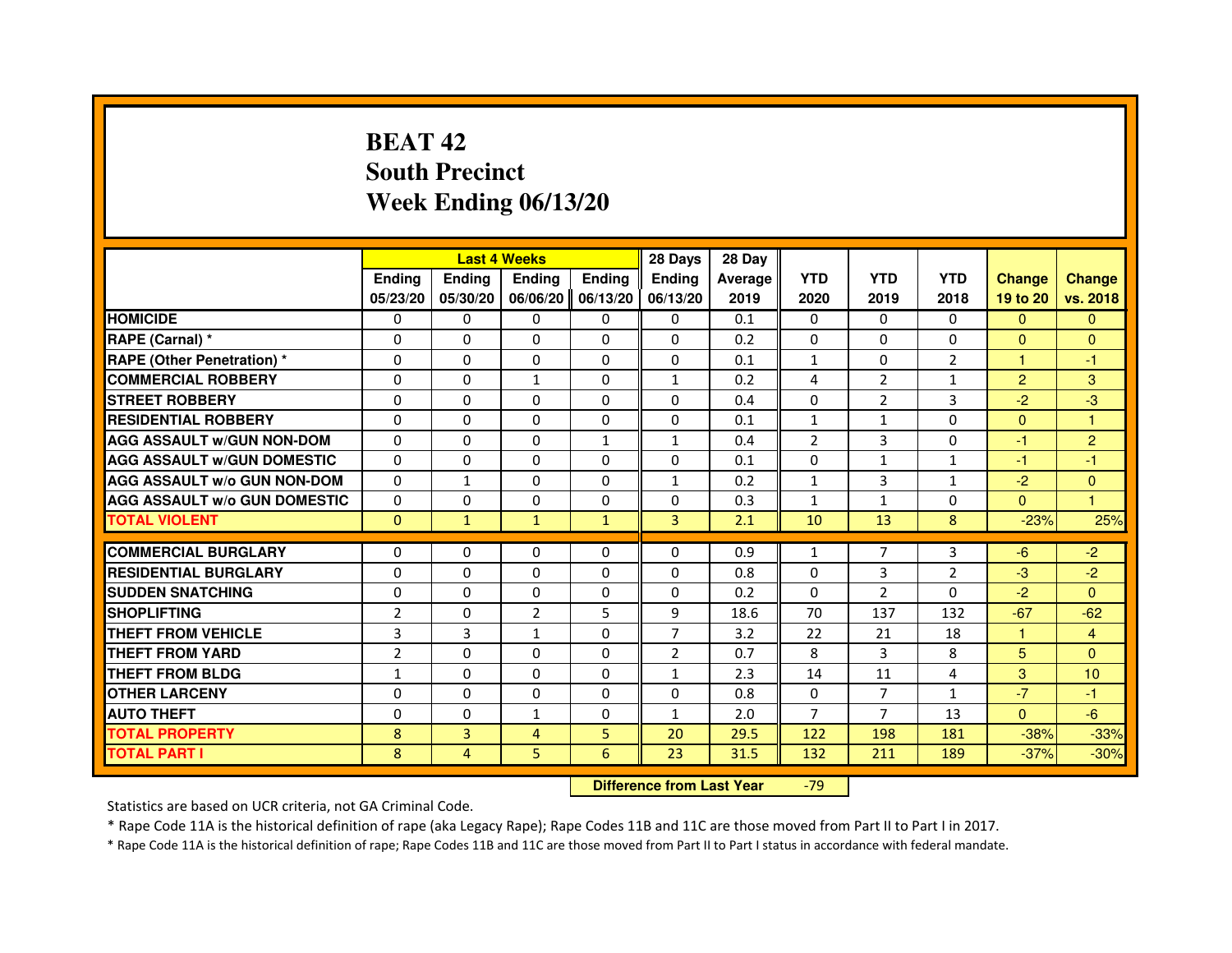# **BEAT 43 South PrecinctWeek Ending 06/13/20**

|                                     |                |               | <b>Last 4 Weeks</b> |                   | 28 Days        | 28 Day  |                |                |                |                |               |
|-------------------------------------|----------------|---------------|---------------------|-------------------|----------------|---------|----------------|----------------|----------------|----------------|---------------|
|                                     | <b>Ending</b>  | <b>Endina</b> | <b>Endina</b>       | <b>Ending</b>     | <b>Endina</b>  | Average | <b>YTD</b>     | <b>YTD</b>     | <b>YTD</b>     | <b>Change</b>  | <b>Change</b> |
|                                     | 05/23/20       | 05/30/20      |                     | 06/06/20 06/13/20 | 06/13/20       | 2019    | 2020           | 2019           | 2018           | 19 to 20       | vs. 2018      |
| <b>HOMICIDE</b>                     | 0              | 0             | $\mathbf{0}$        | 0                 | 0              | 0.2     | $\mathbf{0}$   | 1              | $\mathbf{1}$   | $-1$           | $-1$          |
| RAPE (Carnal) *                     | $\Omega$       | $\Omega$      | $\Omega$            | $\Omega$          | $\Omega$       | 0.2     | $\Omega$       | $\overline{2}$ | $\mathbf{1}$   | $-2$           | $-1$          |
| <b>RAPE (Other Penetration) *</b>   | 0              | $\Omega$      | 0                   | $\mathbf{1}$      | $\mathbf{1}$   | 0.1     | $\mathbf{1}$   | $\Omega$       | $\Omega$       | 1              | $\mathbf{1}$  |
| <b>COMMERCIAL ROBBERY</b>           | 0              | 0             | 0                   | 0                 | $\Omega$       | 0.3     | 3              | 0              | $\Omega$       | 3              | 3             |
| <b>STREET ROBBERY</b>               | 0              | 0             | 0                   | 0                 | 0              | 0.7     | $\overline{2}$ | 3              | $\overline{4}$ | $-1$           | $-2$          |
| <b>RESIDENTIAL ROBBERY</b>          | 0              | $\Omega$      | $\Omega$            | $\Omega$          | $\Omega$       | 0.1     | $\Omega$       | $\Omega$       | $\Omega$       | $\Omega$       | $\Omega$      |
| <b>AGG ASSAULT w/GUN ON-DOM</b>     | $\Omega$       | $\mathbf 0$   | $\mathbf{1}$        | $\Omega$          | $\mathbf{1}$   | 0.6     | 10             | 5              | $\mathbf{1}$   | 5              | 9             |
| <b>AGG ASSAULT W/GUN DOMESTIC</b>   | 0              | 0             | 0                   | 0                 | $\Omega$       | 0.2     | 0              | $\mathbf{1}$   | $\Omega$       | $-1$           | $\Omega$      |
| <b>AGG ASSAULT W/o GUN NON-DOM</b>  | $\Omega$       | 0             | 0                   | $\Omega$          | $\Omega$       | 0.6     | $\overline{2}$ | 3              | 3              | $-1$           | $-1$          |
| <b>AGG ASSAULT W/o GUN DOMESTIC</b> | $\Omega$       | $\Omega$      | 0                   | $\Omega$          | 0              | 0.6     | 10             | $\overline{4}$ | $\mathbf{1}$   | 6              | 9             |
| <b>TOTAL VIOLENT</b>                | $\Omega$       | $\Omega$      | $\mathbf{1}$        | $\mathbf{1}$      | $\overline{2}$ | 3.5     | 28             | 19             | 11             | 47%            | 155%          |
|                                     |                |               |                     |                   |                |         |                |                |                |                |               |
| <b>COMMERCIAL BURGLARY</b>          | 1              | 0             | 0                   | 0                 | $\mathbf{1}$   | 1.2     | $\mathbf{1}$   | 4              | 6              | $-3$           | $-5$          |
| <b>RESIDENTIAL BURGLARY</b>         | 0              | $\Omega$      | 0                   | $\mathbf{1}$      | 1              | 2.1     | 11             | 8              | 19             | 3              | -8            |
| <b>SUDDEN SNATCHING</b>             | 1              | 0             | 0                   | 0                 | $\mathbf{1}$   | 0.2     | $\mathbf{1}$   | $\mathbf{1}$   | $\overline{2}$ | $\Omega$       | $-1$          |
| <b>SHOPLIFTING</b>                  | 0              | $\mathbf{1}$  | $\mathbf{1}$        | $\mathbf{1}$      | 3              | 6.8     | 17             | 46             | 16             | $-29$          | $\mathbf{1}$  |
| <b>THEFT FROM VEHICLE</b>           | $\overline{2}$ | $\Omega$      | $\Omega$            | 3                 | 5              | 2.7     | 22             | 15             | 24             | $\overline{7}$ | $-2$          |
| <b>THEFT FROM YARD</b>              | 1              | $\Omega$      | $\Omega$            | $\mathbf{1}$      | $\overline{2}$ | 1.2     | 6              | 4              | 5              | $\overline{2}$ | $\mathbf{1}$  |
| <b>THEFT FROM BLDG</b>              | 1              | 0             | 0                   | 0                 | 1              | 2.1     | 5              | 14             | 18             | -9             | $-13$         |
| <b>OTHER LARCENY</b>                | 0              | 0             | 1                   | $\Omega$          | $\mathbf{1}$   | 0.5     | 4              | $\mathbf{1}$   | $\mathbf{1}$   | 3              | 3             |
| <b>AUTO THEFT</b>                   | $\mathbf{1}$   | 0             | $\Omega$            | $\overline{2}$    | 3              | 1.8     | 8              | 7              | 10             | $\mathbf{1}$   | $-2$          |
| <b>TOTAL PROPERTY</b>               | $\overline{7}$ | $\mathbf{1}$  | $\overline{2}$      | 8                 | 18             | 18.6    | 75             | 100            | 101            | $-25%$         | $-26%$        |
| <b>TOTAL PART I</b>                 | $\overline{7}$ | $\mathbf{1}$  | 3                   | 9                 | 20             | 22.1    | 103            | 119            | 112            | $-13%$         | $-8%$         |

 **Difference from Last Year**-16

Statistics are based on UCR criteria, not GA Criminal Code.

\* Rape Code 11A is the historical definition of rape (aka Legacy Rape); Rape Codes 11B and 11C are those moved from Part II to Part I in 2017.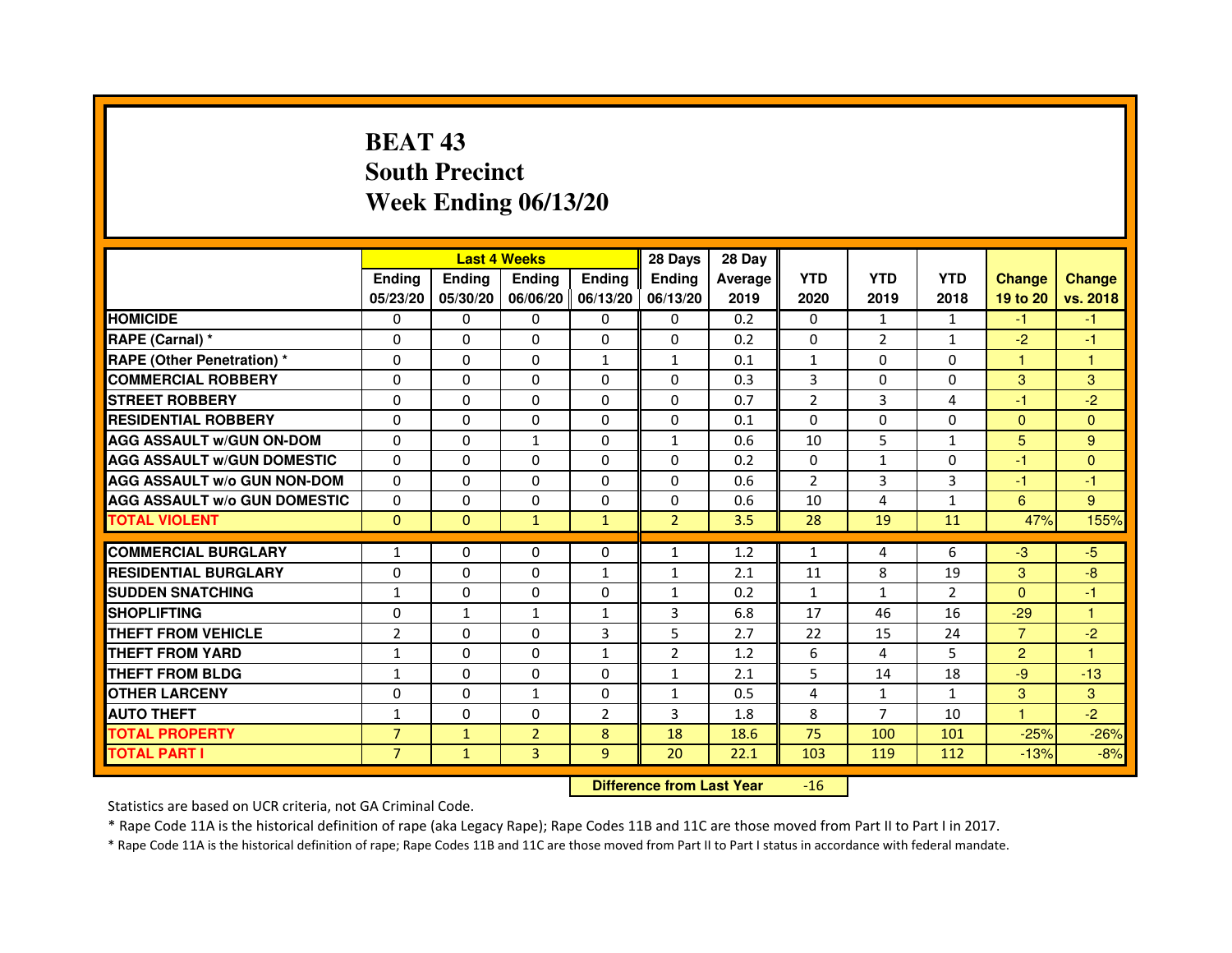# **BEAT 44 South PrecinctWeek Ending 06/13/20**

|                                     |                |                | <b>Last 4 Weeks</b> |                   | 28 Days        | 28 Day  |                |                |                |                 |                |
|-------------------------------------|----------------|----------------|---------------------|-------------------|----------------|---------|----------------|----------------|----------------|-----------------|----------------|
|                                     | <b>Ending</b>  | <b>Endina</b>  | <b>Ending</b>       | <b>Ending</b>     | <b>Ending</b>  | Average | <b>YTD</b>     | <b>YTD</b>     | <b>YTD</b>     | <b>Change</b>   | <b>Change</b>  |
|                                     | 05/23/20       | 05/30/20       |                     | 06/06/20 06/13/20 | 06/13/20       | 2019    | 2020           | 2019           | 2018           | 19 to 20        | vs. 2018       |
| <b>HOMICIDE</b>                     | 1              | $\mathbf{0}$   | $\mathbf{0}$        | $\Omega$          | $\mathbf{1}$   | 0.1     | $\mathbf{1}$   | $\mathbf{1}$   | $\Omega$       | $\mathbf{0}$    |                |
| RAPE (Carnal) *                     | 0              | $\Omega$       | $\Omega$            | $\Omega$          | $\Omega$       | 0.2     | $\mathbf{1}$   | $\mathbf{1}$   | $\Omega$       | $\Omega$        | $\mathbf{1}$   |
| <b>RAPE (Other Penetration)*</b>    | 0              | $\mathbf{0}$   | $\Omega$            | $\mathbf{0}$      | $\mathbf{0}$   | 0.0     | 2              | 0              | 2              | $\overline{2}$  | $\Omega$       |
| <b>COMMERCIAL ROBBERY</b>           | 1              | 0              | 0                   | $\Omega$          | 1              | 0.0     | 1              | 0              | 1              | 1               | $\Omega$       |
| <b>STREET ROBBERY</b>               | $\mathbf{1}$   | 0              | 0                   | 0                 | $\mathbf{1}$   | 0.5     | 4              | 4              | $\overline{2}$ | $\Omega$        | $\overline{2}$ |
| <b>RESIDENTIAL ROBBERY</b>          | 0              | $\Omega$       | $\Omega$            | $\Omega$          | $\Omega$       | 0.0     | $\mathbf{1}$   | $\Omega$       | $\overline{2}$ | $\mathbf{1}$    | $-1$           |
| <b>AGG ASSAULT W/GUN NON-DOM</b>    | $\Omega$       | $\Omega$       | $\mathbf{1}$        | $\Omega$          | $\mathbf{1}$   | 0.8     | 5              | 8              | $\overline{2}$ | $-3$            | 3              |
| <b>AGG ASSAULT W/GUN DOMESTIC</b>   | $\Omega$       | 0              | 0                   | 0                 | 0              | 0.2     | $\mathbf{1}$   | 2              | $\mathbf{1}$   | $-1$            | $\Omega$       |
| <b>AGG ASSAULT W/o GUN NON-DOM</b>  | 0              | 0              | 0                   | $\Omega$          | $\Omega$       | 0.4     | 3              | 3              | $\overline{2}$ | $\Omega$        | 1              |
| <b>AGG ASSAULT W/o GUN DOMESTIC</b> | 0              | 0              | $\mathbf{1}$        | 0                 | $\mathbf{1}$   | 1.2     | 5              | 7              | $\mathbf{1}$   | $-2$            | 4              |
| <b>TOTAL VIOLENT</b>                | 3              | $\mathbf{0}$   | $\overline{2}$      | $\mathbf{0}$      | 5              | 3.3     | 24             | 26             | 13             | $-8%$           | 85%            |
|                                     |                |                |                     |                   |                |         |                |                |                |                 |                |
| <b>COMMERCIAL BURGLARY</b>          | 0              | 0              | 0                   | 0                 | 0              | 0.8     | $\overline{2}$ | 8              | $\mathbf{1}$   | -6              | 1              |
| <b>RESIDENTIAL BURGLARY</b>         | 0              | $\overline{2}$ | $\mathbf{1}$        | 0                 | 3              | 1.5     | 16             | 6              | 17             | 10 <sup>1</sup> | $-1$           |
| <b>SUDDEN SNATCHING</b>             | 0              | $\Omega$       | 0                   | $\Omega$          | 0              | 0.2     | $\Omega$       | $\overline{2}$ | $\Omega$       | $-2$            | $\Omega$       |
| <b>SHOPLIFTING</b>                  | $\Omega$       | $\Omega$       | $\Omega$            | $\Omega$          | $\Omega$       | 2.7     | 9              | 15             | 33             | $-6$            | $-24$          |
| THEFT FROM VEHICLE                  | $\overline{2}$ | $\overline{2}$ | $\Omega$            | 0                 | 4              | 6.5     | 25             | 37             | 37             | $-12$           | $-12$          |
| THEFT FROM YARD                     | 1              | 0              | 1                   | $\Omega$          | $\overline{2}$ | 0.7     | 5              | 6              | 6              | $-1$            | $-1$           |
| <b>THEFT FROM BLDG</b>              | 0              | $\Omega$       | 0                   | 0                 | 0              | 1.4     | 7              | 7              | 6              | $\mathbf{0}$    | 1              |
| <b>OTHER LARCENY</b>                | 0              | $\mathbf{1}$   | 0                   | $\Omega$          | $\mathbf{1}$   | 0.8     | 4              | 4              | $\overline{4}$ | $\mathbf{0}$    | $\Omega$       |
| <b>AUTO THEFT</b>                   | $\overline{2}$ | 1              | $\overline{2}$      | $\Omega$          | 5              | 2.7     | 11             | 11             | 8              | $\Omega$        | 3              |
| <b>TOTAL PROPERTY</b>               | 5              | 6              | 4                   | $\Omega$          | 15             | 17.3    | 79             | 96             | 112            | $-18%$          | $-29%$         |
| <b>TOTAL PART I</b>                 | 8              | 6              | 6                   | $\mathbf{0}$      | 20             | 20.6    | 103            | 122            | 125            | $-16%$          | $-18%$         |

 **Difference from Last Year**-19

Statistics are based on UCR criteria, not GA Criminal Code.

\* Rape Code 11A is the historical definition of rape (aka Legacy Rape); Rape Codes 11B and 11C are those moved from Part II to Part I in 2017.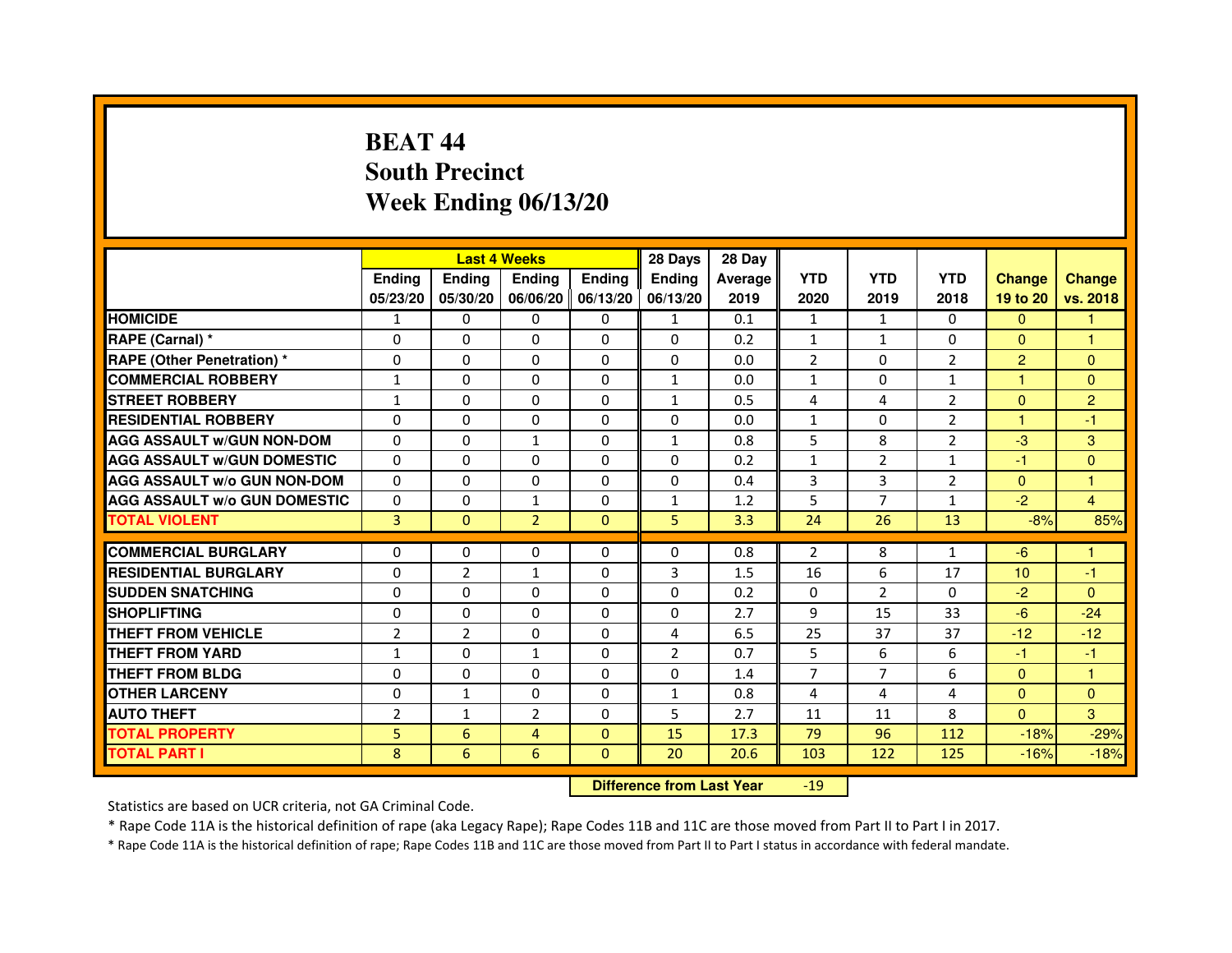# **BEAT 45 South PrecinctWeek Ending 06/13/20**

|                                     |                | <b>Last 4 Weeks</b> |               |                     | 28 Days        | 28 Day  |                |                |                |                |                |
|-------------------------------------|----------------|---------------------|---------------|---------------------|----------------|---------|----------------|----------------|----------------|----------------|----------------|
|                                     | <b>Endina</b>  | Ending              | <b>Endina</b> | <b>Endina</b>       | <b>Endina</b>  | Average | <b>YTD</b>     | <b>YTD</b>     | <b>YTD</b>     | <b>Change</b>  | <b>Change</b>  |
|                                     | 05/23/20       | 05/30/20            |               | 06/06/20   06/13/20 | 06/13/20       | 2019    | 2020           | 2019           | 2018           | 19 to 20       | vs. 2018       |
| <b>HOMICIDE</b>                     | 0              | 0                   | 0             | 0                   | 0              | 0.0     | $\mathbf{1}$   | $\Omega$       | 0              | $\mathbf{1}$   | 1              |
| RAPE (Carnal) *                     | $\Omega$       | $\Omega$            | $\Omega$      | $\Omega$            | $\Omega$       | 0.1     | $\overline{2}$ | $\Omega$       | $\overline{2}$ | $\overline{2}$ | $\Omega$       |
| <b>RAPE (Other Penetration)*</b>    | $\Omega$       | $\Omega$            | $\Omega$      | $\Omega$            | $\Omega$       | 0.0     | $\mathbf{1}$   | $\Omega$       | 2              | 1              | $-1$           |
| <b>COMMERCIAL ROBBERY</b>           | 0              | 0                   | 0             | 0                   | 0              | 0.2     | $\overline{2}$ | 0              | $\mathbf{1}$   | $\overline{2}$ | 1              |
| <b>STREET ROBBERY</b>               | 0              | $\mathbf{1}$        | 0             | $\Omega$            | $\mathbf{1}$   | 0.3     | $\overline{2}$ | $\overline{2}$ | $\mathbf{1}$   | $\Omega$       | 1              |
| <b>RESIDENTIAL ROBBERY</b>          | 0              | $\Omega$            | 0             | $\Omega$            | $\Omega$       | 0.1     | $\Omega$       | $\mathbf{1}$   | $\Omega$       | $-1$           | $\Omega$       |
| <b>AGG ASSAULT w/GUN NON-DOM</b>    | $\Omega$       | $\Omega$            | $\Omega$      | $\Omega$            | $\Omega$       | 0.5     | $\mathbf{1}$   | $\overline{2}$ | $\Omega$       | $-1$           | 1              |
| <b>AGG ASSAULT W/GUN DOMESTIC</b>   | $\Omega$       | 0                   | $\Omega$      | $\Omega$            | $\Omega$       | 0.2     | $\mathbf{1}$   | $\mathbf{1}$   | $\Omega$       | $\mathbf{0}$   | 1              |
| <b>AGG ASSAULT W/o GUN NON-DOM</b>  | $\overline{2}$ | 0                   | 0             | 0                   | $\overline{2}$ | 0.2     | $\overline{2}$ | $\mathbf{1}$   | 3              | 1              | $-1$           |
| <b>AGG ASSAULT W/o GUN DOMESTIC</b> | $\Omega$       | 0                   | 0             | $\mathbf{0}$        | 0              | 0.5     | $\overline{2}$ | 2              | $\mathbf{1}$   | $\mathbf{0}$   | 1              |
| <b>TOTAL VIOLENT</b>                | $\overline{2}$ | $\mathbf{1}$        | $\Omega$      | $\Omega$            | 3              | 1.9     | 14             | 9              | 10             | 56%            | 40%            |
|                                     |                |                     |               |                     |                |         |                |                |                |                |                |
| <b>COMMERCIAL BURGLARY</b>          | 0              | 0                   | 0             | 0                   | $\Omega$       | 0.2     | $\mathbf{1}$   | $\mathbf{1}$   | $\mathbf{1}$   | $\Omega$       | $\mathbf{0}$   |
| <b>RESIDENTIAL BURGLARY</b>         | 0              | 0                   | 0             | $\Omega$            | $\Omega$       | 1.2     | 4              | 6              | 19             | $-2$           | $-15$          |
| <b>SUDDEN SNATCHING</b>             | 0              | $\Omega$            | $\Omega$      | $\Omega$            | $\Omega$       | 0.1     | $\Omega$       | $\Omega$       | $\Omega$       | $\Omega$       | $\Omega$       |
| <b>SHOPLIFTING</b>                  | $\mathbf{1}$   | $\Omega$            | $\mathbf{1}$  | $\overline{2}$      | 4              | 8.0     | 15             | 69             | 23             | $-54$          | -8             |
| <b>THEFT FROM VEHICLE</b>           | 0              | $\Omega$            | 3             | 0                   | 3              | 3.1     | 30             | 15             | 25             | 15             | 5              |
| <b>THEFT FROM YARD</b>              | 1              | $\mathbf{1}$        | $\Omega$      | $\Omega$            | $\overline{2}$ | 1.2     | 6              | 10             | $\overline{7}$ | $-4$           | $-1$           |
| <b>THEFT FROM BLDG</b>              | 1              | $\Omega$            | 1             | $\Omega$            | $\overline{2}$ | 1.2     | 8              | 9              | $\overline{4}$ | $-1$           | $\overline{4}$ |
| <b>OTHER LARCENY</b>                | 0              | 0                   | 0             | $\mathbf{1}$        | $\mathbf{1}$   | 0.5     | $\overline{4}$ | $\Omega$       | $\overline{2}$ | $\overline{4}$ | $\overline{2}$ |
| <b>AUTO THEFT</b>                   | 0              | $\mathbf{1}$        | $\mathbf{1}$  | $\mathbf{1}$        | 3              | 1.0     | 8              | 3              | 9              | 5              | -1             |
| <b>TOTAL PROPERTY</b>               | 3              | $\overline{2}$      | 6             | $\overline{4}$      | 15             | 16.3    | 76             | 113            | 90             | $-33%$         | $-16%$         |
| <b>TOTAL PART I</b>                 | 5              | 3                   | 6             | $\overline{4}$      | 18             | 18.2    | 90             | 122            | 100            | $-26%$         | $-10%$         |

 **Difference from Last Year**-32

Statistics are based on UCR criteria, not GA Criminal Code.

\* Rape Code 11A is the historical definition of rape (aka Legacy Rape); Rape Codes 11B and 11C are those moved from Part II to Part I in 2017.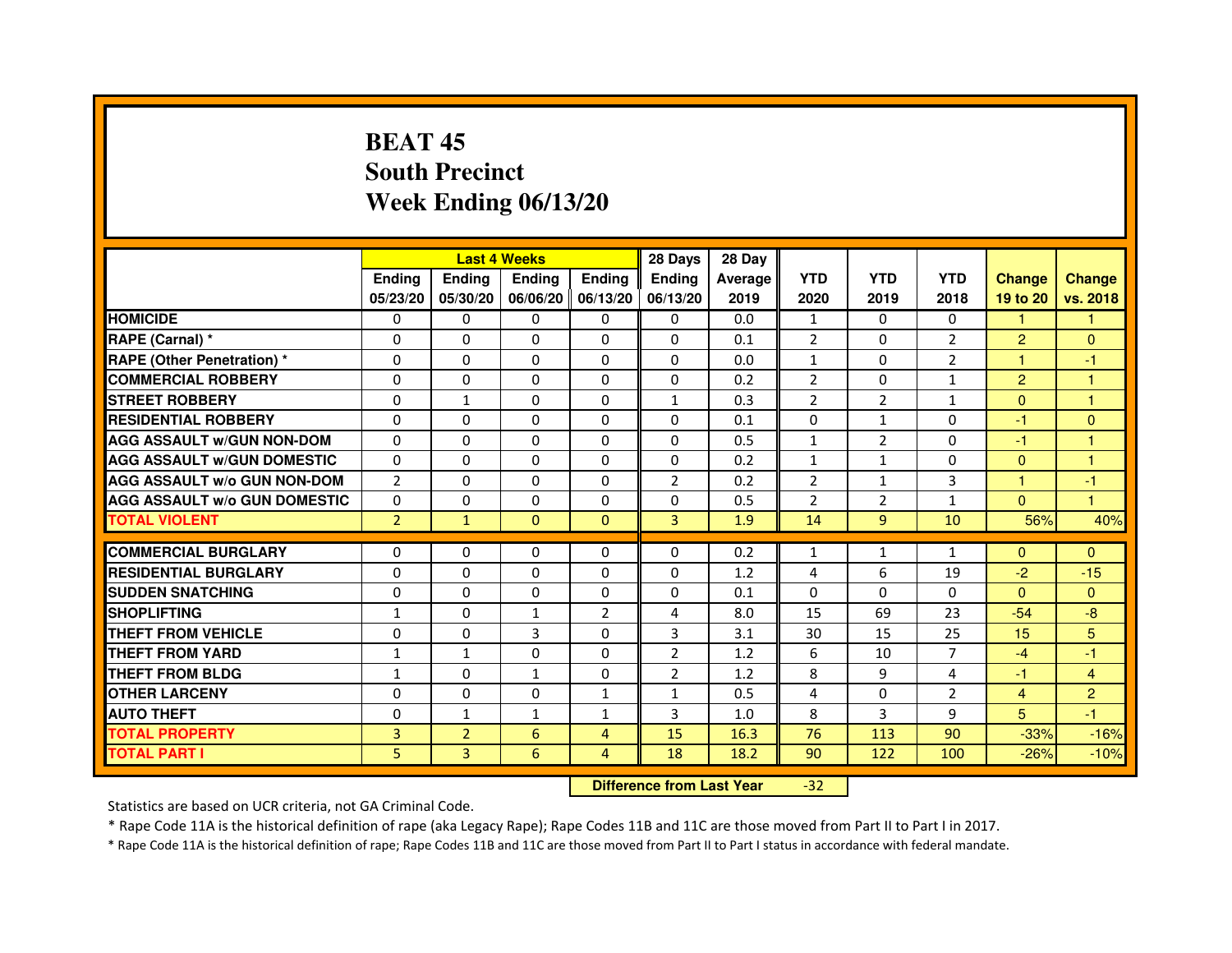# **BEAT 46 South PrecinctWeek Ending 06/13/20**

|                                     |                |               | <b>Last 4 Weeks</b> |                | 28 Days                          | 28 Day  |                |                |                |                |               |
|-------------------------------------|----------------|---------------|---------------------|----------------|----------------------------------|---------|----------------|----------------|----------------|----------------|---------------|
|                                     | <b>Ending</b>  | <b>Ending</b> | Ending              | Ending         | Ending                           | Average | <b>YTD</b>     | <b>YTD</b>     | <b>YTD</b>     | <b>Change</b>  | <b>Change</b> |
|                                     | 05/23/20       | 05/30/20      | 06/06/20            | 06/13/20       | 06/13/20                         | 2019    | 2020           | 2019           | 2018           | 19 to 20       | vs. 2019      |
| <b>HOMICIDE</b>                     | 0              | 0             | 0                   | 0              | $\mathbf{0}$                     | 0.2     | 0              | $\overline{2}$ | $\Omega$       | $-2$           | $\mathbf{0}$  |
| RAPE (Carnal) *                     | 0              | 0             | 0                   | 0              | 0                                | 0.2     | $\overline{2}$ | $\mathbf{1}$   | $\mathbf{1}$   | 1              | 1             |
| RAPE (Other Penetration) *          | 0              | $\Omega$      | $\Omega$            | $\Omega$       | $\mathbf{0}$                     | 0.0     | $\Omega$       | $\Omega$       | $\Omega$       | $\Omega$       | $\mathbf{0}$  |
| <b>COMMERCIAL ROBBERY</b>           | 0              | $\Omega$      | $\Omega$            | $\Omega$       | 0                                | 0.2     | $\mathbf{1}$   | $\mathbf{1}$   | $\overline{2}$ | $\Omega$       | $-1$          |
| <b>STREET ROBBERY</b>               | $\Omega$       | $\Omega$      | $\Omega$            | $\Omega$       | $\mathbf{0}$                     | 0.2     | 3              | $\Omega$       | 3              | 3              | $\Omega$      |
| <b>RESIDENTIAL ROBBERY</b>          | 0              | 0             | 0                   | 0              | 0                                | 0.0     | 0              | 0              | $\Omega$       | $\Omega$       | $\mathbf{0}$  |
| <b>AGG ASSAULT w/GUN NON-DOM</b>    | $\overline{2}$ | $\Omega$      | $\mathbf{1}$        | $\Omega$       | 3                                | 0.3     | 6              | $\overline{2}$ | $\mathbf{1}$   | $\overline{4}$ | 5             |
| <b>AGG ASSAULT W/GUN DOMESTIC</b>   | $\Omega$       | $\Omega$      | 0                   | $\Omega$       | $\Omega$                         | 0.2     | $\mathbf{1}$   | $\overline{2}$ | $\Omega$       | $-1$           | $\mathbf{1}$  |
| <b>AGG ASSAULT W/o GUN NON-DOM</b>  | $\mathbf{1}$   | $\Omega$      | $\Omega$            | $\Omega$       | $\mathbf{1}$                     | 0.4     | 5              | $\overline{2}$ | $\Omega$       | 3              | 5             |
| <b>AGG ASSAULT w/o GUN DOMESTIC</b> | $\Omega$       | $\Omega$      | 0                   | $\Omega$       | $\mathbf{0}$                     | 0.9     | $\mathbf{1}$   | 6              | 5              | $-5$           | $-4$          |
| <b>TOTAL VIOLENT</b>                | 3              | $\mathbf{0}$  | $\mathbf{1}$        | $\mathbf{0}$   | $\overline{4}$                   | 2.5     | 19             | 16             | 12             | 19%            | 58%           |
| <b>COMMERCIAL BURGLARY</b>          | 0              | 0             | 0                   | 0              | 0                                | 0.8     | 3              | 6              | 7              | $-3$           | $-4$          |
| <b>RESIDENTIAL BURGLARY</b>         | 0              | $\Omega$      | $\Omega$            | 1              | 1                                | 2.2     | 6              | 13             | 26             | $-7$           | $-20$         |
| <b>SUDDEN SNATCHING</b>             | $\Omega$       | $\Omega$      | $\Omega$            | $\Omega$       | $\Omega$                         | 0.3     | $\overline{2}$ | $\mathbf{1}$   | $\mathbf{1}$   | $\mathbf{1}$   | $\mathbf{1}$  |
| <b>SHOPLIFTING</b>                  | 0              | $\mathbf{1}$  | 0                   | $\overline{2}$ | 3                                | 9.6     | 27             | 63             | 54             | $-36$          | $-27$         |
| <b>THEFT FROM VEHICLE</b>           | 0              | 0             | 1                   | 3              | 4                                | 4.1     | 18             | 21             | 20             | $-3$           | $-2$          |
| <b>THEFT FROM YARD</b>              | $\mathbf{1}$   | $\Omega$      | $\Omega$            | $\Omega$       | $\mathbf{1}$                     | 0.6     | $\overline{4}$ | $\mathbf{1}$   | 6              | 3              | $-2$          |
| <b>THEFT FROM BLDG</b>              | $\Omega$       | $\Omega$      | $\Omega$            | $\mathbf{1}$   | $\mathbf{1}$                     | 2.1     | 8              | 10             | 14             | $-2$           | $-6$          |
| <b>OTHER LARCENY</b>                | 0              | 0             | 0                   | $\Omega$       | $\mathbf{0}$                     | 0.8     | 1              | 4              | $\overline{2}$ | $-3$           | $-1$          |
| <b>AUTO THEFT</b>                   | $\Omega$       | $\Omega$      | $\mathbf{1}$        | $\Omega$       | $\mathbf{1}$                     | 1.9     | 3              | 14             | 21             | $-11$          | $-18$         |
| <b>TOTAL PROPERTY</b>               | $\mathbf{1}$   | $\mathbf{1}$  | $\overline{2}$      | $\overline{7}$ | 11                               | 22.3    | 72             | 133            | 151            | $-46%$         | $-52%$        |
| <b>TOTAL PART I</b>                 | $\overline{4}$ | $\mathbf{1}$  | 3                   | $\overline{7}$ | 15                               | 24.8    | 91             | 149            | 163            | $-39%$         | $-44%$        |
|                                     |                |               |                     |                | <b>Difference from Last Year</b> |         | $-58$          |                |                |                |               |

 **Difference from Last Year**

Statistics are based on UCR criteria, not GA Criminal Code.

\* Rape Code 11A is the historical definition of rape (aka Legacy Rape); Rape Codes 11B and 11C are those moved from Part II to Part I in 2017.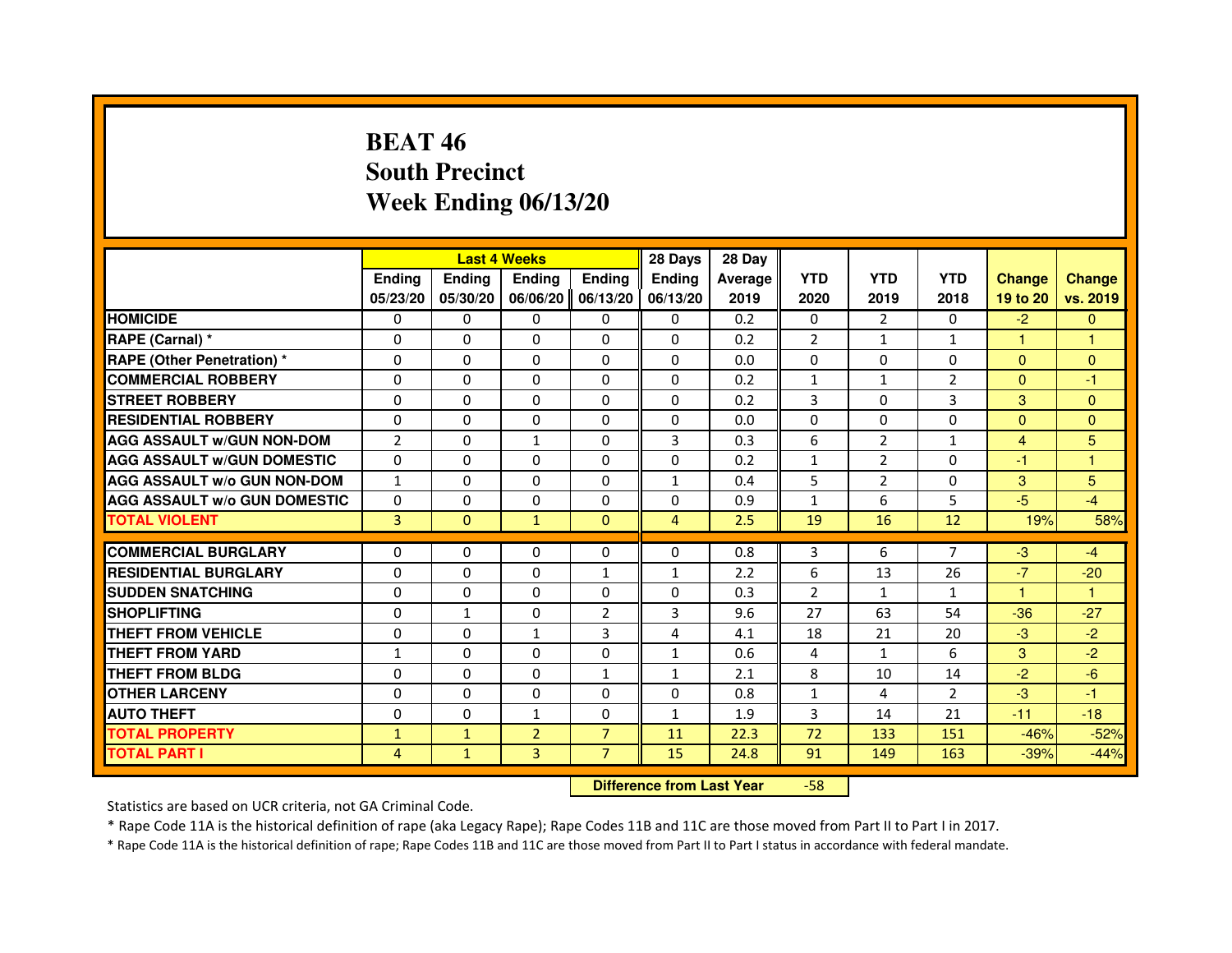# **BEAT 47 South PrecinctWeek Ending 06/13/20**

|                                     |               |                                  | <b>Last 4 Weeks</b> |              | 28 Days        | 28 Day  |                |                |                |               |               |
|-------------------------------------|---------------|----------------------------------|---------------------|--------------|----------------|---------|----------------|----------------|----------------|---------------|---------------|
|                                     | <b>Ending</b> | <b>Ending</b>                    | Ending              | Ending       | Ending         | Average | <b>YTD</b>     | <b>YTD</b>     | <b>YTD</b>     | <b>Change</b> | <b>Change</b> |
|                                     | 05/23/20      | 05/30/20                         | 06/06/20            | 06/13/20     | 06/13/20       | 2019    | 2020           | 2019           | 2018           | 19 to 20      | vs. 2018      |
| <b>HOMICIDE</b>                     | 0             | $\Omega$                         | 0                   | 0            | $\mathbf{0}$   | 0.0     | $\Omega$       | 0              | $\Omega$       | $\mathbf{0}$  | $\mathbf{0}$  |
| RAPE (Carnal) *                     | 0             | 0                                | 0                   | 0            | 0              | 0.0     | 0              | 0              | 0              | $\mathbf{0}$  | $\mathbf{0}$  |
| RAPE (Other Penetration) *          | 0             | $\Omega$                         | $\Omega$            | $\Omega$     | $\Omega$       | 0.0     | $\Omega$       | $\Omega$       | $\mathbf{1}$   | $\Omega$      | $-1$          |
| <b>COMMERCIAL ROBBERY</b>           | 0             | $\Omega$                         | $\Omega$            | $\Omega$     | 0              | 0.0     | $\Omega$       | $\Omega$       | $\Omega$       | $\Omega$      | $\mathbf{0}$  |
| <b>STREET ROBBERY</b>               | $\Omega$      | $\Omega$                         | $\Omega$            | $\Omega$     | $\Omega$       | 0.1     | $\Omega$       | $\Omega$       | $\Omega$       | $\Omega$      | $\Omega$      |
| <b>RESIDENTIAL ROBBERY</b>          | 0             | 0                                | 0                   | 0            | 0              | 0.0     | 1              | 0              | $\Omega$       | $\mathbf{1}$  | 1             |
| <b>AGG ASSAULT w/GUN NON-GUN</b>    | $\Omega$      | $\Omega$                         | $\Omega$            | $\Omega$     | $\Omega$       | 0.2     | $\Omega$       | $\Omega$       | $\Omega$       | $\Omega$      | $\Omega$      |
| <b>AGG ASSAULT W/GUN DOMESTIC</b>   | $\Omega$      | $\Omega$                         | $\Omega$            | $\Omega$     | $\Omega$       | 0.1     | $\Omega$       | $\Omega$       | $\Omega$       | $\Omega$      | $\Omega$      |
| <b>AGG ASSAULT W/o GUN NON-DOM</b>  | $\Omega$      | $\Omega$                         | $\Omega$            | $\Omega$     | $\Omega$       | 0.3     | $\Omega$       | $\overline{2}$ | $\Omega$       | $-2$          | $\Omega$      |
| <b>AGG ASSAULT w/o GUN DOMESTIC</b> | $\Omega$      | $\Omega$                         | 0                   | $\Omega$     | $\Omega$       | 0.4     | $\Omega$       | $\overline{2}$ | $\Omega$       | $-2$          | $\Omega$      |
| <b>TOTAL VIOLENT</b>                | $\mathbf{0}$  | $\mathbf{0}$                     | $\mathbf 0$         | $\mathbf{0}$ | $\mathbf{0}$   | 1.1     | $\mathbf{1}$   | $\overline{4}$ | $\mathbf{1}$   | $-75%$        | 0%            |
| <b>COMMERCIAL BURGLARY</b>          | 0             | 0                                | 0                   | 0            | 0              | 0.1     | 0              | $\mathbf{1}$   | 0              | $-1$          | $\mathbf{0}$  |
| <b>RESIDENTIAL BURGLARY</b>         | 0             | $\Omega$                         | $\Omega$            | $\Omega$     | 0              | 0.3     | $\overline{2}$ | $\mathbf{1}$   | $\overline{7}$ | $\mathbf{1}$  | $-5$          |
| <b>SUDDEN SNATCHING</b>             | $\Omega$      | $\Omega$                         | $\Omega$            | $\Omega$     | $\Omega$       | 0.0     | $\Omega$       | $\Omega$       | $\Omega$       | $\Omega$      | $\Omega$      |
| <b>SHOPLIFTING</b>                  | 0             | $\Omega$                         | 0                   | $\Omega$     | 0              | 0.1     | $\Omega$       | 0              | $\mathbf{1}$   | $\mathbf{0}$  | $-1$          |
| <b>THEFT FROM VEHICLE</b>           | 0             | 0                                | 1                   | $\Omega$     | $\mathbf{1}$   | 1.3     | 5              | 8              | 11             | $-3$          | $-6$          |
| <b>THEFT FROM YARD</b>              | $\Omega$      | $\mathbf{1}$                     | $\Omega$            | $\Omega$     | $\mathbf{1}$   | 0.7     | 5              | 4              | $\overline{2}$ | $\mathbf{1}$  | 3             |
| <b>THEFT FROM BLDG</b>              | $\Omega$      | $\Omega$                         | $\Omega$            | $\mathbf{1}$ | $\mathbf{1}$   | 0.5     | $\overline{2}$ | $\mathbf{1}$   | 3              | $\mathbf{1}$  | $-1$          |
| <b>OTHER LARCENY</b>                | 1             | 0                                | 0                   | $\Omega$     | 1              | 0.8     | 1              | 4              | 0              | $-3$          | 1             |
| <b>AUTO THEFT</b>                   | $\Omega$      | $\mathbf{1}$                     | $\mathbf{1}$        | $\Omega$     | $\overline{2}$ | 0.5     | 4              | 3              | 3              | $\mathbf{1}$  | $\mathbf{1}$  |
| <b>TOTAL PROPERTY</b>               | $\mathbf{1}$  | $\overline{2}$                   | $\overline{2}$      | $\mathbf{1}$ | 6              | 4.2     | 19             | 22             | 27             | $-14%$        | $-30%$        |
| <b>TOTAL PART I</b>                 | $\mathbf{1}$  | $\overline{2}$                   | $\overline{2}$      | $\mathbf{1}$ | 6              | 5.3     | 20             | 26             | 28             | $-23%$        | $-29%$        |
|                                     |               | <b>Difference from Last Year</b> |                     | $-6$         |                |         |                |                |                |               |               |

 **Difference from Last Year**

Statistics are based on UCR criteria, not GA Criminal Code.

\* Rape Code 11A is the historical definition of rape (aka Legacy Rape); Rape Codes 11B and 11C are those moved from Part II to Part I in 2017.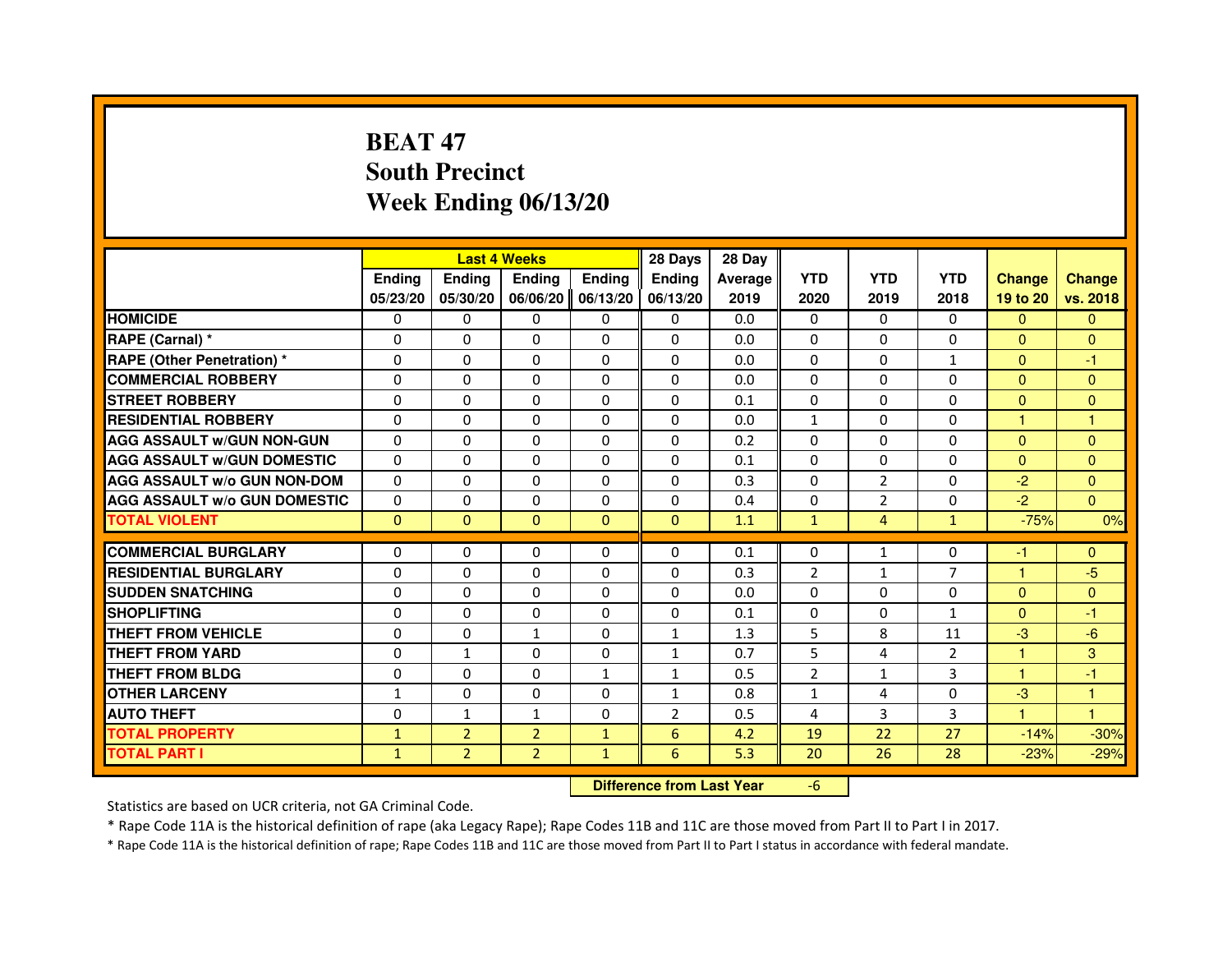#### **BEAT 51 East PrecinctWeek Ending 06/13/20**

|                                     |                |                | <b>Last 4 Weeks</b>              |              | 28 Days        | 28 Day  |                |              |                |                |                |
|-------------------------------------|----------------|----------------|----------------------------------|--------------|----------------|---------|----------------|--------------|----------------|----------------|----------------|
|                                     | <b>Ending</b>  | Ending         | Ending                           | Ending       | Ending         | Average | <b>YTD</b>     | <b>YTD</b>   | <b>YTD</b>     | <b>Change</b>  | Change         |
|                                     | 05/23/20       | 05/30/20       | 06/06/20                         | 06/13/20     | 06/13/20       | 2019    | 2020           | 2019         | 2018           | 19 to 20       | vs. 2018       |
| <b>HOMICIDE</b>                     | 0              | 0              | 0                                | $\Omega$     | 0              | 0.2     | $\overline{2}$ | $\mathbf{1}$ | $\mathbf{1}$   | $\mathbf{1}$   | $\mathbf{1}$   |
| RAPE (Carnal) *                     | 0              | 0              | $\Omega$                         | $\Omega$     | $\Omega$       | 0.2     | 0              | $\mathbf{1}$ | $\overline{2}$ | $-1$           | $-2$           |
| <b>RAPE (Other Penetration) *</b>   | $\Omega$       | 0              | 0                                | 0            | 0              | 0.1     | $\Omega$       | $\Omega$     | $\overline{2}$ | $\mathbf{0}$   | $-2$           |
| <b>COMMERCIAL ROBBERY</b>           | $\Omega$       | $\Omega$       | $\Omega$                         | $\Omega$     | $\Omega$       | 0.1     | $\Omega$       | $\Omega$     | $\Omega$       | $\Omega$       | $\Omega$       |
| <b>STREET ROBBERY</b>               | 0              | $\Omega$       | $\Omega$                         | $\Omega$     | $\Omega$       | 1.2     | 3              | 4            | 5              | $-1$           | $-2$           |
| <b>RESIDENTIAL ROBBERY</b>          | 0              | 0              | 0                                | 0            | 0              | 0.2     | $\Omega$       | 0            | $\Omega$       | $\mathbf{0}$   | $\overline{0}$ |
| <b>AGG ASSAULT W/GUN NON-DOM</b>    | $\Omega$       | $\mathbf{1}$   | $\Omega$                         | $\Omega$     | $\mathbf{1}$   | 1.7     | 9              | 6            | 5              | 3              | $\overline{4}$ |
| <b>AGG ASSAULT W/GUN DOMESTIC</b>   | $\Omega$       | $\Omega$       | $\mathbf{1}$                     | $\Omega$     | $\mathbf{1}$   | 0.5     | $\mathbf{1}$   | $\mathbf{1}$ | $\Omega$       | $\Omega$       | $\overline{1}$ |
| <b>AGG ASSAULT W/o GUN NON-DOM</b>  | $\Omega$       | $\overline{2}$ | 1                                | $\Omega$     | 3              | 1.5     | 9              | 9            | $\overline{7}$ | $\mathbf{0}$   | $\overline{2}$ |
| <b>AGG ASSAULT W/o GUN DOMESTIC</b> | $\overline{2}$ | $\Omega$       | $\mathbf{1}$                     | $\Omega$     | 3              | 0.8     | 9              | 9            | 3              | $\Omega$       | 6              |
| <b>TOTAL VIOLENT</b>                | $\overline{2}$ | $\overline{3}$ | 3                                | $\Omega$     | 8              | 6.4     | 33             | 31           | 25             | 6%             | 32%            |
| <b>COMMERCIAL BURGLARY</b>          | 0              | 0              | 0                                | $\Omega$     | $\Omega$       | 0.2     | $\overline{2}$ | $\mathbf{1}$ | 3              | $\mathbf{1}$   | -1             |
| <b>RESIDENTIAL BURGLARY</b>         | $\mathbf{1}$   | $\Omega$       | $\Omega$                         | $\Omega$     | $\mathbf{1}$   | 2.8     | 11             | 18           | 9              | $-7$           | $\overline{2}$ |
| <b>SUDDEN SNATCHING</b>             | $\Omega$       | $\Omega$       | $\Omega$                         | $\Omega$     | $\Omega$       | 0.0     | $\Omega$       | $\Omega$     | $\overline{2}$ | $\Omega$       | $-2$           |
| <b>SHOPLIFTING</b>                  | $\Omega$       | $\Omega$       | $\Omega$                         | $\mathbf{1}$ | $\mathbf{1}$   | 2.0     | 11             | 11           | 10             | $\Omega$       | $\overline{1}$ |
| <b>THEFT FROM VEHICLE</b>           | $\Omega$       | $\mathbf{1}$   | $\Omega$                         | $\mathbf{1}$ | $\overline{2}$ | 2.2     | 16             | 15           | 25             | $\overline{1}$ | -9             |
| <b>THEFT FROM YARD</b>              | $\Omega$       | $\Omega$       | $\mathbf{1}$                     | $\Omega$     | $\mathbf{1}$   | 1.2     | $\overline{7}$ | 6            | 11             | $\mathbf{1}$   | $-4$           |
| <b>THEFT FROM BLDG</b>              | $\mathbf{1}$   | 0              | $\mathbf{1}$                     | $\mathbf{1}$ | 3              | 1.3     | 14             | 5            | 12             | 9              | $\overline{2}$ |
| <b>OTHER LARCENY</b>                | $\Omega$       | $\overline{2}$ | $\Omega$                         | $\Omega$     | $\overline{2}$ | 1.4     | 5              | 11           | 8              | $-6$           | $-3$           |
| <b>AUTO THEFT</b>                   | 0              | $\mathbf{1}$   | $\mathbf{1}$                     | $\Omega$     | $\overline{2}$ | 2.3     | 9              | 15           | 11             | $-6$           | $-2$           |
| <b>TOTAL PROPERTY</b>               | $\overline{2}$ | $\overline{4}$ | $\overline{3}$                   | 3            | 12             | 13.3    | 75             | 82           | 91             | $-9%$          | $-18%$         |
| <b>TOTAL PART I</b>                 | 4              | $\overline{7}$ | 6                                | 3            | 20             | 19.8    | 108            | 113          | 116            | $-4%$          | $-7%$          |
|                                     |                |                | <b>Difference from Last Year</b> |              | $-5$           |         |                |              |                |                |                |

 **Difference from Last Year**

Statistics are based on UCR criteria, not GA Criminal Code.

\* Rape Code 11A is the historical definition of rape (aka Legacy Rape); Rape Codes 11B and 11C are those moved from Part II to Part I in 2017.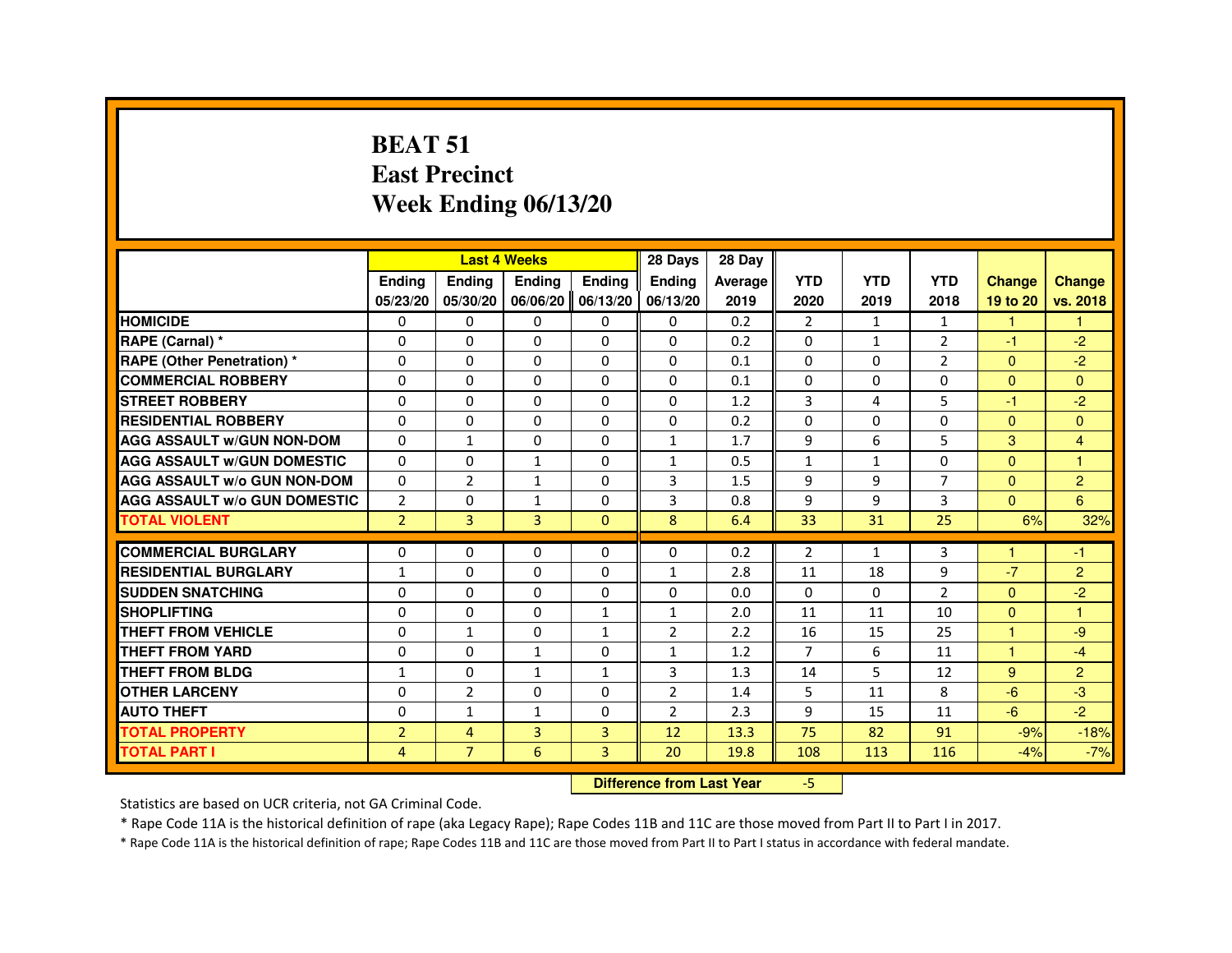# **BEAT 52 East PrecinctWeek Ending 06/13/20**

|                                     |               |                | <b>Last 4 Weeks</b> |                   | 28 Days        | 28 Day  |                |                |                |                |                |
|-------------------------------------|---------------|----------------|---------------------|-------------------|----------------|---------|----------------|----------------|----------------|----------------|----------------|
|                                     | <b>Ending</b> | <b>Endina</b>  | <b>Ending</b>       | <b>Ending</b>     | <b>Ending</b>  | Average | <b>YTD</b>     | <b>YTD</b>     | <b>YTD</b>     | <b>Change</b>  | <b>Change</b>  |
|                                     | 05/23/20      | 05/30/20       |                     | 06/06/20 06/13/20 | 06/13/20       | 2019    | 2020           | 2019           | 2018           | 19 to 20       | vs. 2018       |
| <b>HOMICIDE</b>                     | $\Omega$      | $\mathbf{0}$   | $\mathbf{0}$        | $\Omega$          | 0              | 0.1     | $\mathbf{0}$   | $\Omega$       | $\Omega$       | $\Omega$       | $\Omega$       |
| RAPE (Carnal) *                     | 0             | $\Omega$       | $\Omega$            | $\Omega$          | $\Omega$       | 0.3     | $\Omega$       | 2              | $\overline{2}$ | $-2$           | $-2$           |
| <b>RAPE (Other Penetration)*</b>    | 0             | $\mathbf{0}$   | $\Omega$            | $\mathbf{0}$      | $\mathbf{0}$   | 0.0     | $\mathbf{0}$   | 0              | $\Omega$       | $\Omega$       | $\Omega$       |
| <b>COMMERCIAL ROBBERY</b>           | 0             | 0              | 0                   | $\Omega$          | $\Omega$       | 0.2     | $\Omega$       | $\mathbf{1}$   | 1              | $-1$           | $-1$           |
| <b>STREET ROBBERY</b>               | 0             | 0              | 0                   | 0                 | 0              | 0.9     | $\mathbf{1}$   | $\overline{4}$ | $\overline{2}$ | $-3$           | $-1$           |
| <b>RESIDENTIAL ROBBERY</b>          | 0             | $\Omega$       | $\Omega$            | $\Omega$          | $\Omega$       | 0.2     | $\Omega$       | $\overline{2}$ | $\Omega$       | $-2$           | $\Omega$       |
| <b>AGG ASSAULT W/GUN NON-DOM</b>    | $\Omega$      | $\Omega$       | $\Omega$            | $\Omega$          | $\Omega$       | 1.1     | 3              | 5              | 3              | $-2$           | $\Omega$       |
| <b>AGG ASSAULT W/GUN DOMESTIC</b>   | $\Omega$      | 0              | 0                   | 0                 | 0              | 0.2     | $\mathbf{1}$   | $\mathbf{1}$   | $\mathbf{1}$   | $\Omega$       | $\Omega$       |
| <b>AGG ASSAULT W/o GUN NON-DOM</b>  | 0             | 0              | 0                   | $\Omega$          | $\Omega$       | 0.8     | 7              | 7              | 3              | $\Omega$       | 4              |
| <b>AGG ASSAULT W/o GUN DOMESTIC</b> | 0             | 0              | 0                   | 0                 | 0              | 0.8     | 8              | 5              | 3              | 3              | 5              |
| <b>TOTAL VIOLENT</b>                | $\mathbf{0}$  | $\mathbf{0}$   | $\mathbf{0}$        | $\mathbf{0}$      | $\mathbf{0}$   | 4.6     | 20             | 27             | 15             | $-26%$         | 33%            |
|                                     |               |                |                     |                   |                |         |                |                |                |                |                |
| <b>COMMERCIAL BURGLARY</b>          | 0             | 0              | 0                   | 0                 | 0              | 0.1     | $\overline{2}$ | 0              | 2              | $\overline{2}$ | $\mathbf{0}$   |
| <b>RESIDENTIAL BURGLARY</b>         | 0             | 0              | 0                   | 1                 | $\mathbf{1}$   | 4.4     | 10             | 27             | 27             | $-17$          | $-17$          |
| <b>SUDDEN SNATCHING</b>             | 0             | 0              | 0                   | 0                 | 0              | 0.2     | $\overline{2}$ | $\mathbf{1}$   | $\mathbf{1}$   | $\mathbf{1}$   | $\mathbf{1}$   |
| <b>SHOPLIFTING</b>                  | $\Omega$      | $\mathbf{1}$   | $\Omega$            | $\Omega$          | $\mathbf{1}$   | 0.5     | $\overline{7}$ | $\mathbf{1}$   | $\mathbf{1}$   | 6              | 6              |
| THEFT FROM VEHICLE                  | 3             | 0              | 0                   | $\mathbf{1}$      | 4              | 4.9     | 30             | 28             | 14             | $\overline{2}$ | 16             |
| THEFT FROM YARD                     | 0             | $\overline{2}$ | 3                   | $\Omega$          | 5              | 2.5     | 17             | 15             | 9              | $\overline{2}$ | 8              |
| <b>THEFT FROM BLDG</b>              | 0             | 0              | 0                   | 0                 | 0              | 2.8     | 11             | 17             | 9              | $-6$           | $\overline{2}$ |
| <b>OTHER LARCENY</b>                | $\mathbf{1}$  | 0              | 1                   | 0                 | $\overline{2}$ | 0.8     | $\overline{7}$ | 4              | 6              | 3              | $\mathbf{1}$   |
| <b>AUTO THEFT</b>                   | $\mathbf{1}$  | $\mathbf{1}$   | $\Omega$            | $\Omega$          | $\overline{2}$ | 2.0     | 6              | 11             | 15             | $-5$           | $-9$           |
| <b>TOTAL PROPERTY</b>               | 5             | 4              | 4                   | $\overline{2}$    | 15             | 18.3    | 92             | 104            | 84             | $-12%$         | 10%            |
| <b>TOTAL PART I</b>                 | 5             | 4              | 4                   | $\overline{2}$    | 15             | 22.9    | 112            | 131            | 99             | $-15%$         | 13%            |

 **Difference from Last Year**-19

Statistics are based on UCR criteria, not GA Criminal Code.

\* Rape Code 11A is the historical definition of rape (aka Legacy Rape); Rape Codes 11B and 11C are those moved from Part II to Part I in 2017.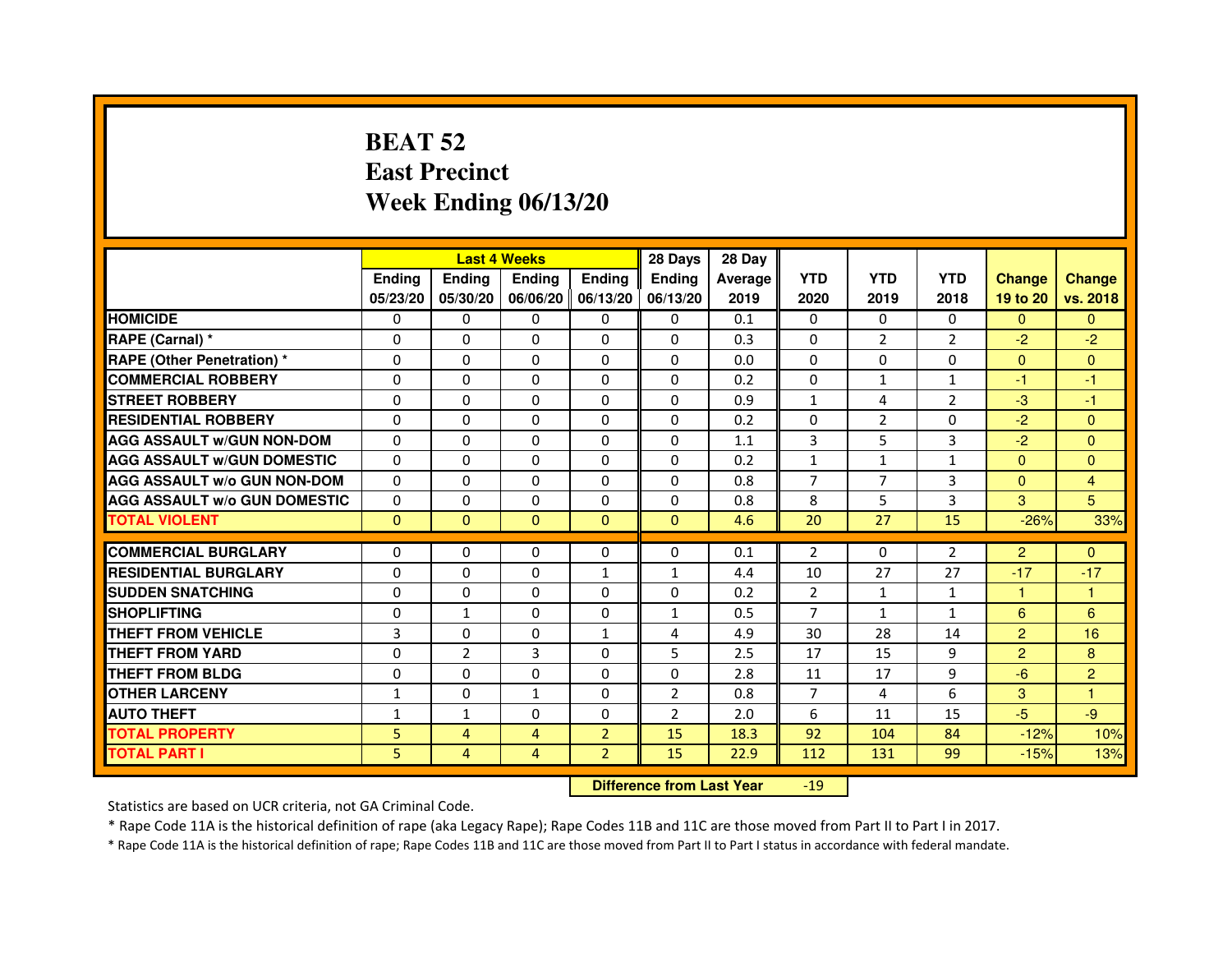# **BEAT 53 East PrecinctWeek Ending 06/13/20**

|                                     |                |                                  | <b>Last 4 Weeks</b> |                | 28 Days        | 28 Day  |                |              |                |                      |                |
|-------------------------------------|----------------|----------------------------------|---------------------|----------------|----------------|---------|----------------|--------------|----------------|----------------------|----------------|
|                                     | <b>Ending</b>  | <b>Ending</b>                    | <b>Ending</b>       | <b>Ending</b>  | Ending         | Average | <b>YTD</b>     | <b>YTD</b>   | <b>YTD</b>     | <b>Change</b>        | <b>Change</b>  |
|                                     | 05/23/20       | 05/30/20                         | 06/06/20            | 06/13/20       | 06/13/20       | 2019    | 2020           | 2019         | 2018           | 19 to 20             | vs. 2018       |
| <b>HOMICIDE</b>                     | $\Omega$       | 0                                | 0                   | $\mathbf{0}$   | 0              | 0.0     | $\Omega$       | $\Omega$     | $\Omega$       | $\Omega$             | $\mathbf{0}$   |
| RAPE (Carnal) *                     | 0              | $\Omega$                         | $\Omega$            | $\Omega$       | $\Omega$       | 0.0     | $\mathbf{0}$   | $\Omega$     | $\mathbf{1}$   | $\mathbf{0}$         | $-1$           |
| <b>RAPE (Other Penetration) *</b>   | $\Omega$       | $\Omega$                         | $\Omega$            | $\Omega$       | $\Omega$       | 0.1     | $\mathbf{1}$   | $\mathbf{0}$ | $\Omega$       | $\mathbf{1}$         | $\mathbf{1}$   |
| <b>COMMERCIAL ROBBERY</b>           | $\Omega$       | $\mathbf{0}$                     | $\mathbf{0}$        | $\Omega$       | $\Omega$       | 0.0     | $\mathbf{0}$   | $\mathbf{0}$ | $\Omega$       | $\Omega$             | $\mathbf{0}$   |
| <b>STREET ROBBERY</b>               | $\Omega$       | $\Omega$                         | $\Omega$            | $\Omega$       | $\Omega$       | 0.8     | $\mathbf{1}$   | 3            | 4              | $-2$                 | $-3$           |
| <b>RESIDENTIAL ROBBERY</b>          | $\Omega$       | $\Omega$                         | $\Omega$            | $\Omega$       | $\Omega$       | 0.0     | $\mathbf{1}$   | $\Omega$     | $\Omega$       | $\blacktriangleleft$ | 1              |
| <b>AGG ASSAULT w/GUN NON-DOM</b>    | $\Omega$       | $\Omega$                         | $\mathbf{1}$        | $\Omega$       | $\mathbf{1}$   | 1.3     | 6              | 4            | 3              | $\overline{2}$       | 3              |
| <b>AGG ASSAULT W/GUN DOMESTIC</b>   | $\Omega$       | $\Omega$                         | $\Omega$            | $\Omega$       | $\Omega$       | 0.2     | 3              | $\mathbf{1}$ | $\mathbf{1}$   | $\overline{2}$       | $\overline{2}$ |
| <b>AGG ASSAULT w/o GUN NON-DOM</b>  | 0              | $\mathbf{1}$                     | 0                   | 0              | $\mathbf{1}$   | 0.6     | 8              | 3            | 5              | 5                    | 3              |
| <b>AGG ASSAULT W/o GUN DOMESTIC</b> | $\mathbf{1}$   | $\mathbf{1}$                     | $\Omega$            | $\mathbf{1}$   | 3              | 1.7     | $\overline{7}$ | 10           | 4              | $-3$                 | 3              |
| <b>TOTAL VIOLENT</b>                | $\mathbf{1}$   | $\overline{2}$                   | $\mathbf{1}$        | $\mathbf{1}$   | 5              | 4.7     | 27             | 21           | 18             | 29%                  | 50%            |
| <b>COMMERCIAL BURGLARY</b>          | $\Omega$       | $\Omega$                         | $\Omega$            | $\Omega$       | $\Omega$       | 0.2     | $\overline{2}$ | $\mathbf{1}$ | 2              |                      | $\Omega$       |
| <b>RESIDENTIAL BURGLARY</b>         | $\mathbf{1}$   | $\mathbf{1}$                     | $\Omega$            | $\mathbf{1}$   | 3              | 3.8     | 11             | 27           | 21             | $-16$                | $-10$          |
| <b>SUDDEN SNATCHING</b>             | $\Omega$       | $\Omega$                         | $\Omega$            | $\Omega$       | $\Omega$       | 0.2     | $\Omega$       | $\Omega$     | $\mathbf{1}$   | $\Omega$             | $-1$           |
| <b>SHOPLIFTING</b>                  | 0              | 0                                | 0                   | 0              | 0              | 0.3     | 1              | 0            | $\overline{7}$ | $\mathbf{1}$         | $-6$           |
| <b>THEFT FROM VEHICLE</b>           | 1              | $\Omega$                         | $\Omega$            | $\mathbf{1}$   | $\overline{2}$ | 3.7     | 19             | 24           | 23             | $-5$                 | $-4$           |
| <b>THEFT FROM YARD</b>              | 0              | $\Omega$                         | 0                   | 0              | 0              | 1.4     | 5              | 4            | 14             | $\mathbf{1}$         | $-9$           |
| <b>THEFT FROM BLDG</b>              | $\Omega$       | $\Omega$                         | $\overline{2}$      | $\Omega$       | $\overline{2}$ | 2.7     | 13             | 16           | 17             | $-3$                 | $-4$           |
| <b>OTHER LARCENY</b>                | $\Omega$       | $\Omega$                         | $\Omega$            | $\mathbf{1}$   | $\mathbf{1}$   | 1.1     | 4              | 8            | 5              | $-4$                 | $-1$           |
| <b>AUTO THEFT</b>                   | $\Omega$       | $\overline{2}$                   | $\mathbf{1}$        | $\mathbf{1}$   | 4              | 1.3     | 9              | 10           | 14             | $-1$                 | $-5$           |
| <b>TOTAL PROPERTY</b>               | $\overline{2}$ | 3                                | $\overline{3}$      | $\overline{4}$ | 12             | 14.6    | 64             | 90           | 104            | $-29%$               | $-38%$         |
| <b>TOTAL PART I</b>                 | $\overline{3}$ | 5                                | $\overline{4}$      | 5              | 17             | 19.3    | 91             | 111          | 122            | $-18%$               | $-25%$         |
|                                     |                | <b>Difference from Last Year</b> |                     | $-20$          |                |         |                |              |                |                      |                |

Statistics are based on UCR criteria, not GA Criminal Code.

\* Rape Code 11A is the historical definition of rape (aka Legacy Rape); Rape Codes 11B and 11C are those moved from Part II to Part I in 2017.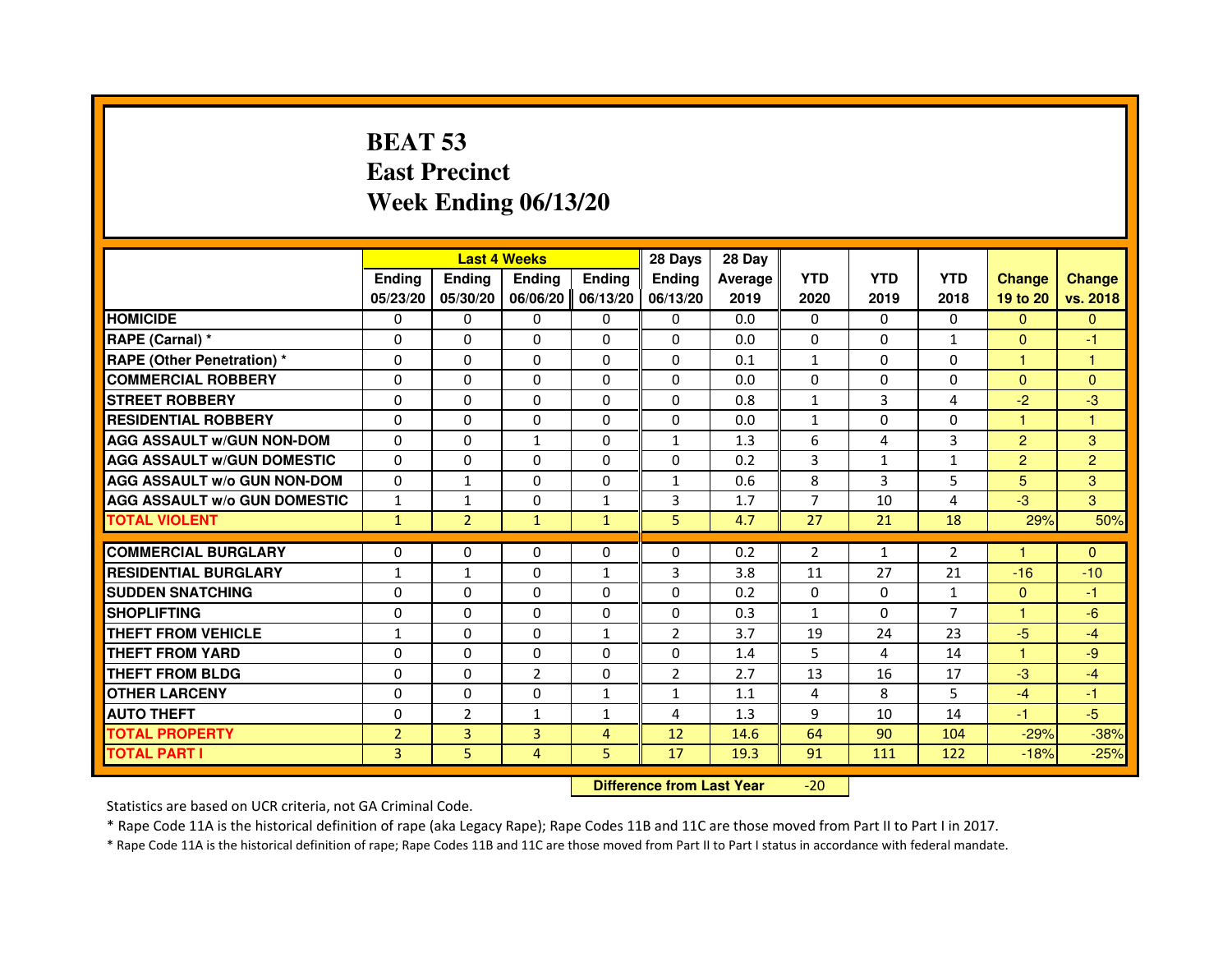# **BEAT 54 East PrecinctWeek Ending 06/13/20**

|                                     |               | <b>Last 4 Weeks</b> |                |               | 28 Days                          | 28 Day  |                |                |              |                |                |
|-------------------------------------|---------------|---------------------|----------------|---------------|----------------------------------|---------|----------------|----------------|--------------|----------------|----------------|
|                                     | <b>Ending</b> | Ending              | <b>Ending</b>  | <b>Ending</b> | <b>Ending</b>                    | Average | <b>YTD</b>     | <b>YTD</b>     | <b>YTD</b>   | <b>Change</b>  | <b>Change</b>  |
|                                     | 05/23/20      | 05/30/20            | 06/06/20       | 06/13/20      | 06/13/20                         | 2019    | 2020           | 2019           | 2018         | 19 to 20       | vs. 2018       |
| <b>HOMICIDE</b>                     | 0             | 0                   | 0              | $\Omega$      | 0                                | 0.0     | $\Omega$       | $\Omega$       | 4            | $\Omega$       | $-4$           |
| RAPE (Carnal) *                     | 0             | $\mathbf{0}$        | 0              | 0             | $\Omega$                         | 0.2     | 0              | $\mathbf{1}$   | $\Omega$     | $-1$           | $\Omega$       |
| <b>RAPE (Other Penetration) *</b>   | 0             | 0                   | 0              | $\mathbf{0}$  | $\Omega$                         | 0.0     | $\overline{2}$ | 0              | $\Omega$     | $\overline{2}$ | $\overline{2}$ |
| <b>COMMERCIAL ROBBERY</b>           | $\mathbf 0$   | 0                   | $\Omega$       | $\mathbf{0}$  | $\mathbf{0}$                     | 0.3     | 4              | $\mathbf{1}$   | $\mathbf{1}$ | 3              | 3              |
| <b>STREET ROBBERY</b>               | 0             | $\Omega$            | $\Omega$       | $\Omega$      | $\Omega$                         | 0.7     | $\overline{2}$ | 3              | 5            | $-1$           | $-3$           |
| <b>RESIDENTIAL ROBBERY</b>          | 0             | 0                   | 0              | 0             | $\Omega$                         | 0.2     | $\Omega$       | $\Omega$       | $\Omega$     | $\Omega$       | $\Omega$       |
| <b>AGG ASSAULT W/GUN NON-DOM</b>    | $\Omega$      | $\Omega$            | $\mathbf{1}$   | $\Omega$      | $\mathbf{1}$                     | 1.7     | 4              | 9              | 6            | $-5$           | $-2$           |
| <b>AGG ASSAULT W/GUN DOMESTIC</b>   | $\Omega$      | $\Omega$            | $\Omega$       | $\Omega$      | $\Omega$                         | 0.2     | $\mathbf{1}$   | $\mathbf{1}$   | $\mathbf{1}$ | $\Omega$       | $\Omega$       |
| <b>AGG ASSAULT W/o GUN NON-DOM</b>  | $\Omega$      | $\Omega$            | $\Omega$       | $\Omega$      | $\Omega$                         | 0.8     | 2              | 4              | 3            | $-2$           | $-1$           |
| <b>AGG ASSAULT W/o GUN DOMESTIC</b> | $\Omega$      | 1                   | 0              | $\Omega$      | $\mathbf{1}$                     | 0.2     | 4              | 5              | 3            | $-1$           | 1              |
| <b>TOTAL VIOLENT</b>                | $\mathbf{0}$  | $\mathbf{1}$        | $\mathbf{1}$   | $\mathbf{0}$  | $\overline{2}$                   | 4.2     | 19             | 24             | 23           | $-21%$         | $-17%$         |
| <b>COMMERCIAL BURGLARY</b>          | 0             | 0                   | 0              | 0             | 0                                | 0.5     | $\mathbf{0}$   | $\mathbf{1}$   | 2            | $-1$           | $-2$           |
| <b>RESIDENTIAL BURGLARY</b>         | 0             | 0                   | $\Omega$       | $\mathbf{0}$  | $\Omega$                         | 2.9     | 13             | 17             | 26           | $-4$           | $-13$          |
| <b>SUDDEN SNATCHING</b>             | 0             | $\Omega$            | $\Omega$       | $\Omega$      | $\Omega$                         | 0.3     | $\Omega$       | $\overline{3}$ | $\Omega$     | $-3$           | $\Omega$       |
| <b>SHOPLIFTING</b>                  | 0             | $\mathbf{0}$        | $\overline{2}$ | $\mathbf{0}$  | 2                                | 3.1     | 26             | 17             | 38           | 9              | $-12$          |
| THEFT FROM VEHICLE                  | 0             | $\mathbf{1}$        | $\mathbf{1}$   | $\Omega$      | $\overline{2}$                   | 6.4     | 26             | 50             | 21           | $-24$          | 5              |
| <b>THEFT FROM YARD</b>              | $\Omega$      | $\mathbf{1}$        | $\Omega$       | $\Omega$      | $\mathbf{1}$                     | 2.1     | 6              | 11             | 14           | $-5$           | $-8$           |
| <b>THEFT FROM BLDG</b>              | 0             | $\Omega$            | 0              | $\Omega$      | $\Omega$                         | 2.2     | 11             | 6              | 18           | 5              | $-7$           |
| <b>OTHER LARCENY</b>                | 0             | $\Omega$            | $\mathbf{1}$   | $\Omega$      | $\mathbf{1}$                     | 0.5     | $\overline{7}$ | 3              | 6            | $\overline{4}$ | 1.             |
| <b>AUTO THEFT</b>                   | $\Omega$      | 1                   | $\Omega$       | $\Omega$      | $\mathbf{1}$                     | 2.4     | 9              | 16             | 18           | $-7$           | $-9$           |
| <b>TOTAL PROPERTY</b>               | $\Omega$      | 3                   | $\overline{4}$ | $\mathbf{0}$  | $\overline{7}$                   | 20.6    | 98             | 124            | 143          | $-21%$         | $-31%$         |
| <b>TOTAL PART I</b>                 | $\mathbf{0}$  | 4                   | 5              | $\Omega$      | 9                                | 24.8    | 117            | 148            | 166          | $-21%$         | $-30%$         |
|                                     |               |                     |                |               | <b>Difference from Last Year</b> |         | $-31$          |                |              |                |                |

 **Difference from Last Year**

Statistics are based on UCR criteria, not GA Criminal Code.

\* Rape Code 11A is the historical definition of rape (aka Legacy Rape); Rape Codes 11B and 11C are those moved from Part II to Part I in 2017.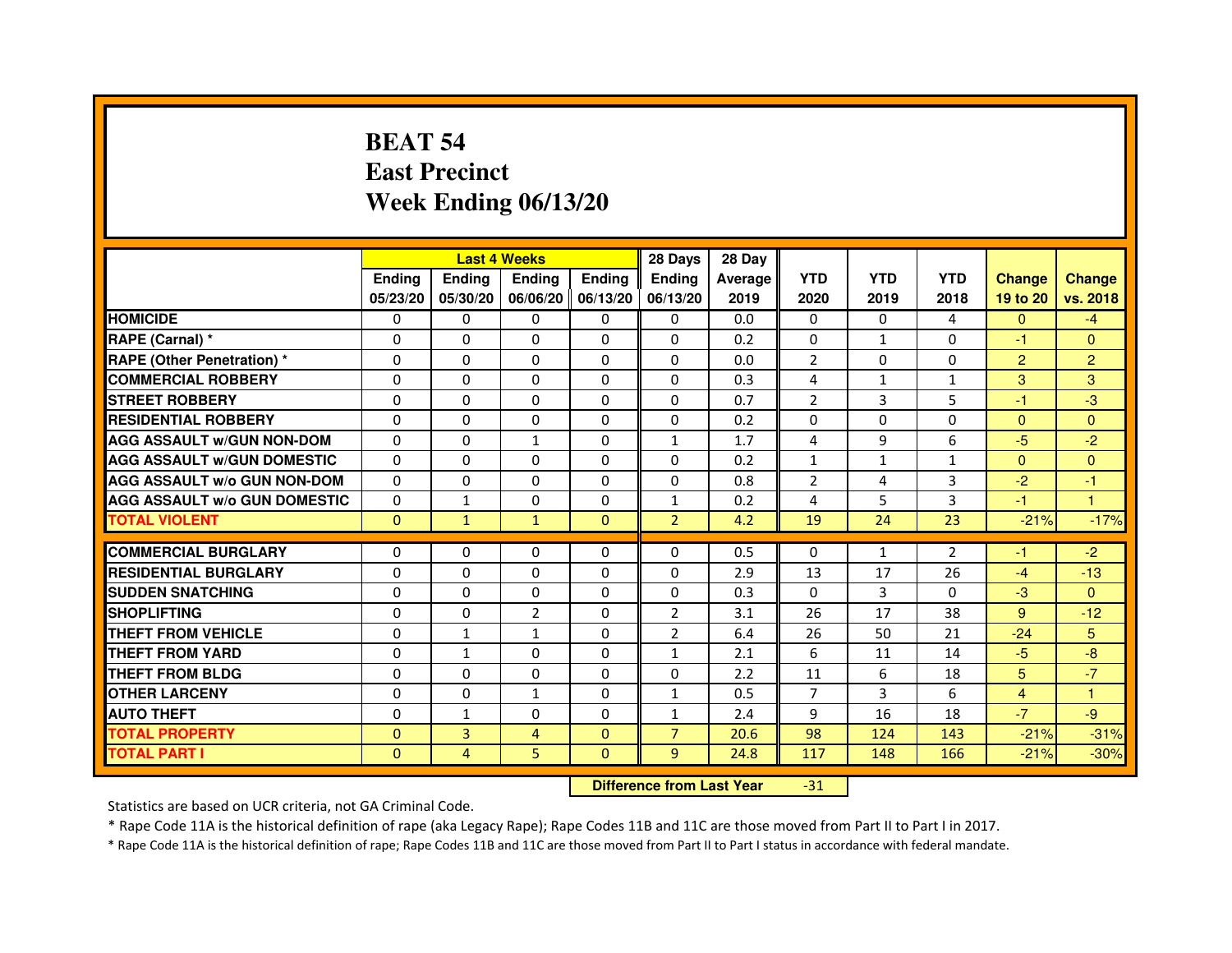# **BEAT 55 East PrecinctWeek Ending 06/13/20**

|                                     |                |                                  | <b>Last 4 Weeks</b> |                | 28 Days        | 28 Day  |                |                |              |                |                |
|-------------------------------------|----------------|----------------------------------|---------------------|----------------|----------------|---------|----------------|----------------|--------------|----------------|----------------|
|                                     | <b>Ending</b>  | <b>Ending</b>                    | <b>Ending</b>       | Ending         | Ending         | Average | <b>YTD</b>     | <b>YTD</b>     | <b>YTD</b>   | <b>Change</b>  | <b>Change</b>  |
|                                     | 05/23/20       | 05/30/20                         | 06/06/20            | 06/13/20       | 06/13/20       | 2019    | 2020           | 2019           | 2018         | 19 to 20       | vs. 2018       |
| <b>HOMICIDE</b>                     | $\Omega$       | $\Omega$                         | $\Omega$            | 0              | 0              | 0.0     | $\mathbf{1}$   | $\Omega$       | $\mathbf{1}$ | $\mathbf{1}$   | $\Omega$       |
| RAPE (Carnal) *                     | $\Omega$       | $\mathbf{0}$                     | 0                   | 0              | 0              | 0.2     | 0              | $\overline{2}$ | 0            | $-2$           | $\mathbf{0}$   |
| RAPE (Other Penetration) *          | $\Omega$       | 0                                | $\Omega$            | $\Omega$       | $\Omega$       | 0.0     | $\Omega$       | $\Omega$       | $\Omega$     | $\Omega$       | $\overline{0}$ |
| <b>COMMERCIAL ROBBERY</b>           | $\Omega$       | $\Omega$                         | $\Omega$            | $\Omega$       | 0              | 0.1     | 0              | $\Omega$       | $\Omega$     | $\mathbf{0}$   | $\mathbf{0}$   |
| <b>STREET ROBBERY</b>               | $\Omega$       | $\Omega$                         | $\overline{2}$      | $\Omega$       | $\overline{2}$ | 0.3     | 3              | $\mathbf{1}$   | 3            | $\overline{2}$ | $\Omega$       |
| <b>RESIDENTIAL ROBBERY</b>          | 0              | 0                                | 0                   | 0              | 0              | 0.1     | 0              | $\Omega$       | $\Omega$     | $\Omega$       | $\overline{0}$ |
| <b>AGG ASSAULT w/GUN NON- DOM</b>   | $\Omega$       | $\Omega$                         | $\Omega$            | $\Omega$       | $\Omega$       | 0.2     | $\mathbf{1}$   | $\overline{2}$ | 4            | $-1$           | $-3$           |
| <b>AGG ASSAULT W/GUN DOMESTIC</b>   | $\Omega$       | $\Omega$                         | $\Omega$            | $\Omega$       | $\Omega$       | 0.3     | $\Omega$       | 3              | $\mathbf{1}$ | $-3$           | $-1$           |
| <b>AGG ASSAULT W/o GUN NON-DOM</b>  | $\mathbf{1}$   | $\Omega$                         | $\Omega$            | $\Omega$       | $\mathbf{1}$   | 0.4     | $\overline{2}$ | $\mathbf{1}$   | $\mathbf{1}$ | 1              | $\mathbf{1}$   |
| <b>AGG ASSAULT W/o GUN DOMESTIC</b> | $\Omega$       | $\Omega$                         | $\Omega$            | $\Omega$       | $\Omega$       | 0.4     | $\mathbf{1}$   | 4              | $\mathbf{1}$ | $-3$           | $\Omega$       |
| <b>TOTAL VIOLENT</b>                | $\mathbf{1}$   | $\mathbf{0}$                     | $\overline{2}$      | $\mathbf{0}$   | 3              | 2.0     | 8              | 13             | 11           | $-38%$         | $-27%$         |
| <b>COMMERCIAL BURGLARY</b>          | $\mathbf{0}$   | 0                                | 0                   | 0              | 0              | 0.5     | 2              | 2              | 4            | $\Omega$       | $-2$           |
| <b>RESIDENTIAL BURGLARY</b>         | $\Omega$       | $\Omega$                         | $\Omega$            | $\Omega$       | $\mathbf 0$    | 1.8     | 5              | 9              | 9            | $-4$           | $-4$           |
| <b>SUDDEN SNATCHING</b>             | $\Omega$       | $\Omega$                         | $\Omega$            | $\Omega$       | $\Omega$       | 0.2     | $\Omega$       | $\mathbf{1}$   | $\mathbf{1}$ | $-1$           | $-1$           |
| <b>SHOPLIFTING</b>                  | $\Omega$       | $\mathbf{1}$                     | $\overline{3}$      | $\mathbf{1}$   | 5              | 16.0    | 82             | 106            | 93           | $-24$          | $-11$          |
| THEFT FROM VEHICLE                  | 1              | 1                                | $\Omega$            | $\Omega$       | $\overline{2}$ | 3.6     | 13             | 18             | 24           | $-5$           | $-11$          |
| <b>THEFT FROM YARD</b>              | $\overline{2}$ | $\Omega$                         | $\Omega$            | $\Omega$       | $\overline{2}$ | 1.3     | $\overline{7}$ | 9              | 13           | $-2$           | $-6$           |
| <b>THEFT FROM BLDG</b>              | $\mathbf{1}$   | $\Omega$                         | $\Omega$            | $\mathbf{1}$   | $\overline{2}$ | 1.8     | 8              | 8              | 9            | $\Omega$       | $-1$           |
| <b>OTHER LARCENY</b>                | $\mathbf{0}$   | 1                                | $\Omega$            | $\Omega$       | $\mathbf{1}$   | 0.3     | $\overline{2}$ | $\overline{2}$ | 2            | $\mathbf{0}$   | $\Omega$       |
| <b>AUTO THEFT</b>                   | $\mathbf{1}$   | $\Omega$                         | $\mathbf{1}$        | $\Omega$       | $\overline{2}$ | 0.8     | 5              | 5              | 9            | $\Omega$       | $-4$           |
| <b>TOTAL PROPERTY</b>               | 5              | 3                                | 4                   | $\overline{2}$ | 14             | 26.2    | 124            | 160            | 164          | $-23%$         | $-24%$         |
| <b>TOTAL PART I</b>                 | 6              | $\overline{3}$                   | 6                   | $\overline{2}$ | 17             | 28.2    | 132            | 173            | 175          | $-24%$         | $-25%$         |
|                                     |                | <b>Difference from Last Year</b> |                     | $-41$          |                |         |                |                |              |                |                |

 **Difference from Last Year**

Statistics are based on UCR criteria, not GA Criminal Code.

\* Rape Code 11A is the historical definition of rape (aka Legacy Rape); Rape Codes 11B and 11C are those moved from Part II to Part I in 2017.